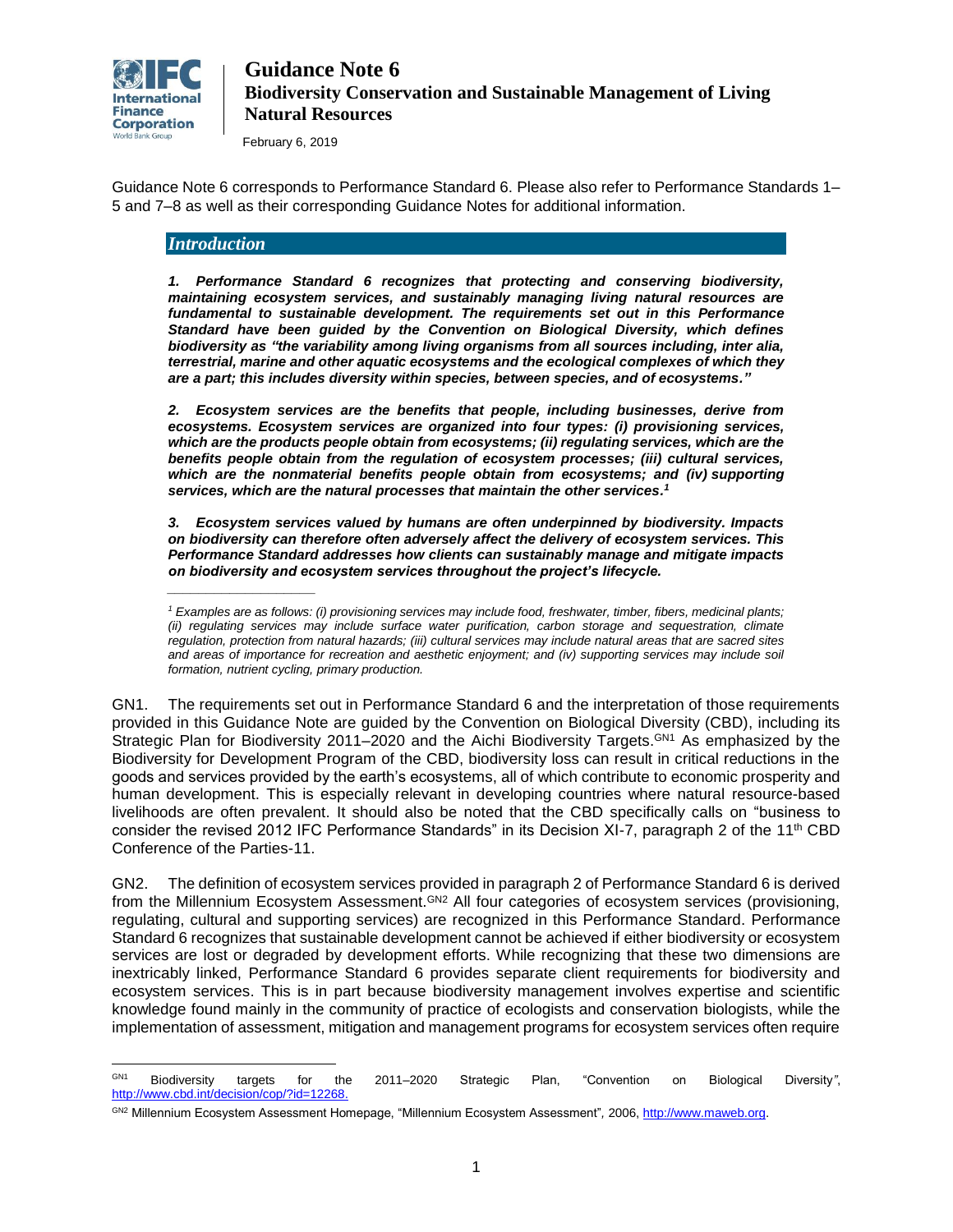

February 6, 2019

the expertise of social and other specialists (for example, agronomists, geologists, hydrologists, hydrogeologists, soil and erosion control specialists, and water management specialists) and direct engagement with Affected Communities.

GN3. Biodiversity and ecosystem services are especially relevant to sectors that develop living natural resources as commodities, such as agriculture, forestry, fisheries, and animal husbandry. Sustainable management practices for many such sectors have been codified in internationally recognized standards. For this reason, additional requirements are provided for companies involved in the primary production of living natural resources as commodities.

### *Objectives*

- *To protect and conserve biodiversity.*
- *To maintain the benefits from ecosystem services.*
- *To promote the sustainable management of living natural resources through the adoption of practices that integrate conservation needs and development priorities.*

### *Scope of Application*

*4. The applicability of this Performance Standard is established during the environmental and social risks and impacts identification process. The implementation of the actions necessary to meet the requirements of this Performance Standard is managed through the client's Environmental and Social Management System (ESMS), the elements of which are outlined in Performance Standard 1.*

*5. Based on the risks and impacts identification process, the requirements of this Performance Standard are applied to projects (i) located in modified, natural, and critical habitats; (ii) that potentially impact on or are dependent on ecosystem services over which the client has direct management control or significant influence; or (iii) that include the production of living natural resources (e.g., agriculture, animal husbandry, fisheries, forestry).*

GN4. The application of Performance Standard 6 is established during the environmental and social risks and impacts identification process. General client requirements for this process are provided in paragraphs 7–12 of Performance Standard 1, and accompanying guidance is provided in paragraphs GN15–GN28 of Guidance Note 1. The risks and impacts identification process should include scoping of potential issues relating to biodiversity and ecosystem services. Scoping may take the form of an initial desktop analysis and literature review, including a review of regional studies and assessments, and the use of global or regional screening tools, such as the Integrated Biodiversity Assessment Tool (IBAT). Early field reconnaissance and consultation with specialists can also be very useful. Scoping for ecosystem services may also take place through consultation with Affected Communities as part of Stakeholder Engagement requirements outlined in paragraphs 25–33 in Performance Standard 1 and its accompanying guidance (see paragraphs GN91–GN105 in Guidance Note 1).

GN5. The risks and impacts identification process will vary depending on the nature, scale, and location of the project. At a minimum, the client should screen and assess the risks to and potential impacts on biodiversity and ecosystem services in the project's area of influence, taking into account the following: (i) the location and scale of project activities, including those of associated facilities; (ii) its supply chains (as required in paragraph 30 of Performance Standard 6); (iii) the project's proximity to areas of known biodiversity value or areas known to provide ecosystem services; (iv) the types of technology that will be used (for example, underground mining versus open pits, directional drilling and multi-well pads versus high-density single-well pads, air-cooled condensers versus wet-cooling towers, and so forth) and efficiencies of the proposed equipment; and (v) the project's potential to induce impacts by third parties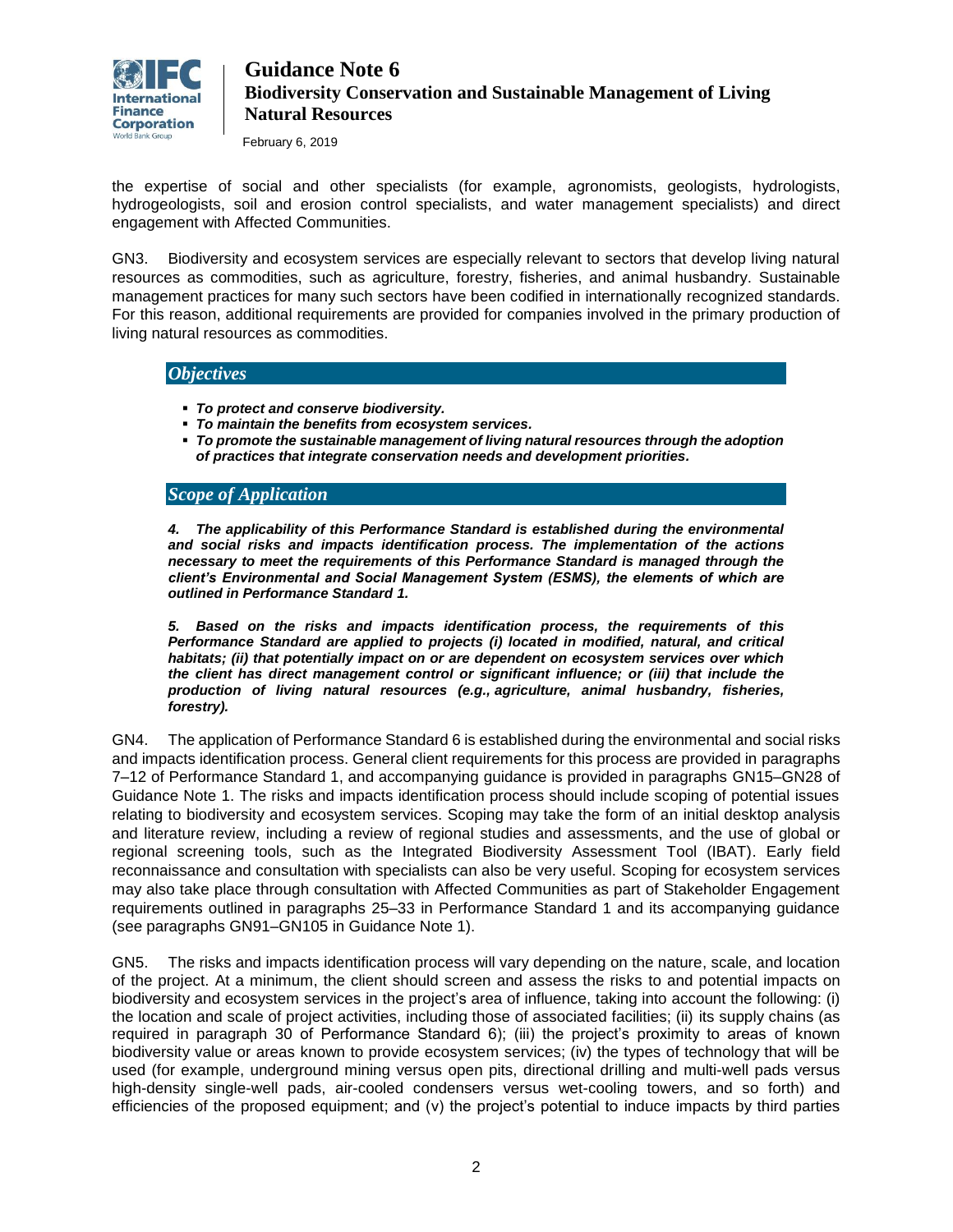

February 6, 2019

(e.g., via new modes of access to remote areas), such as informal settlement or hunting. Performance Standard 6 will not be applicable where there are no known risks to biodiversity or ecosystem services, including risks related to potential knowledge gaps, are identified through screening.

GN6. With respect to ecosystem services, Performance Standard 6 will in most cases apply when the (main) direct beneficiaries of such services are the Affected Communities, as defined in paragraph 1 of Performance Standard 1.<sup>GN3</sup> Performance Standard 6 will not apply in instances where a client, through its project, does not have direct management control or significant influence over such services—and example would be regulating ecosystem services whose benefits are received on a global scale (for example, local carbon storage that could contribute to mitigation of global climate change). Impacts on this scale are covered as part of the risks and impacts identification process in Performance Standard 1 and some additional guidance is provided in paragraphs GN31–GN35 of its accompanying Guidance Note. Client requirements related to greenhouse gas emissions are described in paragraphs 7 and 8 of Performance Standard 3 and in paragraphs GN16–GN26 of its accompanying Guidance Note.

GN7. Regarding living natural resources, Performance Standard 6 will apply for all projects involved in the primary production of such resources.

### *Requirements*

*General*

 $\overline{a}$ 

*6. The risks and impacts identification process as set out in Performance Standard 1 should consider direct and indirect project-related impacts on biodiversity and ecosystem services and identify any significant residual impacts. This process will consider relevant threats to biodiversity and ecosystem services, especially focusing on habitat loss, degradation and fragmentation, invasive alien species, overexploitation, hydrological changes, nutrient loading, and pollution. It will also take into account the differing values attached to biodiversity and ecosystem services by Affected Communities and, where appropriate, other stakeholders. Where paragraphs 13–19 are applicable, the client should consider projectrelated impacts across the potentially affected landscape or seascape.*

*7. As a matter of priority, the client should seek to avoid impacts on biodiversity and ecosystem services. When avoidance of impacts is not possible, measures to minimize impacts and restore biodiversity and ecosystem services should be implemented. Given the complexity in predicting project impacts on biodiversity and ecosystem services over the*  long term, the client should adopt a practice of adaptive management in which the *implementation of mitigation and management measures are responsive to changing conditions and the results of monitoring throughout the project's lifecycle.*

*8. Where paragraphs 13–15 are applicable, the client will retain competent professionals to assist in conducting the risks and impacts identification process. Where paragraphs 16–19 are applicable, the client should retain external experts with appropriate regional experience to assist in the development of a mitigation hierarchy that complies with this Performance Standard and to verify the implementation of those measures.*

GN8. Paragraphs 6–8 of Performance Standard 6 refer to the completeness of the risks and impacts identification process once it has been determined that Performance Standard 6 applies to a project. The risks and impacts identification process may take the form of an environmental and social impact assessment (ESIA) and should be ongoing as part of the Environmental and Social Management System (ESMS). The scope of the assessment will depend on the nature and scale of the project and sensitivities

GN3 Further guidance on this definition is provided in paragraph GN92 of Guidance Note 1.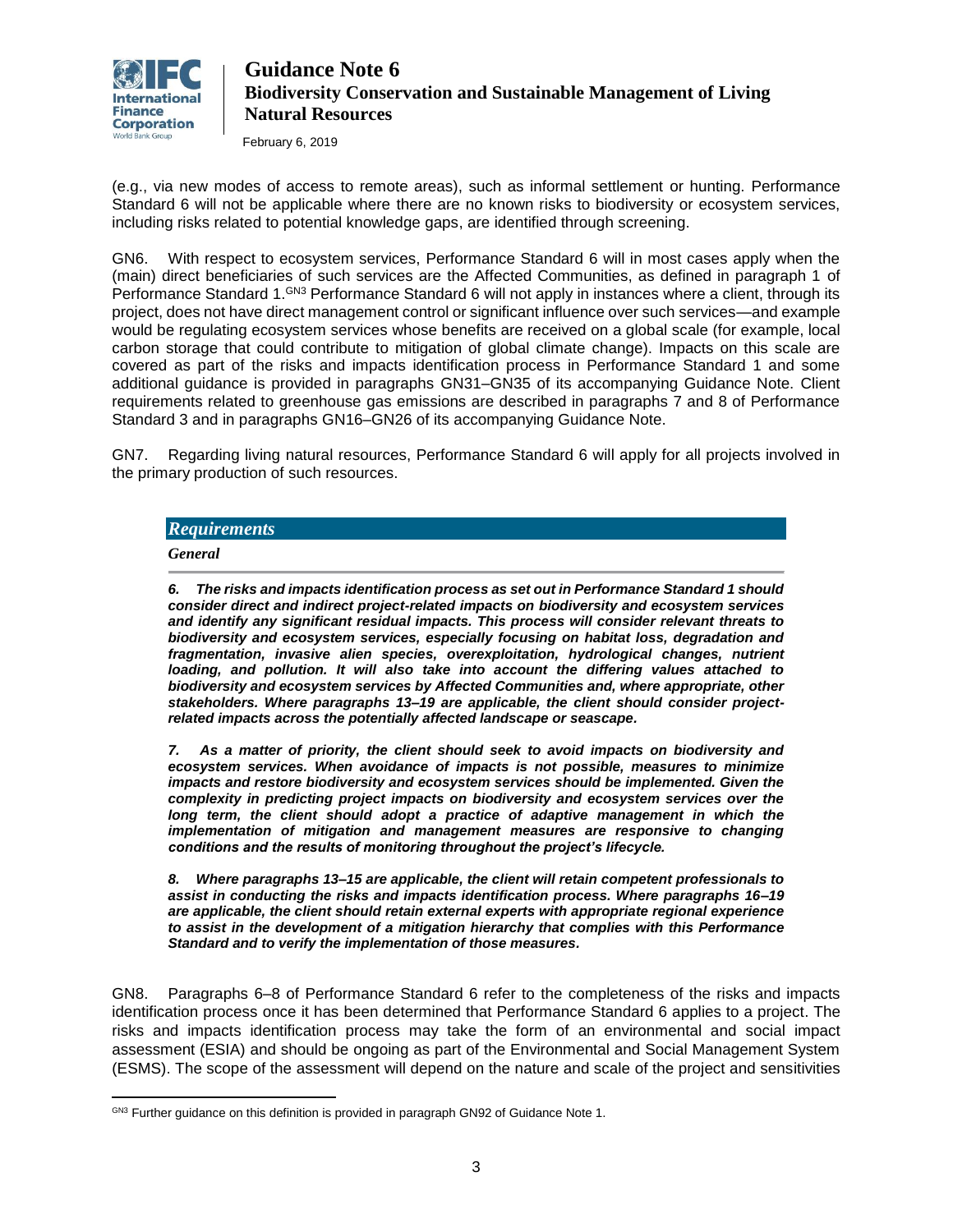

 $\overline{a}$ 

# **Guidance Note 6 Biodiversity Conservation and Sustainable Management of Living Natural Resources**

February 6, 2019

in terms of biodiversity attributes and ecosystem services. Clients should refer to good practice guidelines and other reference documents on biodiversity baselines, impact assessment, and management. With respect to ecosystem services, clients should refer to paragraphs [GN106](#page-29-0)[–GN122](#page-33-0) of this Guidance Note, which provide guidance on the systematic assessment of ecosystem services.

GN9. As part of the ESIA, baseline studies should be conducted for the relevant biodiversity attributes and ecosystem services. Baseline studies should comprise some combination of literature review, stakeholder engagement and consultation, field surveys, and other relevant assessments. The requirements for the baseline study will vary depending on the nature and scale of the project. For sites with potentially significant impacts on natural and critical habitats and ecosystem services, the baseline should include field surveys over multiple seasons, to be undertaken by competent professionals and with the involvement of external experts, as necessary. Field surveys and assessments should be recent, and data should be acquired for the direct project footprint, including related and associated facilities, the project's area of influence, and potentially beyond (see paragraph GN58 of this note).

GN10. Baseline studies should be informed by a literature review and initial desktop analysis. The extent of the literature review will depend on the sensitivity of the biodiversity attributes associated with the project's area of influence and the ecosystem services that may be affected. Literature reviews could include sources such as (i) peer-reviewed journals, (ii) regional assessments, (iii) national or regional planning documents (for example, the National Biodiversity Strategy and Action Plan and Local Biodiversity Action Plans), (iv) existing assessments and studies in the location of the project and its area of influence, (v) web-based data such as information provided in the International Union for Conservation of Nature (IUCN) *Red List of Threatened Species*, (vi) national Red Books and Lists, (vii) landscape prioritization schemes including Key Biodiversity Areas, (viii) systematic conservation planning assessments and plans, and (ix) masters and doctoral theses, among others.

GN11. Depending on the nature, scale, and location of the project, existing spatial data and landscape mapping may form part of the initial desktop analysis. This is important for projects located in any habitat modified, natural, or critical—or areas where Affected Communities are highly dependent on ecosystem services. This initial analysis should draw on land-classification and land-use maps, satellite imagery or aerial photographs, vegetation type and ecosystem maps, and topographical and hydrological mapping, such as mapping of watersheds and interfluvial zones. Numerous regional ecosystem mapping efforts have been completed or are currently underway by academic and governmental institutions, intergovernmental organizations, and nongovernmental organizations (NGOs). This information can directly inform the ESIA and any related assessments of landscape integrity, resource development and management analyses, ecosystem services valuations, and reporting and prediction of environmental trends.

GN12. Stakeholder engagement and consultation is one of the key means to understanding biodiversity related impacts and identifying appropriate mitigation responses. The ESIA or any follow-up biodiversity or ecosystem services-related assessment will be expected to take into account the differing values attached to biodiversity and ecosystem services by Affected Communities. This includes values assigned by the IUCN *Red List of Threatened Species* and national listings. Performance Standard 7 includes requirements for projects that may affect ecosystem services of relevance to indigenous peoples.<sup>GN4</sup> For ecosystem services, this process will form part of the systematic assessment described in paragraphs GN106–GN122 of this note. The client should consider the differing values attached to particular biodiversity attributes by relevant local, national, and international stakeholders. Stakeholders that should be consulted include Affected Communities, governmental officials, academic and research institutions, recognized external experts for the biodiversity attributes of concern, and national and international conservation NGOs, as

GN4 See Performance Standard 7 and Guidance Note 7 for requirements for indigenous peoples.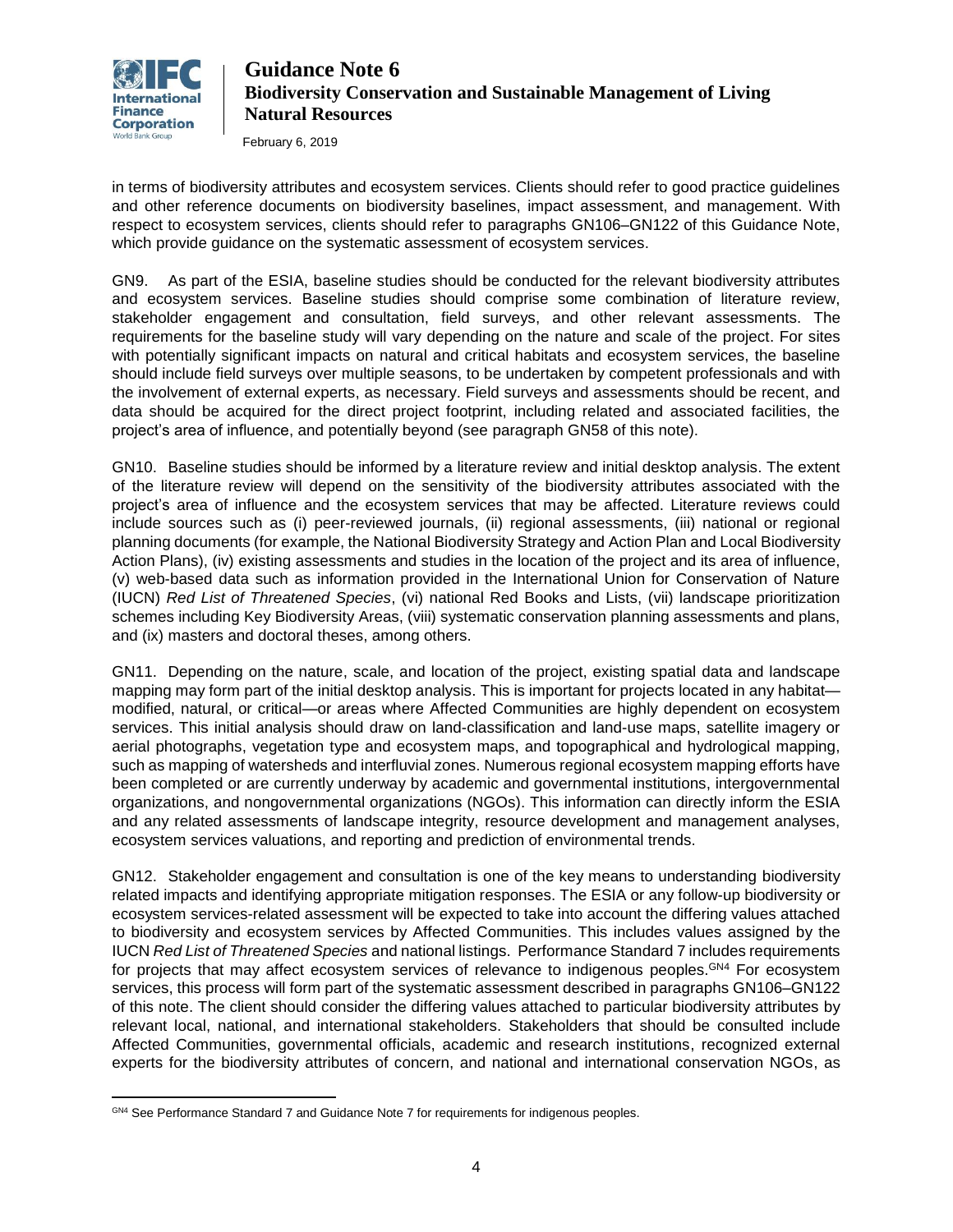

February 6, 2019

appropriate. Together, the literature review, stakeholder engagement and consultation, and field surveys and assessments should establish a core set of *biodiversity values*—and the ecological features, functions, and processes that support them—to be addressed in the impact analysis and the definition of mitigation and management measures.

GN13. For some projects, biodiversity values and ecosystem services associated with a site might be numerous, and, in these cases, it is recommended that clients undertake a prioritization of such features. One potential way biodiversity and ecosystem services can be prioritized is along two axes: (i) the number of spatial options left where conservation can occur (that is, spatial limitation or the feature's *irreplaceability*); and (ii) the time available for conservation to occur before the feature is lost (that is, temporal limitation as caused by threats to the feature in question, which will provide an understanding of its *vulnerability*). For example, a particular forest may provide a type of fiber or medicinal plant found nowhere else, a low ridge in the land may provide singular flood control, a species may be endemic to a single site, or an ecosystem may be singular in the landscape. These are all spatially limited biodiversity values and ecosystem services in that they are relatively irreplaceable in the landscape. The concept of threat or vulnerability is equally applicable: the rate of deforestation or other type of ecosystem loss or the probability of a species being lost in a defined time as measured by lists of threatened species such as that of IUCN are examples of time limitations or threats. The relative importance with respect to conserving the feature as part of project operations could therefore be determined by its status in terms of these two axes: its *irreplaceability* in the landscape / seascape and its *vulnerability* in being able to remain there.

GN14. Paragraph 6 of Performance Standard 6 lists a number of threats to biodiversity and ecosystem services that the client should consider as part of the ESIA and its ESMS. Other threats may also be considered depending on the regional and/or local contexts. The client should provide an accurate account of threats, including regional level threats that are relevant to the project site and its area of influence. The client should describe any preexisting threats and the extent to which the project might exacerbate them. An analysis of threats should be used to inform the impact assessment. For example, if bushmeat hunting, wildlife trade, or timber extraction is ongoing, would project-induced access further this situation?

GN15. The ESIA should spell out project-related direct, indirect, and residual impacts on species, ecosystems, and ecosystem services identified in the baseline studies. Direct impacts might include (i) disturbance or reduction in species' populations or their habitats (for example, from wind turbine collisions, road kill, or results from noise, light, and land or shipping traffic); (ii) effects from emissions and effluents, (iii) alterations of surface hydrology, land forms, and coastal processes, (iv) competition by invasive species, edge effects, and barriers to dispersal, and (v) reduced access to ecosystem services, including loss or degradation. Indirect impacts might include project-induced access by third parties, in-migration and associated impacts on resource use, including land conversion, hunting and wildlife trade, and spread of invasive alien species. Mitigation and management measures should then be defined to address adverse impacts to biodiversity or ecosystem services. As mentioned in Performance Standard 1, residual impacts are those that might remain after measures are taken to avoid and minimize impacts on biodiversity and ecosystem services and/or to restore viability. It should be noted that a reliable determination of residual impacts on biodiversity needs to take into account uncertainties in the effectiveness of proposed mitigation measures. This is especially relevant with respect to the client's ability to ensure adequate restoration of biodiversity and ecosystem services. Where there is significant uncertainty, the client should take a conservative approach in ascertaining the significance of residual impacts. Regarding cumulative impacts, the client is responsible for considering such impacts in line with paragraph 8 of Performance Standard 1 and described in its accompanying Guidance Note.

GN16. Clients are expected to fully exercise the mitigation hierarchy, which is defined in the "Objectives" section of Performance Standard 1 and is further elaborated in paragraph 7 of Performance Standard 6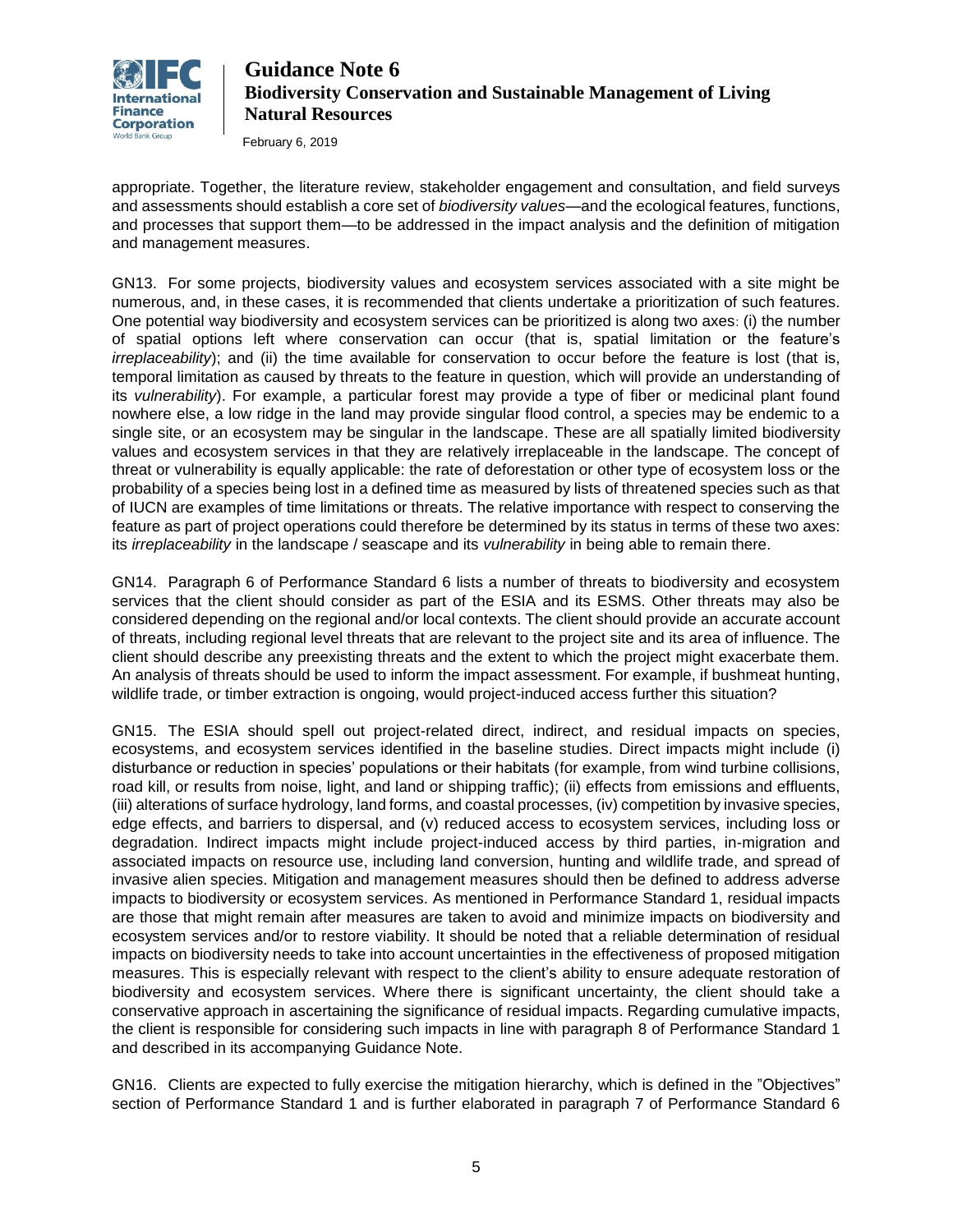

 $\overline{a}$ 

# **Guidance Note 6 Biodiversity Conservation and Sustainable Management of Living Natural Resources**

February 6, 2019

and in this paragraph (GN16). Performance Standard 6 places considerable emphasis on the avoidance of impacts on biodiversity and ecosystem services. This is reflected in the first sentence of paragraph 7 of Performance Standard 6. Avoidance of impacts is sometimes the only means to prevent irreplaceable loss of biodiversity and associated ecosystem services; the emphasis on avoidance in the mitigation hierarchy should thus be proportional to the irreplaceability and vulnerability of the affected biodiversity and/or ecosystem service as described in paragraph GN13 of this note. In order to implement the mitigation hierarchy with respect to Performance Standard 6, an assessment of the project's area of influence within the existing landscape, including associated facilities, can inform the identification, screening, and design of alternatives as a form of avoidance. Alternatives may include variations in the layout of project facilities, alternative engineering and manufacturing processes and construction practices, selection of different sites or routing of linear facilities, and selection of alternative suppliers through screening to identify those with appropriate environmental and/or social risk-management systems. Second, once the preferred alternatives have been chosen, minimization of impacts may be possible through (i) design of drainage systems, (ii) construction methods (for example, to reduce dust and noise), (iii) the pattern of vegetation clearance, (iv) selection of different pollution abatement treatments, (v) implementation of erosion and sedimentation control measures, (vi) construction of wildlife thruways (for example, trench plugs or bridges in the case of linear infrastructure) and (vii) the layout of infrastructure. Minimization measures are elaborated on in paragraph GN42 of this note with respect to natural habitats. Third, where disturbance to biodiversity and ecosystem services has occurred, remediation may be possible in the form of rehabilitation and restoration.<sup>GN5</sup> This may include vegetation rehabilitation (erosion control and facilitated natural regeneration of ecosystems); restoration of the original habitat type (where appropriate techniques are known or can be developed); and restoration of major ecosystem services, such as facilitated watercourse flow with dewatering water in the case of mining operations. Mitigations should be designed or reviewed by appropriate biodiversity and engineering specialists to ensure that mitigation has been optimized in accordance with the hierarchy. To compensate for significant residual impacts on biodiversity, and only after the prior steps in the mitigation hierarchy have been assessed and, where possible, undertaken, the client may consider the use of biodiversity offsets.

GN17. As stated in paragraph 6 of Performance Standard 6, in natural and critical habitats, clients should consider project-related impacts across the potentially affected landscape or seascape. Note that the term *landscape* includes freshwater aquatic habitats that exist within the overall landscape. The term *landscape/seascape* in this note does not necessarily correspond to a predefined unit of geographical space. It is a broadly defined term that might correspond to an ecoregion, a biome, or any other ecologically significant unit of space on a regional level (that is, not site-specific). In some cases, the landscape/seascape unit might be defined in terms of an administrative or territorial boundary or a particular zoned area within international waters. The intention of the requirement is that clients identify project-related impacts, especially those on habitat connectivity and/or on downstream catchment areas, outside the boundaries of the project site. Landscape/seascape analysis is a fundamental step in determining ecologically appropriate mitigation options that align with broader conservation efforts in the region. Such analyses support decision making as to whether impacts should be avoided or are appropriate for offsets and support the selection and design of a mitigation strategy, including offset mitigation, that contributes to regional-level conservation goals rather than solely site-level impacts. Landscape/seascape analysis does not necessarily imply field data collection outside the project site. Desktop assessment, including mapping

GN5 Rehabilitation is defined as the stabilization of the terrain, insurance of public safety, aesthetic improvement, and return of the land to what, within the regional context, is considered to be a useful purpose. Revegetation may entail the establishment of only one or a few species. Rehabilitation is used interchangeably with the term *reclamation* in this Guidance Note. Restoration is defined as the process of assisting the recovery of an ecosystem that has been degraded, damaged, or destroyed. An ecosystem has recovered when it contains sufficient biotic and abiotic resources to continue its development without further assistance or subsidy. It would sustain itself structurally and functionally, demonstrate resilience to normal ranges of environmental stress and disturbance, and interact with contiguous ecosystems in terms of biotic and abiotic flows and cultural interactions.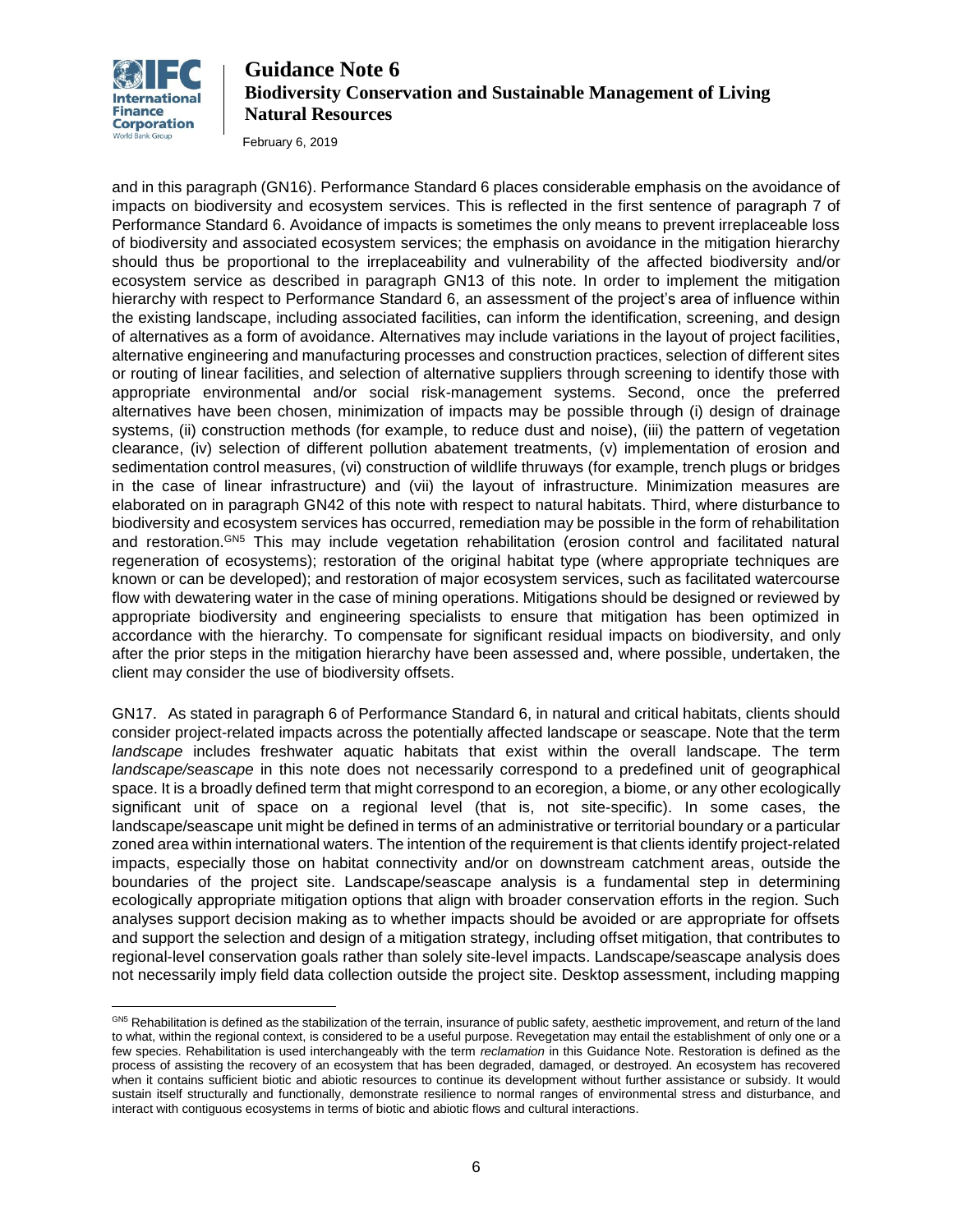

February 6, 2019

exercises and consultation with regional specialists, can help the client understand its area of influence in the context of the greater landscape/seascape. This type of analysis is especially important in preventing the degradation and fragmentation of natural habitat, especially from cumulative impacts. For example, the effects of a wind farm may be viewed quite differently when assessed in a larger landscape context where there are multiple wind farms affecting the same bird population.

GN18. Large-scale and complex projects that involve significant risks and impacts across multiple biodiversity values and ecosystem services would benefit from applying an *ecosystem approach* to understanding the environment in which the project is located. As described by the Convention on Biological Diversity, the ecosystem approach is "a strategy for the integrated management of land, water and living resources that promotes conservation and sustainable use in an equitable way." The CBD defines "ecosystem" as a "dynamic complex of plant, animal and micro-organism communities and their non-living environment interacting as a functional unit." This definition does not specify any particular spatial unit or scale. Instead, the CBD advises that scale of analysis and action should be determined by the problem being addressed. Performance Standard 6 also takes a similar approach when defining *habitats*.

GN19. The ecosystem approach focuses on the relationship between components and processes in an ecosystem. It acknowledges that the many components of biodiversity control the stores and flows of energy, water, and nutrients within ecosystems, which provide resistance to major perturbations. Knowledge of ecosystem structure and function contributes to an understanding of ecosystem resilience and the effects of biodiversity loss and habitat fragmentation. The ecosystem approach acknowledges that functional biodiversity in ecosystems provides many goods and services of economic and social importance (that is, ecosystem services). This approach should be considered when developing the risks and impacts identification process, which often analyzes impacts in isolation from one another and prescribes mitigation measures in the same manner. Clients should consider implementing integrated, innovative, and real-time approaches to assessing the *socioecological* environment, especially for large-scale and complex projects with significant unique, multiple, and/or diverse environmental and/or social impacts.

GN20. Performance Standard 6 uses the term *adaptive management* to mean a practical approach to managing uncertainty in biodiversity mitigation and management planning. As is often the case in determining the risks to and impacts on biodiversity and ecosystem services, data gaps may exist even after sometimes lengthy data collection and completion of the ESIA or additional studies. The client's mitigation strategy should be commensurate with the project's risks and impacts to ensure that the requirements of Performance Standard 6 are met and should take a risk-averse approach that explicitly identifies and accommodates uncertainty about outcomes of mitigation measures. Flexibility should be built into the client's ESMS so that the mitigation and management approach can be adapted according to its performance over time. Adaptive management is not a trial-and-error process, however, but rather a structured "learning by doing" approach. Monitoring plans should define performance thresholds or triggers for adapting mitigation and management so that they achieve the requirements of Performance Standard 6. It is recommended that adaptive responses to such triggers be predefined in the ESMS, while acknowledging that those mitigation and management options may change over time due to knowledge gained through experience or changing conditions. New findings may arise from the client's monitoring program or from independent sources. In either case, the client has the responsibility to update its approach to integrate these findings and to continually improve on the existing management of biodiversity, ecosystem services, and living natural resources.

GN21. Clients are responsible for identifying competent professionals to identify biodiversity values and ecosystem services and propose appropriate mitigation options. The range of specialists is wide, and the needed skillsets will vary. For example, ecologists with regionally specific experience, biologists with expertise in a specific taxon, and evolutionary or landscape biologists might be suitable for the identification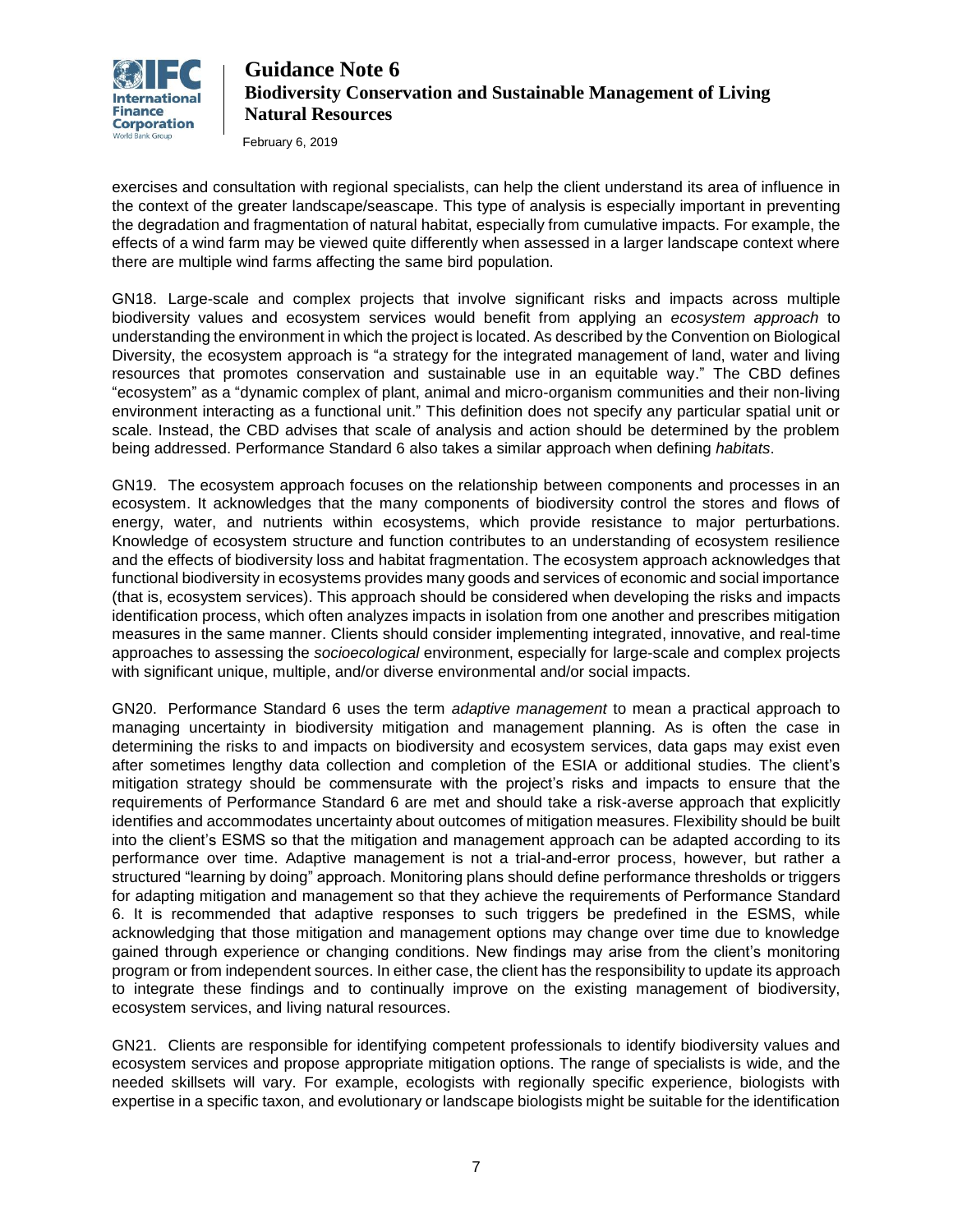

February 6, 2019

of certain biodiversity values. Biodiversity management specialists who are familiar with the relevant industry (for example, extractive industries, hydropower, wind power, forestry, fisheries, and agribusiness) will bring a different skillset in terms of identifying mitigation options in line with current good international practices in the sector. Specialists in wildlife trade are useful in areas where this is a concern. A single project may need to work with various specialists to adequately characterize its environment and a mitigation strategy. Ecosystem services assessment may require several specialists, depending on the service in question: for example, soil and erosion control specialists, geologists and hydrologists, agronomists, rangeland ecologists, specialists in the economic valuation of natural resources, and resettlement and social specialists with expertise in natural resource–based livelihood.

GN22. For projects located in critical habitats (including legally protected and internationally recognized areas), clients must ensure that external experts with regional experience are involved in the biodiversity and/or critical habitat assessment. If habitat is critical due to the presence of critically endangered or endangered species, recognized species specialists must be involved (for example, including individuals from IUCN Species Survival Commission Specialist Groups). In areas of critical habitat, clients will benefit from establishing a mechanism for external review of the project's risks and impacts identification process and proposed mitigation strategy. This is especially relevant where uncertainty is high, where potential impacts are complex and/or controversial, and/or where no precedent exists for proposed mitigations (such as some types of offsets). Such a mechanism would also promote the sharing of good international practice between projects and improve transparency in decision making.

GN23. Clients are encouraged to develop partnerships with recognized and credible conservation organizations and/or academic institutes. This is especially relevant with respect to potential developments in natural or critical habitat. Partnering organizations may bring regional experience in biodiversity conservation that clients lack. Partnering organizations may be helpful in identifying species specialists, undertaking field surveys, advising on management plans, conducting biodiversity monitoring programs, advising on Biodiversity Action Plans (BAPs) and managing relations with civil society groups and other local stakeholders.

### *Protection and Conservation of Biodiversity*

*\_\_\_\_\_\_\_\_\_\_\_\_\_\_\_\_\_\_\_\_\_\_\_\_\_\_\_\_\_\_*

*9. Habitat is defined as a terrestrial, freshwater, or marine geographical unit or airway that supports assemblages of living organisms and their interactions with the non-living environment. For the purposes of implementation of this Performance Standard, habitats are divided into modified, natural, and critical. Critical habitats are a subset of modified or natural habitats.*

*10. For the protection and conservation of biodiversity, the mitigation hierarchy includes biodiversity offsets, which may be considered only after appropriate avoidance, minimization, and restoration measures have been applied.<sup>2</sup> A biodiversity offset should be designed and implemented to achieve measurable conservation outcomes<sup>3</sup> that can reasonably be expected to result in no net loss and preferably a net gain of biodiversity; however, a net gain is required in critical habitats. The design of a biodiversity offset must adhere to the "like-forlike or better" principle<sup>4</sup> and must be carried out in alignment with best available information and current practices. When a client is considering the development of an offset as part of the mitigation strategy, external experts with knowledge in offset design and implementation must be involved.*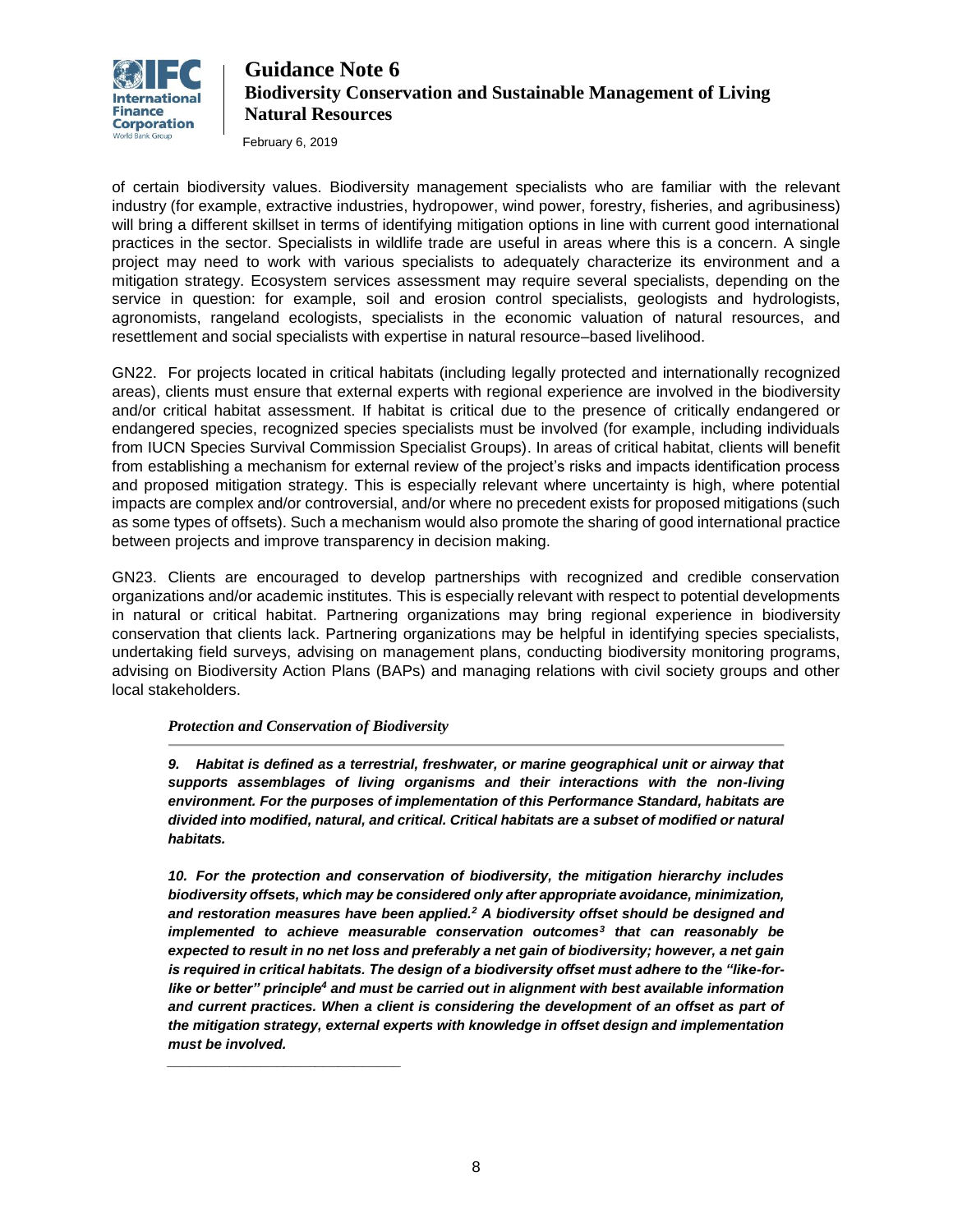

February 6, 2019

*<sup>2</sup> Biodiversity offsets are measurable conservation outcomes resulting from actions designed to compensate for significant residual adverse biodiversity impacts arising from project development and persisting after appropriate avoidance, minimization and restoration measures have been taken.*

*<sup>3</sup> Measurable conservation outcomes for biodiversity must be demonstrated in situ (on-the-ground) and on an appropriate geographic scale (e.g., local, landscape-level, national, regional).* 

*<sup>4</sup> The principle of "like-for-like or better" indicates that biodiversity offsets must be designed to conserve the same biodiversity values that are being impacted by the project (an "in-kind" offset). In certain situations, however, areas of biodiversity to be impacted by the project may be neither a national nor a local priority, and there may be other areas of biodiversity with like values that are a higher priority for conservation and sustainable use and under imminent threat or need of protection or effective management. In these situations, it may be appropriate to consider an "out-of-kind" offset that involves "trading up" (i.e., where the offset targets biodiversity of higher priority than that affected by the project) that will, for critical habitats, meet the requirements of paragraph 17 of this Performance Standard.* 

GN24. In developing requirements for biodiversity, Performance Standard 6 is guided by and supports the implementation of applicable international law and conventions, including the following:

- **The Convention on Biological Diversity, 1992**
- The Convention on the Conservation of Migratory Species of Wild Animals, 1979 (Bonn Convention)
- The Convention on International Trade in Endangered Species of Wild Flora and Fauna, 1975
- The Convention on Wetlands of International Importance especially as Waterfowl Habitat, 1971 (Ramsar Convention)
- The Convention Concerning the Protection of World Cultural and Natural Heritage, 1972 (UNESCO World Heritage Convention)

GN25. Numerous good practice guidelines on integrating biodiversity into impact assessment and on biodiversity management exist. Clients should make use of such reference documents when project-related impacts on biodiversity are expected. Extensive regional and sector-specific guidance and case studies are widely available. Academic journals dedicated to environmental impact assessment are another source of information.

GN26. Paragraph 9 of Performance Standard 6 purposely provides a broad definition of habitats as geographical units (that include marine and freshwater aquatic areas as well as airway passages), which is clearly a departure from a classic ecological definition of habitat (i.e., the place or type of site where an organism or population naturally occurs). Modified, natural and critical habitat refers to the biodiversity value of the area as determined by species, ecosystems, and ecological processes. As part of the risks and impacts identification process, the client should develop and present a map of the modified, natural, and/or critical habitats in the landscape of the project's area of influence to inform the applicability of Performance Standard 6's habitat requirements.

GN27. In practice, natural and modified habitats exist on a continuum that ranges from largely untouched, pristine natural habitats to intensively managed, modified habitats. Project sites will often be located among a mosaic of habitats with varying levels of anthropogenic and/or natural disturbance. Clients are responsible for delineating the project site as best as possible in terms of modified and natural habitat. This determination is made based on the level of human-induced disturbance (for example, presence of invasive species, level of pollution, extent of habitat fragmentation, viability of existing naturally occurring species assemblages, resemblance of existing ecosystem functionality and structure to historical conditions, degree of other types of habitat degradation) and the biodiversity values of the site (for example, threatened species, ecosystems, and ecological processes necessary for maintaining nearby critical habitats). The level of anthropogenic impact should be determined with respect to the greater landscape/seascape in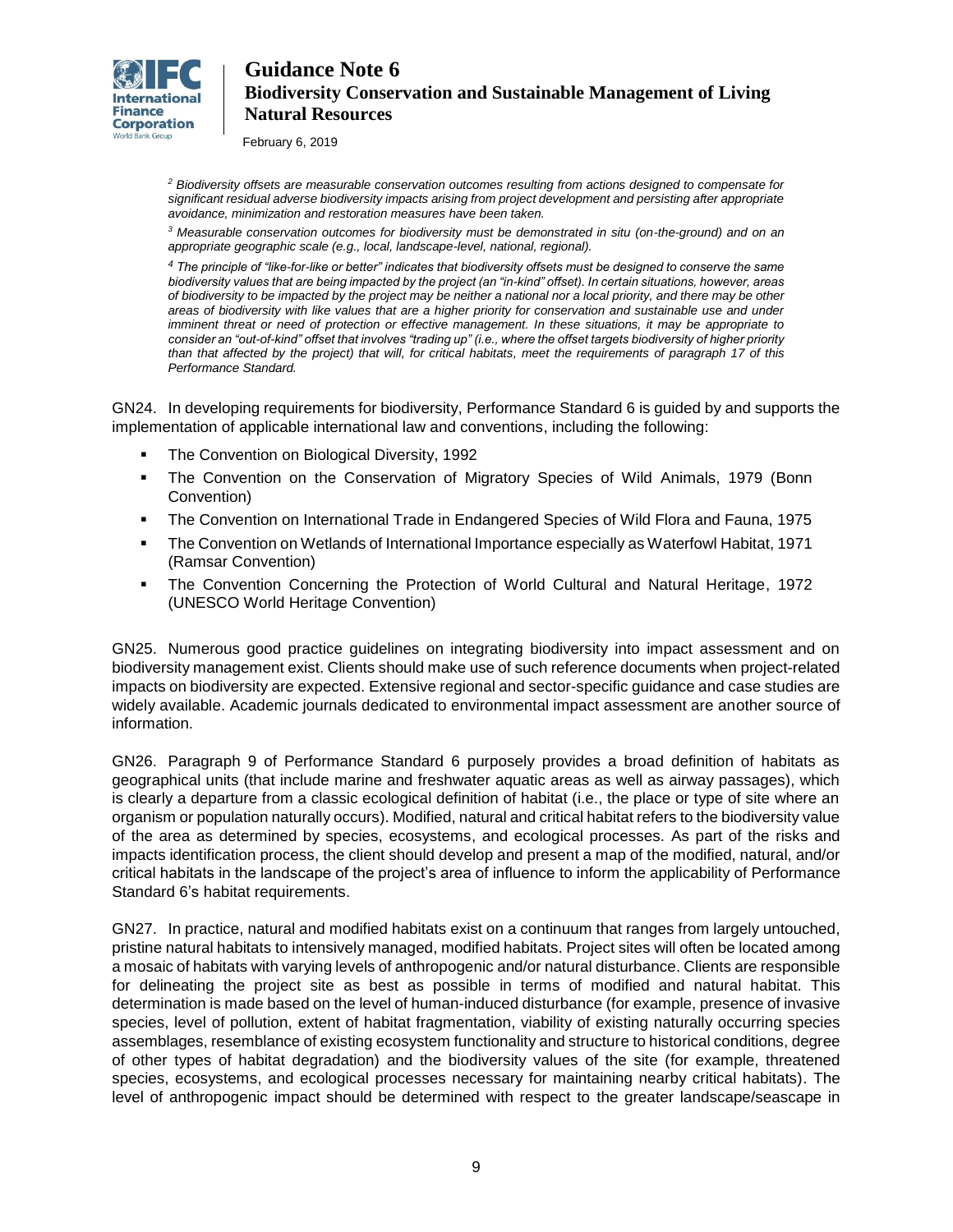

February 6, 2019

which the project is located. In other words, is the project site (or parts of it) located in a disturbed area amid an otherwise intact landscape? Is the project site (or parts of it) an isolated area of natural habitat within a heavily disturbed or managed landscape? Is the project site located near areas of high biodiversity value (for example, wildlife refuges, corridors, or protected areas)? Or, is the project site located in a mosaic of modified and natural habitats that contain biodiversity values of varying importance to conservation?

GN28. Both natural and modified habitats may contain high biodiversity values, thereby qualifying as critical habitat. Performance Standard 6 does not limit its definition of critical habitat to *critical natural* habitat. An area may just as well be *critical modified* habitat. The extent of human-induced modification of the habitat is therefore not necessarily an indicator of its biodiversity value or the presence of critical habitat.

GN29. Certain sectors, most notably agriculture and forestry, refer to areas of High Conservation Value (HCV) when determining the conservation value of a land area or management unit. The HCV Resource Network provides information and support on the evolving usage of HCV to ensure a consistent approach; it is an internationally recognized group that includes environmental and social NGOs, international development agencies, timber and forest product certifiers, suppliers, buyers, and forest managers. The Network recognizes six HCV types, based on both biodiversity and ecosystem services. These HCV types are tailored to national standards via toolkits or national interpretations. Performance Standard 6 does not require HCV assessments except where these are required to meet third-party certification standards. Due to differences in definitions and practices, HCV assessments are useful sources of information but a supplemental assessment will usually be required to demonstrate alignment and fill gaps, if any, with respect to Performance Standard 6 requirements.

GN30. A biodiversity offset is a set of actions with on-the-ground "*measurable conservation outcomes*" that can balance significant residual biodiversity losses caused by the client's project *only after appropriate avoidance, minimization and restoration measures have been applied,* with equivalent biodiversity gains in terms of ecological characteristics ("like-for-like or better") and size of expected gains. The decision to undertake a biodiversity offset therefore would never be a substitute for the implementation of good management practices that prevent significant impact. The actions must be designed to deliver "on-theground" conservation outcomes for as long as project impacts persist, usually at one or several offset sites located within the region.

GN31. Two general types of offsets can be used to compensate for significant residual impacts: 1) 'Restoration' offsets remediate past damage to biodiversity (due to factors unrelated to the client's project) via rehabilitation or enhancement of biodiversity components (or even re-creation of ecosystems and their associated biodiversity values) at suitable *offset* sites; and 2) 'Protection' or 'averted loss' offsets protect biodiversity in an area demonstrated to be under threat of imminent or projected loss (due to factors unrelated to the client's project). Projections of the losses of biodiversity that will be averted by an offset require credible analysis of those trends. In some cases, this type of offset may not be appropriate where there is great uncertainty or there is a lack of stakeholder support for the analysis supporting those projections.

GN32. Where socioeconomic and cultural uses of biodiversity (that is, ecosystem services) are at issue, biodiversity offsets may include the provision of compensation packages for Affected Communities impacted by the project and offset. Note that ecosystem services are covered in paragraphs 24 and 25 of Performance Standard 6, and compensation for ecosystem services is covered in Performance Standards 5, 7, and 8.

GN33. The main biodiversity offset design steps include (i) scoping, in consultation with relevant stakeholders, of potential conservation activities / offset sites within the landscape that could benefit the biodiversity values potentially impacted by the project (i.e., "like-for-like or better"); (ii) an assessment to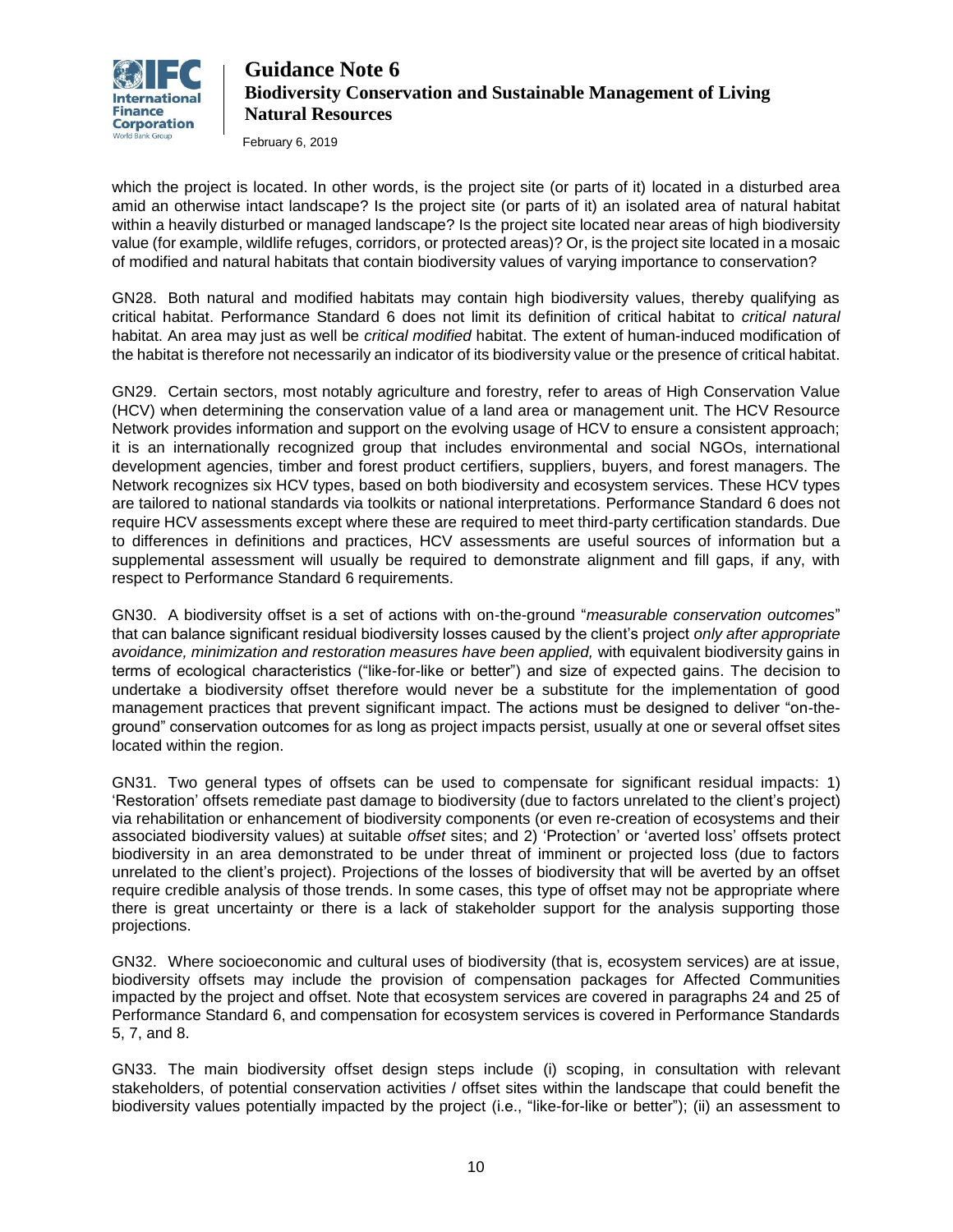

February 6, 2019

determine if the loss of biodiversity at the project site can be compensated by gains at the offset site; (iii) identifying means for securing offset activities over the long term, including, for example, legal protections; (iv) establishing an effective process for communities affected by the offset to participate in the design and implementation of the biodiversity offset; (v) defining the specific offset activities and how they will be implemented in a biodiversity offset management plan, including the roles, responsibilities, and budget projections for the involved parties; (vi) establishing a funding mechanism to support the offset for as long as project impacts persist (see GN49 in this note); (vii) designing a system for monitoring, evaluation, and adaptive management; and, (viii) ensuring that the project also meets all applicable laws, regulations, and policies pertaining to biodiversity offsets. The members of the Business and Biodiversity Offsets Program were the first to develop a set of internationally recognized Principles on Biodiversity Offsets, and good biodiversity offset design is synthesized in the World Bank's *Biodiversity Offsets: A User* Guide.GN6 The design of offsets, particularly the assessment of losses and gains, may be accomplished through an expertled process and/or through an assessment that is commensurate with the risks posed to biodiversity. Lastly, clients should pursue long term legal protection in order to demonstrate offset permanence.

GN34. In some countries (for example, Brazil), offsets may be a regulatory requirement in which a project proponent has limited control over the design. Where possible, the client will collaborate with the responsible government agency, to the extent permitted by law, to agree on the key outcomes that need to be achieved to ensure consistency with Performance Standard 6. Otherwise, project proponents should supplement the regulatory offset with Performance Standard 6 requirements, notably with respect to the concept of "like-for-like or better", achieving on-the-ground conservation outcomes and monitoring the success of identified offset activities over the long term.

#### *Modified Habitat*

*\_\_\_\_\_\_\_\_\_\_\_\_\_\_\_\_\_\_\_\_\_*

 $\overline{a}$ 

*11. Modified habitats are areas that may contain a large proportion of plant and/or animal species of non-native origin, and/or where human activity has substantially modified an area's primary ecological functions and species composition.<sup>5</sup> Modified habitats may include areas managed for agriculture, forest plantations, reclaimed<sup>6</sup> coastal zones, and reclaimed wetlands.*

*12. This Performance Standard applies to those areas of modified habitat that include significant biodiversity value, as determined by the risks and impacts identification process required in Performance Standard 1. The client should minimize impacts on such biodiversity and implement mitigation measures as appropriate.*

GN35. Human activity may modify the structure and composition of natural habitats to the degree that nonnative species become dominant and/or the natural ecological functions of the habitat fundamentally change. At the extreme, this takes the form of urbanized areas. However, there is a wide spectrum of modified habitats that includes agricultural areas, plantation forestry, and lands partially degraded by a range of other human interventions. The landscape context (for example, fragmentation of surrounding natural habitat, if any) will also influence the degree to which a project site is considered modified. Where there is doubt whether a habitat is modified or natural see paragraph GN39 in this note. See also paragraph GN27, which provides additional context on the assessment of modified and natural habitats on the landscape scale.

*<sup>5</sup> This excludes habitat that has been converted in anticipation of the project.*

*<sup>6</sup> Reclamation as used in this context is the process of creating new land from sea or other aquatic areas for productive use.*

GN6 Ledec and Reay Johnson, Biodiversity Offsets: A User Guide,

http://documents.worldbank.org/curated/en/344901481176051661/Biodiversity-offsets-a-user-guide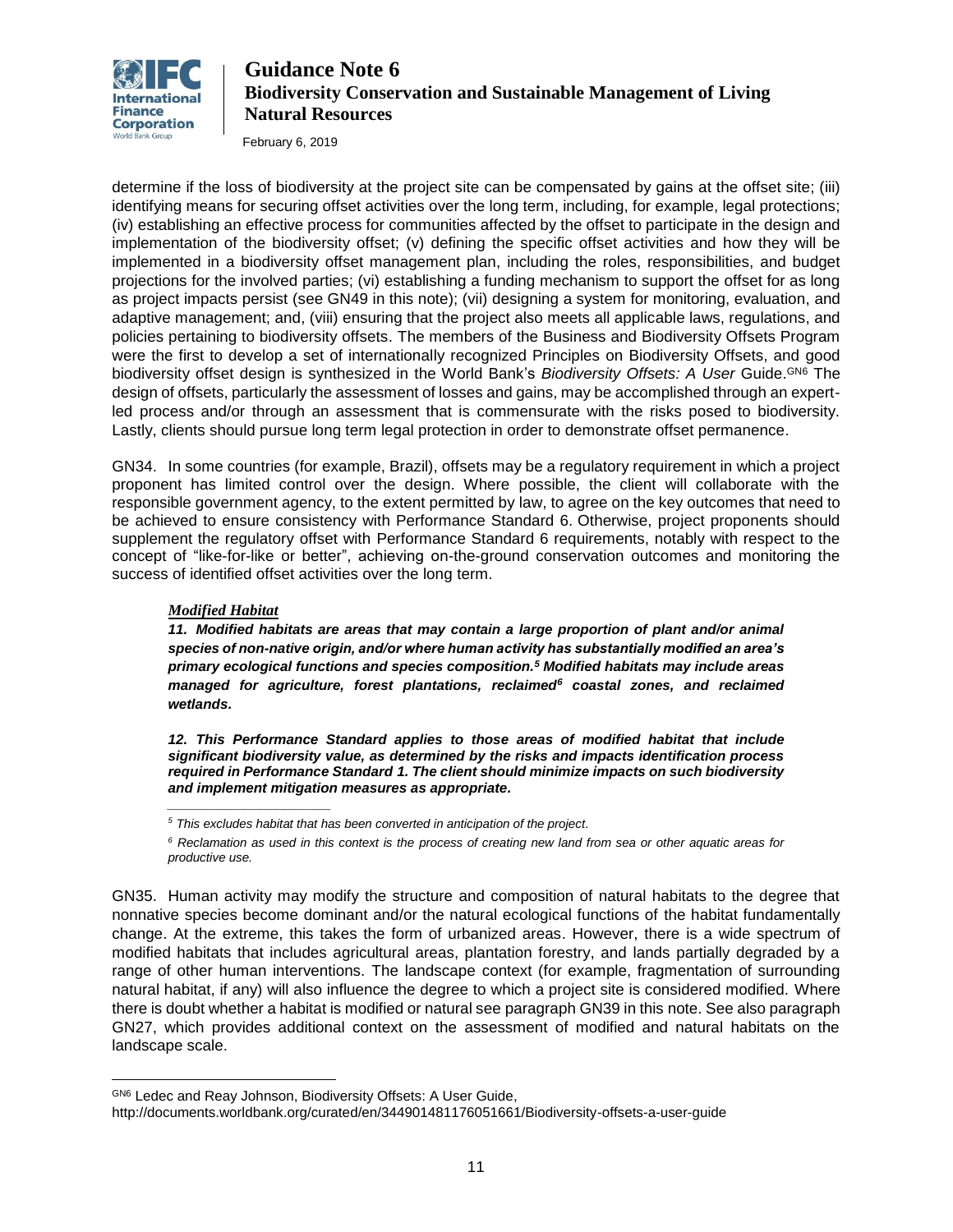

February 6, 2019

GN36. Clients should endeavor to site the project in modified habitat rather than on natural or critical habitat and demonstrate this effort through a project alternatives analysis conducted during the risks and impacts identification process.

GN37. Performance Standard 6 requires that projects with significant biodiversity values in modified habitats minimize their impacts and implement mitigation and management measures as needed to conserve those values. Significant biodiversity values that might occur in modified habitat include species of conservation concern (for example, species that are threatened or otherwise identified as important by stakeholders) and remnant ecological features that persist in the modified landscape, especially those that perform important ecological functions. In some cases, significant biodiversity values may cause natural or critical habitat requirements to be applied, in which case they should be treated using the guidelines for those habitat designations.

GN38. The "project" in footnote 5 of Performance Standard 6 refers to the client's project as it is described for proposed financing. Habitat will not be considered modified habitat if it was recently degraded by the client or a third party in anticipation of obtaining lender financing or regulatory approval for the development in which IFC is considering investing. Natural disturbances such as forest fire, hurricane, or tornado affecting a natural habitat would not lead to a modified habitat designation. Where uncertainty over prior modification exists, the client should provide evidence to support why it believes the pre-project habitat modification designation does not apply. Also, as relevant to the standard's paragraph 26 on "Sustainable Management of Living Natural Resources," Performance Standard 6 will respect cutoff dates for the conversion of natural habitat as established by internationally recognized voluntary standards, such as the Forest Stewardship Council and the Roundtable on Sustainable Palm Oil.

### *Natural Habitat*

13. Natural habitats are areas composed of viable assemblages of plant and/or animal *species of largely native origin, and/or where human activity has not essentially modified an area's primary ecological functions and species composition.*

*14. The client will not significantly convert or degrade<sup>7</sup> natural habitats, unless all of the following are demonstrated:*

- No other viable alternatives within the region exist for development of the project on *modified habitat;*
- *Consultation has established the views of stakeholders, including Affected Communities, with respect to the extent of conversion and degradation; <sup>8</sup> and*
- *Any conversion or degradation is mitigated according to the mitigation hierarchy.*

*15. In areas of natural habitat, mitigation measures will be designed to achieve no net loss<sup>9</sup> of biodiversity where feasible. Appropriate actions include:*

- *Avoiding impacts on biodiversity through the identification and protection of set-asides; 10*
- *Implementing measures to minimize habitat fragmentation, such as biological corridors;*
- **Restoring habitats during operations and/or after operations; and**
- *Implementing biodiversity offsets.*

*\_\_\_\_\_\_\_\_\_\_\_\_\_\_\_\_\_\_\_\_\_*

*<sup>7</sup> Significant conversion or degradation is (i) the elimination or severe diminution of the integrity of a habitat caused by a major and/or long-term change in land or water use; or (ii) a modification that substantially minimizes the habitat's ability to maintain viable populations of its native species.*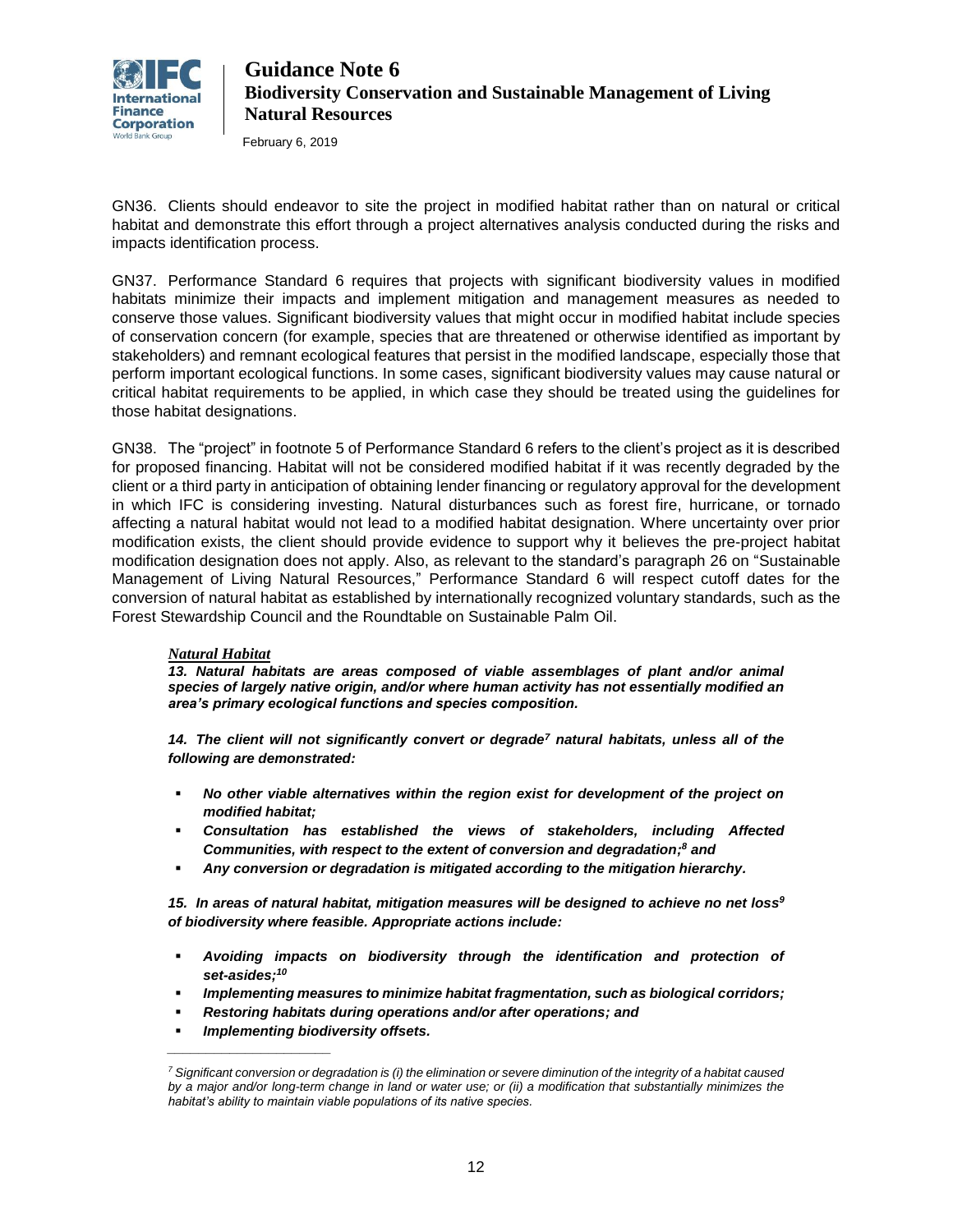

February 6, 2019

*<sup>8</sup> Conducted as part of the stakeholder engagement and consultation process, as described in Performance Standard 1.*

*<sup>9</sup> No net loss is defined as the point at which project-related impacts on biodiversity are balanced by measures taken to avoid and minimize the project's impacts, to undertake on-site restoration and finally to offset significant residual impacts, if any, on an appropriate geographic scale (e.g., local, landscape-level, national, regional).*

*<sup>10</sup> Set-asides are land areas within the project site, or areas over which the client has management control, that are excluded from development and are targeted for the implementation of conservation enhancement measures. Set-asides will likely contain significant biodiversity values and/or provide ecosystem services of significance at the local, national and/or regional level. Set-asides should be defined using internationally recognized approaches or methodologies (e.g., High Conservation Value, systematic conservation planning).*

GN39. The determination of natural habitat will be made using credible scientific analysis of best available information. An assessment and comparison of current and historical conditions should be conducted, and local knowledge and experience should be utilized. Where natural habitats are suspected, a map showing location and extent of natural and modified habitats should be included in the risks and impacts assessment. Natural habitats are not to be interpreted as untouched or pristine habitats. It is likely that the majority of habitats designated as natural will have undergone some degree of historical or recent anthropogenic impact. The question is the degree of impact. If, in the judgement of a competent professional, the habitat still largely contains the principal characteristics and functions of a native ecosystem(s), it should be considered a natural habitat regardless of some degree of degradation and/or the presence of some invasive alien species, secondary forest, human habitation, or other human-induced alteration.

GN40. Significant conversion or degradation of natural habitat will not take place unless the client is able to demonstrate that all three requirements in paragraph 14 of Performance Standard 6 have been undertaken and the company has demonstrated that its proposed activities comply with land-use and licensing regulations. The first requirement is that no viable alternatives exist for that project on modified habitat (within the region). In these cases, a well-developed locations alternative analysis should be conducted to explore potential viable options for development on modified habitat. The term *viable* includes, but is not limited to, technically and financially feasible alternatives. This analysis will in most cases be in addition to the alternatives analysis included as part of the risks and impacts identification process. It should be a considerably more in-depth analysis than is typically included in an ESIA and should provide specifics on alternatives in the landscape for developing the project as well as the breakdown of cost increases for developing modified versus natural habitat.

GN41. The second bullet point in the standard's paragraph 14 relates to stakeholder engagement and consultation. If a project has the potential to result in significant conversion or degradation of natural habitats, relevant stakeholder groups must be engaged as part of a rigorous, fair, and balanced multistakeholder dialogue. Client requirements for stakeholder engagement are described in Performance Standard 1, and related guidance can be found in Guidance Note 1. Stakeholders should be engaged specifically with respect to (i) the extent of conversion and degradation; (ii) the alternatives analyses; (iii) biodiversity and ecosystem services values associated with the natural habitat; (iv) options for mitigation, including set-asides and biodiversity offsets; and (v) identification of additional opportunities for biodiversity conservation. Clients must keep a record of such stakeholder engagement and consultation activities and demonstrate how viewpoints have been reviewed and integrated into the project design. Stakeholder participation should provide a diverse set of opinions from knowledgeable sources, including local scientific and technical experts, relevant authorities and agencies responsible for biodiversity conservation or the regulation and management of ecosystem services, and members of the national and international conservation organizations, in addition to Affected Communities.

GN42. The third bullet in the standard's paragraph 14 reiterates the importance of demonstrating implementation of the mitigation hierarchy. General guidance on the mitigation hierarchy is provided in paragraph GN16 of this note. However, further guidance is provided here with respect to the implementation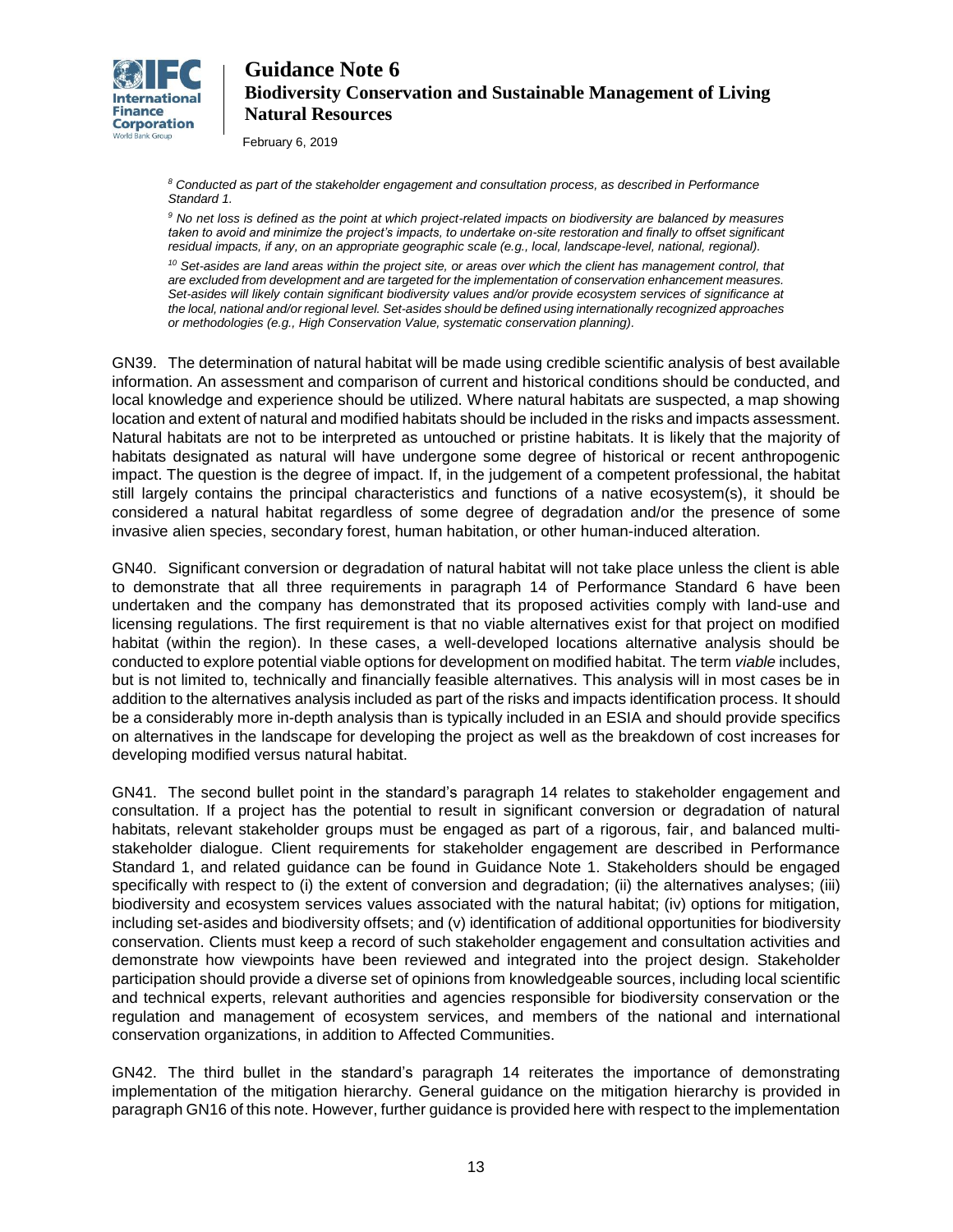

February 6, 2019

of on-site mitigation measures as a means to minimize habitat degradation, which is of particular importance when operating in natural habitats. With respect to on-site mitigation, the types of possible measures are numerous and are often best identified by environmental engineers and erosion control or reinstatement specialists in addition to biodiversity management specialists. Overall, clients should seek to minimize habitat degradation by adhering to a footprint-minimization principle throughout the project's life cycle. Habitat degradation is one of the most significant potential direct threats to biodiversity associated with projects involving significant land development. In addition to footprint minimization, the client should implement appropriate ecological restoration strategies, including physical reinstatement, rehabilitation, and revegetation (or restoration) planning and methods, at the earliest possible stage in project planning. The principles guiding these strategies should include (i) protection of topsoil and restoration of vegetation cover as quickly as possible after construction or disturbance, (ii) reestablishment of original habitat to its preconstruction or pre-disturbance conditions, (iii) minimization measures including management controls and workforce education, and, (iv) where native species (especially protected species) cannot be retained *in situ*, consideration of conservation techniques such as translocation and relocation following established IUCN guidelines.<sup>GN7</sup>

GN43. As described in paragraph 15 of Performance Standard 6, in all areas of natural habitat, regardless of the prospects of significant conversion and degradation, the client should design and implement mitigation measures to achieve no net loss of biodiversity, where feasible, through the application of various on-site and offset mitigation measures. The client should consider the term *where feasible* as per footnote 3 of Performance Standard 3, and where it is not considered feasible, the client will document the technical, financial or other reasons why achieving no net loss is not feasible. The term *no net loss* is defined in footnote 9 of Performance Standard 6 as "the point at which project-related impacts on biodiversity are balanced by measures taken to avoid and minimize the project's impacts, to undertake on-site restoration, and finally to offset significant residual impacts, if any, on an appropriate geographic scale (for example, local, landscape-level, national, regional)." No net loss includes natural habitat and its associated significant biodiversity values. Significant biodiversity values may include species of conservation concern (for example, species that are threatened, legally protected, or otherwise identified as important by stakeholders) and ecological features in the landscape that are important to stakeholders. A defensible rationale for how no net loss will be achieved should be provided. A variety of methods exist to calculate losses and gains of the quantity *and* quality of identified biodiversity values and to assess the likelihood of success of proposed mitigation and management actions. While appropriate methods and metrics will vary from site to site, these should be evidence-based, utilizing quantitative and semi-quantitative methods as inputs to an expert-led process. The level of confidence in the results of the analysis should be commensurate with the risks and impacts that the project poses to the natural habitat.

GN44. Paragraph 15 of Performance Standard 6 then describes a series of potential mitigation measures that conform to the mitigation hierarchy but are of particular relevance to achieving no net loss in natural habitats. The first bullet identifies "set-asides," which are land areas, usually within the project site or in other adjacent areas over which the client has management control, that are "excluded from development and targeted for the implementation of conservation enhancement measures" (the standard's footnote 10). Set-asides may also be High Conservation Value (HCV) areas (see paragraph GN29 of this note). The client should clearly demarcate and map set asides to ensure their protection over the life of the project.

GN45. Set-asides and biodiversity offsets are related but different concepts. Biodiversity offsets are intended to compensate for significant residual impacts and must demonstrate no net loss, and preferably

 GN7 International Union for Conservation of Nature, Guidelines for Reintroductions and Other Conservation Translocations, Version 1.0.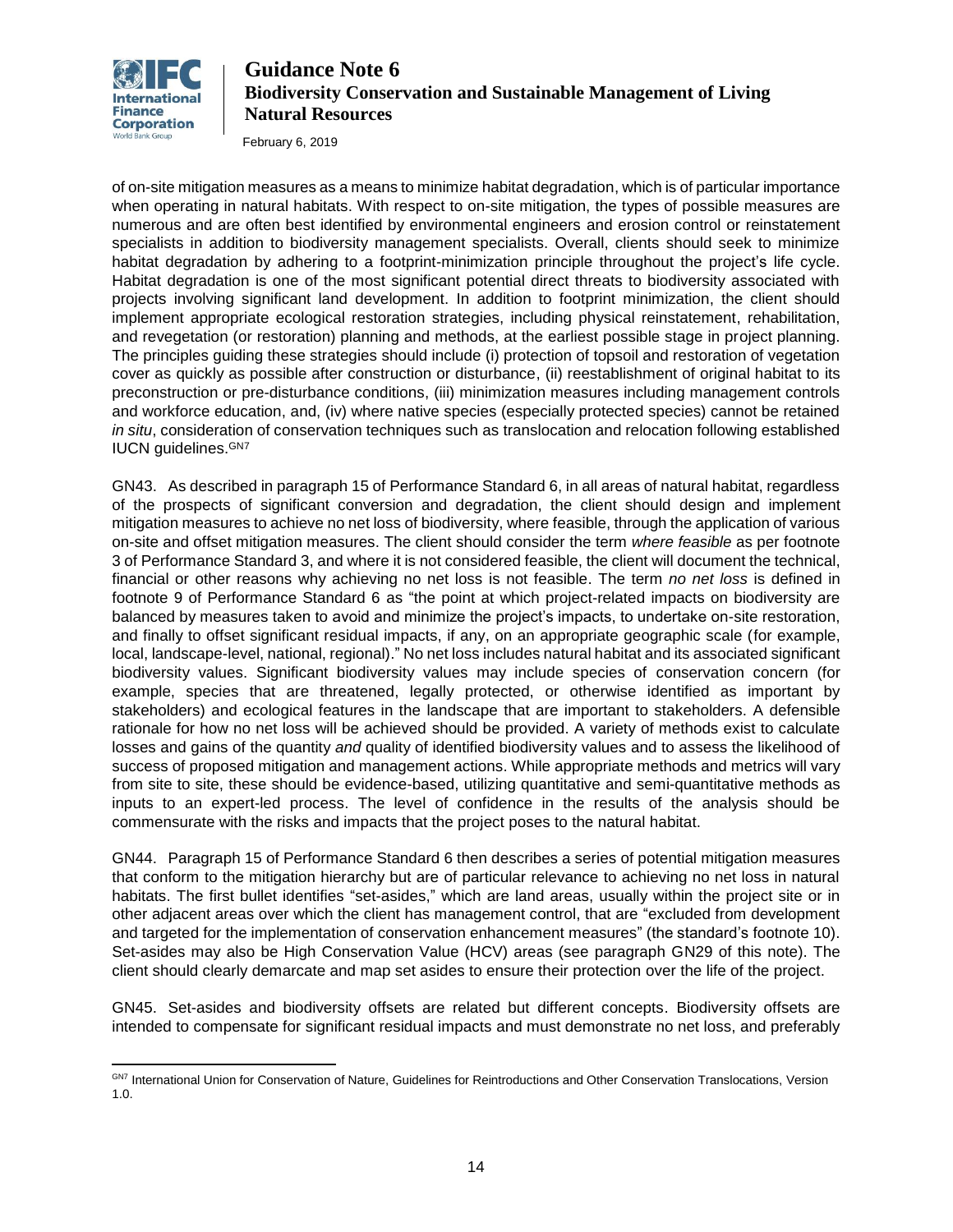

February 6, 2019

net positive gains of biodiversity. Set-asides are equivalent to avoidance measures along the mitigation hierarchy. Unlike a set-aside, the design of a biodiversity offset requires skilled practitioners to carry out an assessment to determine whether the loss of biodiversity on-site will be compensated by the gains in biodiversity at the offset site. (See paragraph 10 in Performance Standard 6 and related guidance on offsets as provided in paragraphs GN30–GN34 of this note.) Where a set-aside generates outcomes beyond the simple avoidance of impacts to on-site biodiversity values from client impacts, such as additional gains in biodiversity quality and quantity via restoration or active protection from external threats, and those outcomes are sustained for as long as project impacts persist, the set-aside could serve as an offset.

GN46. The second bullet of paragraph 15 of Performance Standard 6 emphasizes the need for the client to consider mitigation measures aimed at reducing habitat fragmentation. Habitat fragmentation is one of the most pervasive impacts to biodiversity in natural habitats and often leads to long-term habitat degradation due to edge effects, increased third-party access into previously undisturbed areas, and sometimes genetic isolation of fauna and flora populations. When a project is located in an expansive intact wilderness, the client should seek to define mitigation measures to limit fragmentation, such as the design of wildlife corridors or other measures to help ensure connectivity between habitats or existing populations. This requirement is linked to the requirement in paragraph 6 of Performance Standard 6 on landscape/seascape level considerations (also see paragraph GN17 in this note). Landscape/seascape level analyses can help the client identify mitigation measures of value on a larger scale. Indirect impacts associated with induced third-party access can be especially detrimental to biodiversity and are related to the topic of habitat fragmentation. Clients developing linear infrastructure and/or access roads that cross natural habitat and/or potentially facilitate third-party access to natural habitat, should as a matter of priority develop strict means to control third-party use of such infrastructure. Mitigation measures should be fully discussed with both project construction and operations managers to ensure a coordinated and long-term approach. The government, including law enforcement agencies, should be made fully aware of project commitments as it may be interested in maintaining project access routes for public use after the construction phase and/or project decommissioning. Mitigation measures of this nature are best implemented through an Induced Access Management Plan.

GN47. With respect to the third bullet in paragraph 15 of Performance Standard 6, see relevant guidance in paragraph GN16 in this note on habitat restoration.

GN48. Finally, with respect to the fourth bullet of paragraph 15 in Performance Standard 6, the implementation of biodiversity offsets is one important option by which the client may achieve no net loss of biodiversity in natural habitat. Guidance on biodiversity offsets is provided in paragraphs GN30–GN34 of this note, and all the requirements defined in paragraph 10 of Performance Standard 6 for biodiversity offsets would also apply in these situations: for example, like-for-like or better, measurable conservation outcomes demonstrated *in situ*, or on-the-ground, etc.).

GN49. Especially relevant, but not limited, to extractive industries, reclamation-funding mechanisms should be established by clients for projects located in natural habitats and characterized by potentially significant impacts due to their footprint, the footprint of their associated facilities, and related land conversion. The costs associated with reclamation and/or with post-decommissioning activities should be included in business feasibility analyses during the project planning and design stages. Minimum considerations should include the availability of all necessary funds, by appropriate financial instruments, to cover the cost of reclamation and project closure at any stage in the project's lifetime, including provision for early or temporary reclamation or closure. Reclamation funding mechanisms are well established in the mining industry and are described in section 1.4 of the World Bank Group Environmental, Health and Safety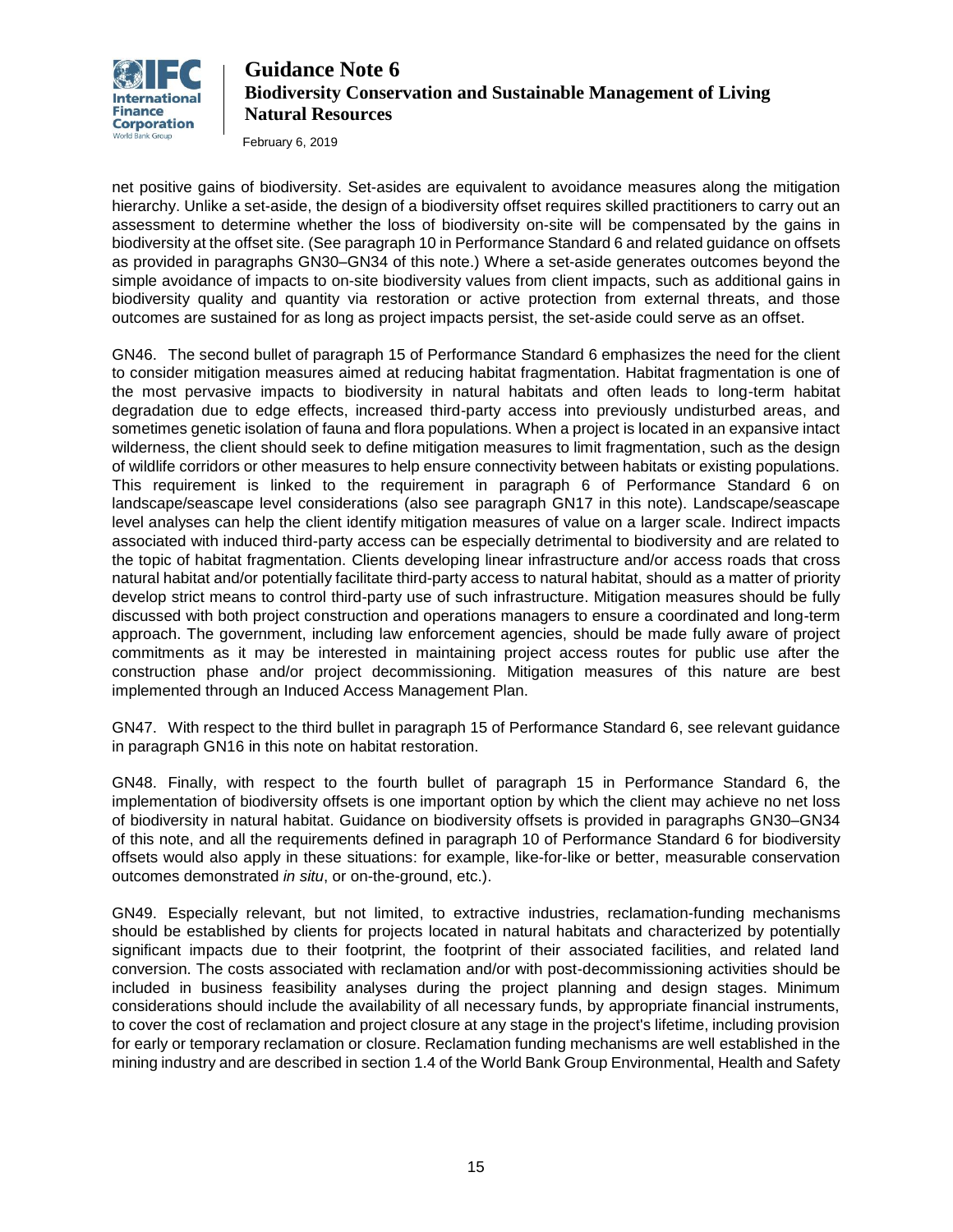

February 6, 2019

(EHS) Guidelines<sup>GN8</sup> for mining. A similar mechanism may also be established when biodiversity offsets are implemented.

GN50. Biodiversity-related commitments and mitigation and management actions should be captured in the client's ESMS. For all projects that have the potential to significantly convert or degrade natural habitats and for projects in critical habitats, these biodiversity actions should be captured in a single dedicated Biodiversity Management Plan (BMP) or integrated into one or more topic-specific management plans (for example, Invasive Species Management Plan, Induced Access Management Plan, Water Management Plan). The BMP or equivalents should be auditable management plans, integrated into a project's ESMS, which define parties responsible for an action, monitoring and/or verification requirements of an action, and an implementation schedule or frequency for an action. The BMP or equivalents are operational tools for' site managers and contractors, with focus on on-site mitigation measures. If biodiversity-related mitigation and management measures appear in other management plans, cross-references to the BMP or to the biodiversity-relevant section in the ESMS should be included. The corresponding monitoring/verification requirements should reflect the principal of adaptive management (see paragraph GN20 of this note), where relevant. Some projects in natural habitats may be required to develop a Biodiversity Action Plan to accompany these documents (see paragraph GN91 of this note).

GN51. Long-term biodiversity monitoring may be required to validate the accuracy of predicted impacts and risks to biodiversity values posed by the project, and the predicted effectiveness of biodiversity management actions. The monitoring and evaluation program should include the following: (i) *baseline*, measures of the status of biodiversity values prior to the project's impacts; (ii) *process*, monitoring of the implementation of mitigation measures and management controls; and (iii) *outcomes*, monitoring of the status of biodiversity values during the life of the project, compared to the baseline. In addition, clients should consider *controls*, monitoring in comparable areas where project impacts are not occurring in order to detect effects unrelated to project impacts. The client is expected to develop a practical set of indicators (metrics) for the biodiversity values requiring mitigation and management. Indicators and sampling design should be selected on the basis of *utility*, that is, their ability to inform decisions about mitigation and management, and *effectiveness*, their ability to measure effects with adequate statistical power given the estimated ranges of natural variability for each biodiversity value. Proxy indicators for some biodiversity values may be necessary to satisfy these criteria.

GN52. Specific thresholds should be set for monitoring results that will trigger a need to adapt the management plan(s) to address any deficiencies in performance. The results of the monitoring program should be reviewed regularly. If they indicate that the actions specified in the management plan(s) are not being implemented as planned, the reasons for failure need to be identified (for example, insufficient staff, insufficient resources, unrealistic timeline, etc.) and rectified. If outcome monitoring results indicate that project impacts to biodiversity values were underestimated or that the benefits to biodiversity from management actions including offsets were overestimated, the impact assessment and management plans should be updated.

### *Critical Habitat*

*16. Critical habitats are areas with high biodiversity value, including (i) habitat of significant importance to Critically Endangered and/or Endangered<sup>11</sup> species; (ii) habitat of significant* 

 $\overline{a}$ <sup>GN8</sup> World Bank Group, Environmental, Health, and Safety Guidelines for Mining, https://www.ifc.org/wps/wcm/connect/1f4dc28048855af4879cd76a6515bb18/Final%2B- %2BMining.pdf?MOD=AJPERES&id=1323153264157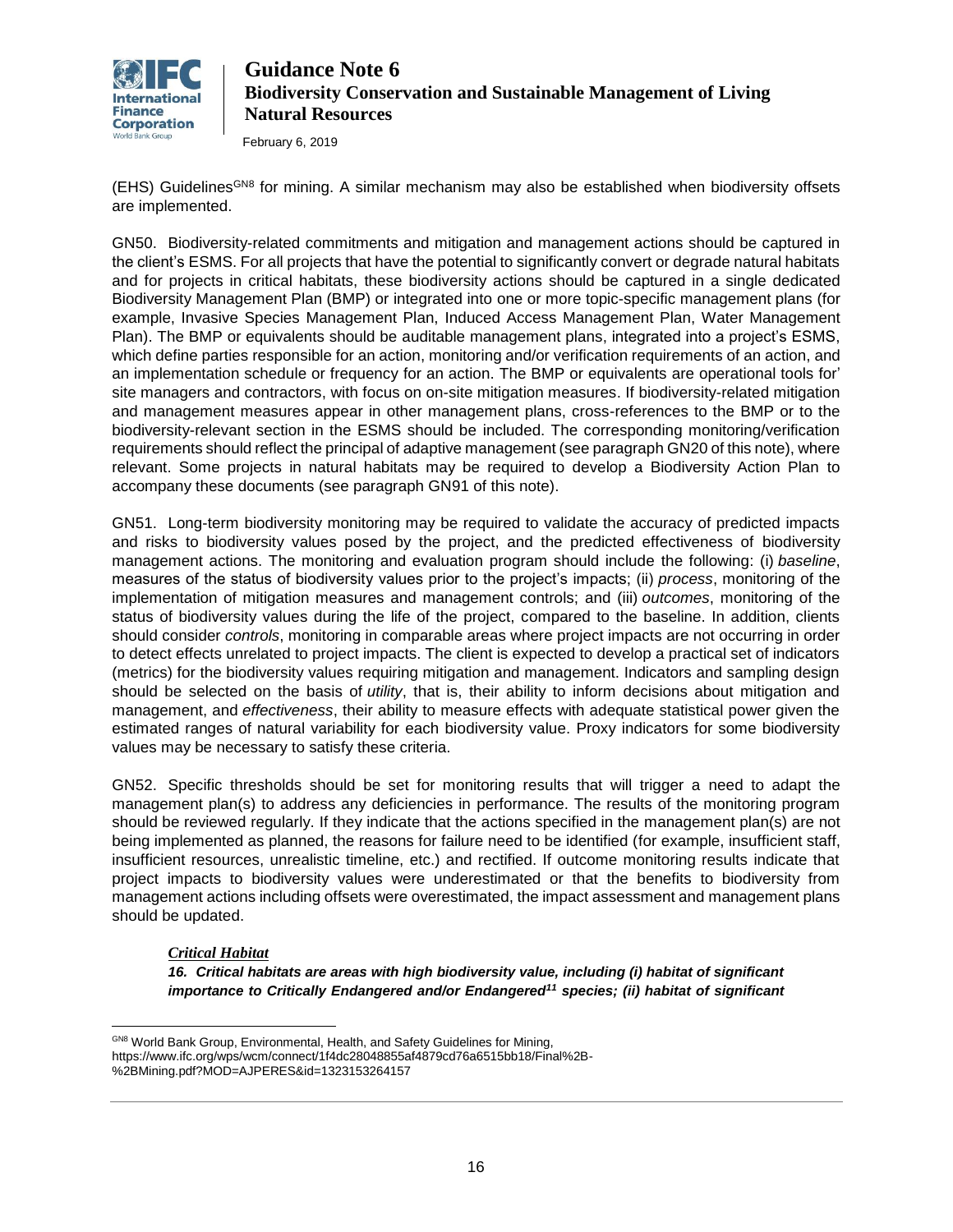

February 6, 2019

*\_\_\_\_\_\_\_\_\_\_\_\_\_\_\_\_\_\_\_\_\_\_\_\_\_\_\_\_\_*

*importance to endemic and/or restricted-range species; (iii) habitat supporting globally significant concentrations of migratory species and/or congregatory species; (iv) highly threatened and/or unique ecosystems; and/or (v) areas associated with key evolutionary processes.*

<sup>11</sup> As listed on the International Union for the Conservation of Nature (IUCN) Red List of Threatened Species. The *determination of critical habitat based on other listings is as follows: (i) If the species is listed nationally / regionally as critically endangered or endangered, in countries that have adhered to IUCN guidance, the critical habitat determination will be made on a project by project basis in consultation with competent professionals; and (ii) in instances where nationally or regionally listed species' categorizations do not correspond well to those of the IUCN (e.g., some countries more generally list species as "protected" or "restricted"), an assessment will be*  conducted to determine the rationale and purpose of the listing. In this case, the critical habitat determination will *be based on such an assessment.*

### *Critical Habitat Definition*

GN53. The critical habitat definition presented in paragraph 16 of Performance Standard 6 is in line with criteria captured from a wide range of definitions of priority habitat for biodiversity conservation in use by the conservation community and incorporated in related governmental legislation and regulations. Critical habitats are areas of high biodiversity value that include at least one or more of the five values specified in paragraph 16 of Performance Standard 6 and/or other recognized high biodiversity values. There is no one criterion that is more important than any other for making critical habitat designations or for determining compliance with Performance Standard 6. For ease of reference, these values are referred to as "critical habitat criteria" for the remainder of this document. Each criterion is described in detail in paragraphs GN70–GN83. Critical habitat criteria are as follows and should form the basis of any critical habitat assessment:

- Criterion 1: Critically Endangered (CR) and/or Endangered (EN) species
- Criterion 2: Endemic or restricted-range species
- Criterion 3: Migratory or congregatory species
- Criterion 4: Highly threatened and/or unique ecosystems
- Criterion 5: Key evolutionary processes

GN54. Certain internationally recognized areas of high biodiversity value may be recognized as critical habitats and should be given special attention during assessments. Examples include the following:

- Areas that meet the criteria of the IUCN's Protected Area Categories Ia, Ib and II. GN9
- Key Biodiversity Areas (KBAs), GN10 which encompass Important Bird and Biodiversity Areas (IBAs), and meet the criteria and thresholds described in paragraphs GN70 – GN83.

GN55. Based on the mitigation and management requirements of paragraph 17 of Performance Standard 6, some areas will not be acceptable for financing, with the possible exception of projects specifically designed to contribute to the conservation of the area. Consultation with the relevant national and international organizations that designate these areas is required. These areas should be identified during the assessment of critical habitat and brought to the attention of IFC as early as possible in the financing process. They include the following:

 $\overline{a}$ <sup>GN9</sup> IUCN, "Protected Areas Category", https://www.iucn.org/theme/protected-areas/about/protected-area-categories

GN10 IUCN, "A Global Standard for the Identification of Key Biodiversity Areas", 2016,<https://portals.iucn.org/library/node/46259>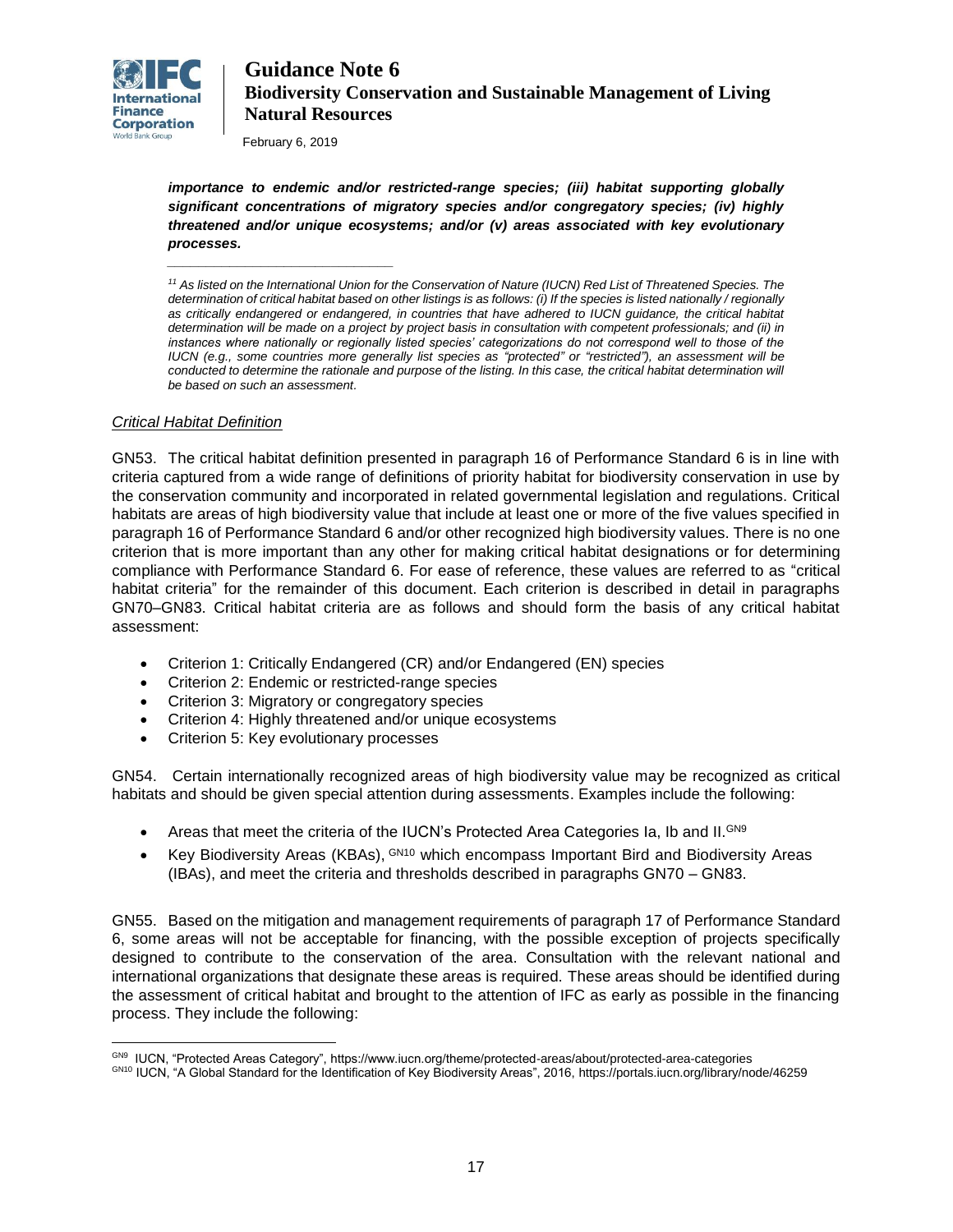

 $\overline{a}$ 

February 6, 2019

- UNESCO Natural and Mixed World Heritage Sites
- Sites that fit the designation criteria of the Alliance for Zero Extinction (AZE)<sup>GN11</sup>

### *Determination of Critical Habitat*

GN56. In order to facilitate decision-making, numerical thresholds have been defined for the first four critical habitat criteria (i.e., CR/EN species; endemic/restricted-range species; migratory/congregatory species; threatened and unique ecosystems). The thresholds presented in this Guidance Note were obtained from globally standardized numerical thresholds published in the IUCN's *A Global Standard for the Identification of Key Biodiversity Areas* and *Red List Categories and Criteria*. The thresholds are indicative and serve as a guideline for decision-making only. There is no universally accepted or automatic formula for making determinations on critical habitat. The involvement of external experts and projectspecific assessments is of utmost importance, especially when data are limited (as will often be the case).

GN57. For Criterion 5, there are no numerical thresholds. – Best available scientific information and expert opinion should be used to guide decision-making with respect to the relative "criticality" of a habitat in these cases.

GN58. *Relatively broad landscape and seascape units might qualify as critical habitat.* The scale of the critical habitat assessment depends on the biodiversity attributes particular to the habitat in question and the ecological patterns and processes required to maintain them. Even within a single site designated as critical habitat there might be areas or features of higher or lower biodiversity value. There also will be cases where a project is sited within a greater area recognized as critical habitat, but the project site itself has been highly modified. *A critical habitat assessment therefore must not focus solely on the project site.* The client should be prepared to conduct desktop assessments, consult with experts and other relevant stakeholders to obtain an understanding of the relative importance or uniqueness of the site with respect to the regional and even the global scale, and/or conduct field surveys beyond the boundaries of the project site. These considerations would form part of the landscape/seascape analyses as referred to in paragraph 6 of Performance Standard 6 and in paragraph GN17 of this note.

GN59. The project should identify an ecologically appropriate area of analysis to determine the presence of critical habitat for *each* species with regular occurrence in the project's area of influence, or *ecosystem*, covered by Criteria 1-4. The client should define the boundaries of this area taking into account the distribution of species or ecosystems (within and sometimes extending beyond the project's area of influence) and the ecological patterns, processes, features, and functions that are necessary for maintaining them. These boundaries may include catchments, large rivers, or geological features. The client will use this area of analysis to assess applicability of the critical habitat criteria and thresholds (see paragraphs GN70–GN83 of this note) in order to determine critical habitat for the species and/or ecosystems concerned. Critical habitats boundaries should be equivalent in scale to areas mapped for practical sitebased conservation management activities. For some wide-ranging species, critical habitat may be informed by areas of aggregation, recruitment, or other specific habitat features of importance to the species. In all cases, the critical habitat should consider the distribution and connectivity of such features in the landscape/seascape and the ecological processes that support them*.* Where it can be shown that multiple values have largely overlapping ecological requirements and distributions, a common or aggregated area of critical habitat may be appropriate. The final area(s) of critical habitat against which

GN11 The criteria for AZE sites can be found at: www.zeroextinction.org, along with a map of current AZE sites. Clients may conduct additional field work to validate the designation of current AZE sites near proposed project sites.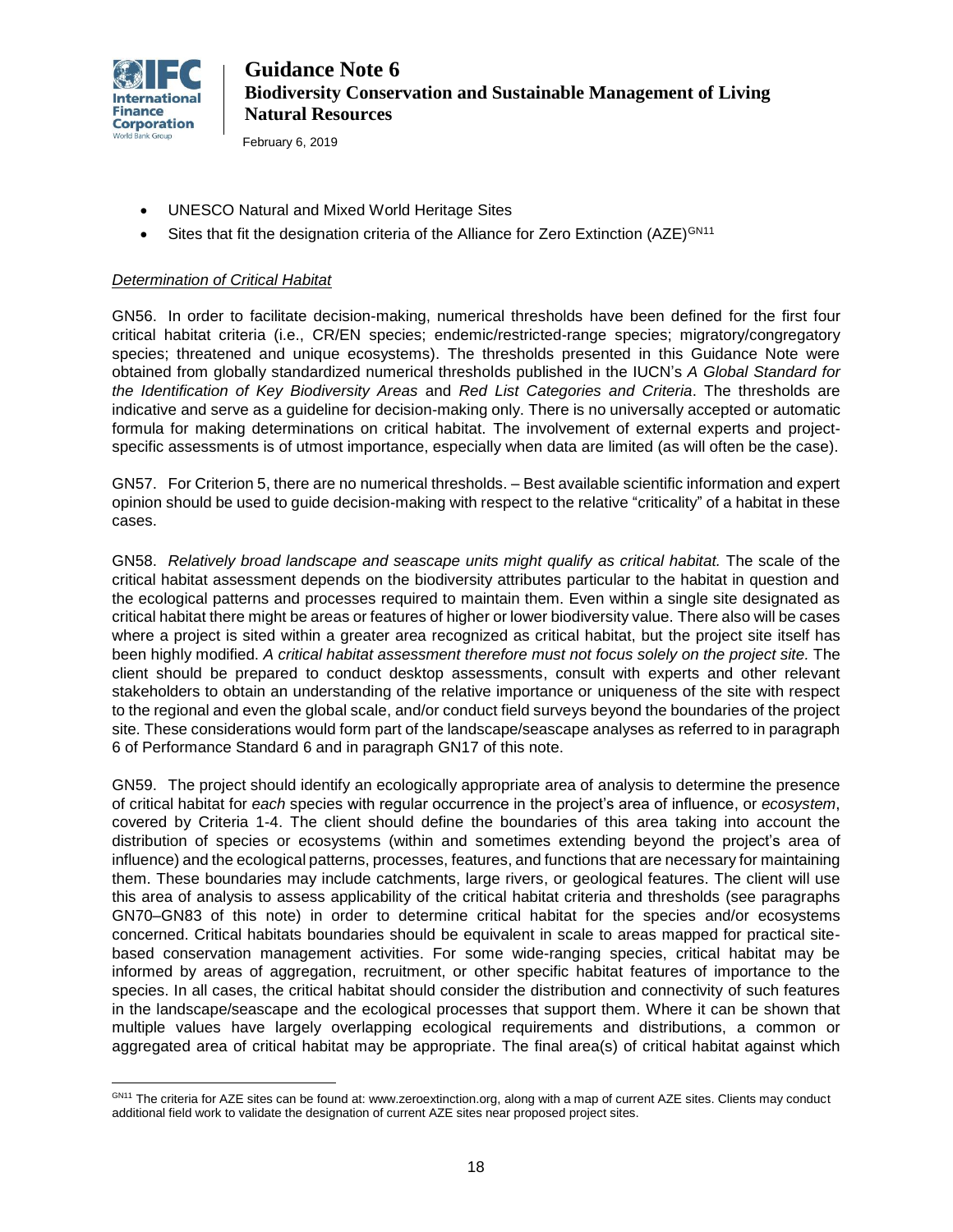

February 6, 2019

project impacts will be assessed should be revised based on additional knowledge documented through field work and other assessment after the initial critical habitat assessment has been conducted.

GN60. Specific methods for the assessment of biodiversity will inherently be project- and site-specific, considering the breadth of ecosystems, the various forms of critical habitat, and the range of species covered under Performance Standard 6. Guidance Note 6 therefore does not provide methodologies for conducting biodiversity assessments. Instead, the three broad-level steps outlined below direct the client in designing the overall scope of a critical habitat assessment. The approximate location of a project and its area of influence should be considered when establishing an ecological area of analysis but the project type, its impacts and its mitigation strategy are irrelevant in carrying out Steps 1 through 3. The definition of the critical habitat and the impacts of a particular project are two unrelated concepts. The definition of the critical habitat is based on the presence of high biodiversity values whether or not a project is to be undertaken in that habitat. Clients should not argue that they are not in critical habitat on the basis of the project's footprint or its impacts. For example, if the biodiversity value is an Endangered reptile (that meets the thresholds in Criterion 1), and the client is developing a windfarm in such critical habitat, the client would be in a critical habitat regardless of the impacts (or "non-impacts") of that windfarm. In either case, the client is responsible for recognizing the existing biodiversity values of the area in which it is located.

### Step 1: Stakeholder Consultation/Initial Literature Review

**Aim**: To obtain an understanding of biodiversity within the landscape from the perspective of all relevant stakeholders.

**Process**: Field consultation exercises and desktop research.

GN61. A substantive initial literature review and consultation with relevant stakeholders including established conservation organizations, governmental or other relevant authorities, academic or other scientific institutions, and recognized external experts, including species specialists, is essential in determining if a project site is located in a critical habitat. The stakeholder consultation and literature review should provide a sense of the biodiversity values associated with the project's area of influence. This step is similar to the guidance provided in paragraphs GN10–GN12 of this note for the general client requirements for Performance Standard 6, but it is be expected to be more rigorous for projects located in critical habitats. This stage of the assessment should not focus on whether biodiversity values actually qualify the area as critical habitat and/or if the project will have an impact on a particular biodiversity value. The focus of this initial stage should be to acquire an impartial understanding of the landscape/seascape with respect to biodiversity values. Critical habitat determinations should be made in alignment with existing landscape prioritization schemes for biodiversity conservation as established by the existing in-country network of conservation organizations, global conservation groups, academic institutions, and/or the local and national governments. Therefore, systematic conservation planning assessments carried out by governmental bodies, recognized academic institutions, and/or other relevant qualified organizations (including internationally recognized NGOs) should also be sought at this stage. These may provide information on threatened ecosystems, vegetation types, and land classes.

### Step 2: Field Data Collection and Verification of Available Information

**Aim***:* To collect field data and verify available detailed information necessary for the critical habitat assessment

**Process***:* Engage qualified specialists to collect field data as necessary both within and outside of the ecologically appropriate area of analysis (see GN59 of this note)

GN62. Field biodiversity data may already have been acquired as part of the project's overall ESIA as described in paragraphs GN9–GN10 of this note. In cases where these data are inadequate or where quantified unaggregated data/metrics were not considered as part of the ESIA, the client should collect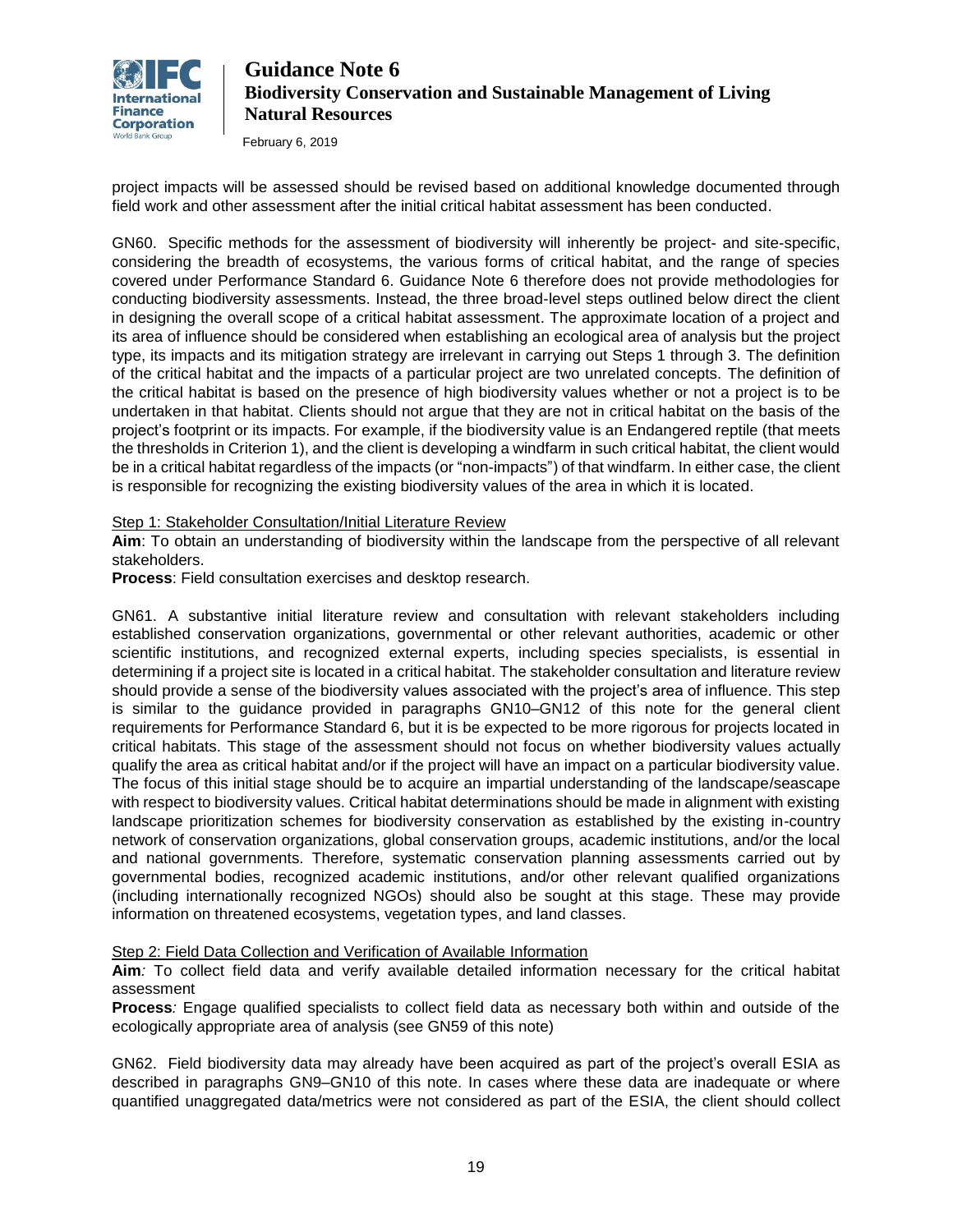

 $\overline{a}$ 

# **Guidance Note 6 Biodiversity Conservation and Sustainable Management of Living Natural Resources**

February 6, 2019

such data using a combination of methods: for example, biodiversity baseline surveys, focused surveys by specialists, ecological research, expert consultation, and data obtained from recent scientific literature and National Biodiversity Strategies and Action Plans (NBSAPs), GN12 as available. Information should be gathered on species, habitats, ecosystems, evolutionary processes and ecological processes—both within the project's area of influence and also in the broader national, regional and global contexts, as relevant. Note that the data gathered as part of Step 2 might also be of use to the separate but related topic of ecosystem services. Coordination and information-sharing with social specialists might be important for some projects, especially when Affected Communities engage in natural resource-based livelihoods. Regarding species, the client is expected to consult the current version of the IUCN Red List of Threatened Species, any in-country Red Data Books and Red Lists and best available scientific data.

### Step 3: Critical Habitat Determination

**Aim**: Determine whether the project is situated in critical habitat. **Process**: Analysis and interpretation of the desktop and field data collected.

GN63. Based on the broad pool of data obtained as part of Steps 1 and 2, biodiversity values should be screened using critical habitat criteria and thresholds (paragraphs GN70–83 in this note) at an appropriate ecological scale, as defined in GN59.

GN64. By carrying out these steps, the client should be in a position to determine if the project is located in a critical habitat based on identified high biodiversity values. *This determination is independent of the project type, impacts or its mitigation strategy.*

GN65. Where estimates of species' global population and/or local population are not available (or not obtainable by reasonable means through a field assessment in the case of the local population), the client is expected to use expert opinion to determine the significance of the potential critical habitat with respect to the global population. Surrogates of population size (for example, extent of occurrence, estimates of total area of known sites, estimates of area of occupied habitat) will be essential in this decision-making. This statement applies to Criteria 1 through 3.

GN66. Clients should always consult the IUCN *Red List of Threatened Species* and national lists that are based on the Red List methodology when assessing applicability of criteria 1–3. However, there are limitations of the IUCN Red List and national lists. Listings may be out of date or based on limited information, and many species have not yet been evaluated by the IUCN or national authorities. Where there is potential to materially change the mitigation approaches of a project, clients should engage specialists (who should include members of an IUCN species group) to perform an unofficial assessment (including updating existing conservation status assessments) using the IUCN Red List methodology. This should be assessed on a case-by-case basis.

GN67. Where nationally or regionally listed species categories do not correspond well to those of the IUCN (for example, some countries more generally list species as protected or restricted) a rationale will be required prior to consideration as a critical habitat criterion.

GN68. Where subspecies and sub-populations have been separately assessed for inclusion in the IUCN Red List, they may be considered under Criteria 1, as appropriate.

GN12 Convention on Biological Diversity," National Biodiversity Strategies and Action Plans"[, http://www.cbd.int/nbsap](http://www.cbd.int/nbsap)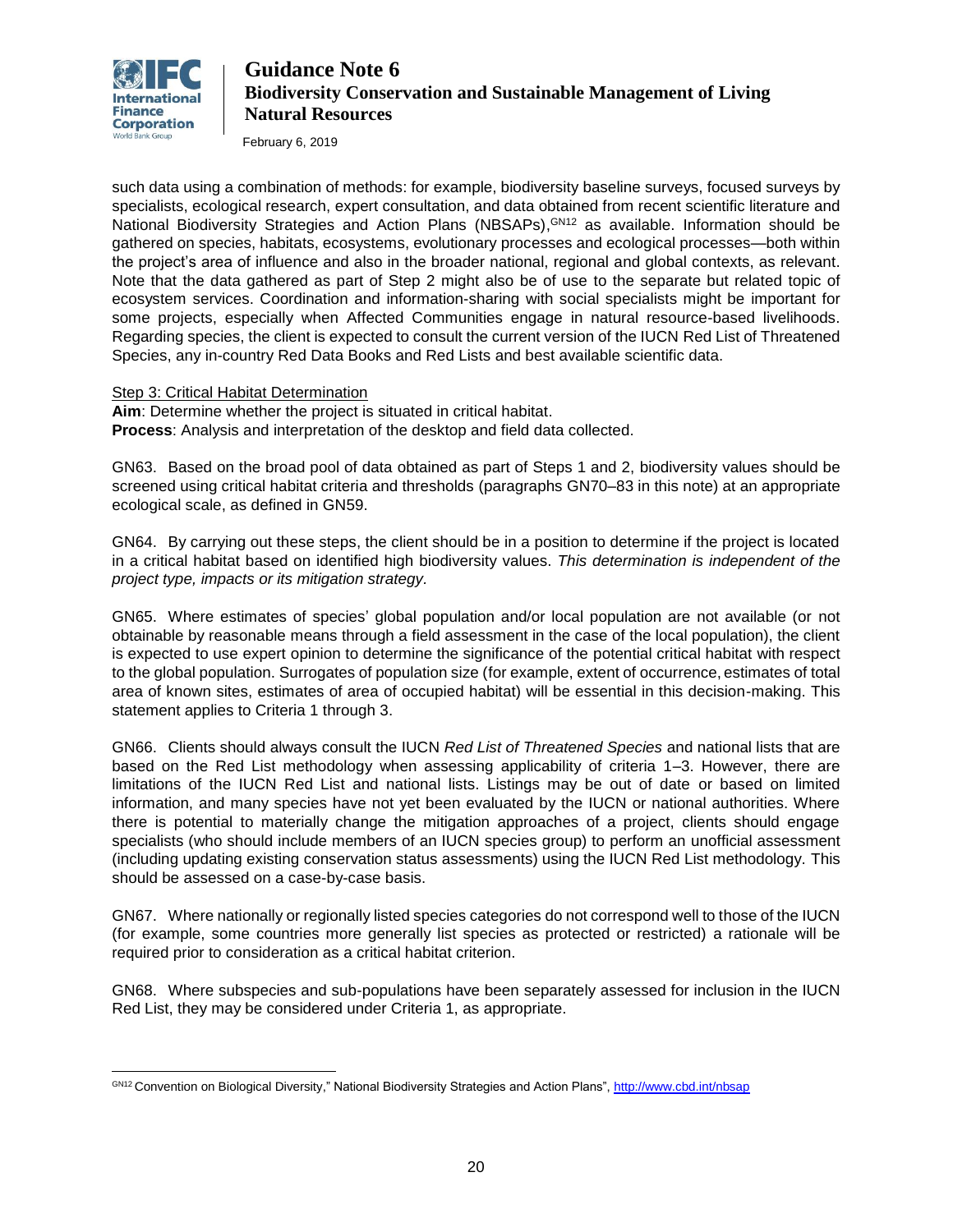

February 6, 2019

GN69. It should be noted that critical habitat Criteria 1-3 were based on the criteria and thresholds established in the IUCN Key Biodiversity Area (KBA) Standard. GN13

### *Guidance by Criterion*

### Criterion 1: Critically Endangered and Endangered Species

GN70. Species threatened with global extinction and listed as CR and EN on the IUCN *Red List of*  Threatened Species shall be considered as part of Criterion 1.<sup>GN14</sup> Critically Endangered species face an extremely high risk of extinction in the wild. Endangered species face a very high risk of extinction in the wild.

GN71. As described in footnote 11 of Performance Standard 6, the inclusion of species in Criterion 1 that are listed nationally/regionally as CR or EN in countries that have adhered to IUCN guidance, GN15 shall be determined on a project-by-project basis in consultation with competent professionals.

GN72. Thresholds for Criterion 1 are the following:

- (a) Areas that support globally-important concentrations of an IUCN Red-listed EN or CR species  $\geq 0.5\%$  of the global population AND  $\geq 5$  reproductive units<sup>GN16</sup> of a CR or EN species).
- (b) Areas that support globally-important concentrations of an IUCN Red-listed Vulnerable (VU) species, the loss of which would result in the change of the IUCN Red List status to EN or CR and meet the thresholds in GN72(a).
- (c) As appropriate, areas containing important concentrations of a nationally or regionally-listed EN or CR species.

GN73. Special consideration should be given to great apes (gorillas, orangutans, chimpanzees and bonobos) due to their anthropological significance. Where great apes may potentially occur, GN17 the IUCN/Species Survival Commission (SSC) Primate Specialist Group (PSG) Section on Great Apes (SGA) must be consulted as early as possible to assist in the determination of the occurrence of great apes in the project's area of influence. Any area where there are great apes is likely to be treated as critical habitat. Projects in such areas will be acceptable only in exceptional circumstances, and individuals from the IUCN/SSC PSG SGA must be involved in the development of any mitigation strategy.

### Criterion 2: Endemic and Restricted-range Species

GN74. For purposes of this Guidance Note, the term endemic is defined as restricted-range. Restricted range refers to a limited extent of occurrence (EOO).

 $\overline{a}$ GN13 IUCN, "A Global Standard for the Identification of Key Biodiversity Areas", 2016,<https://portals.iucn.org/library/node/46259> GN14 IUCN, "The IUCN Red List of Threatened Species", [www.iucnredlist.org.](http://www.iucnredlist.org/) 

GN15 National Red Lists, Zoological Society of London, [http://www.nationalredlist.org/site.aspx.](http://www.nationalredlist.org/site.aspx) See also IUCN. 2003. Guidelines for Application of IUCN Red List Criteria at Regional Levels, version 3.0. Gland, Switzerland: IUCN Species Survival Commission.

GN16 The IUCN Biodiversity Areas standard uses the following definition for reproductive unit: "the minimum number and combination of mature individuals necessary to trigger a successful reproductive event at a site Examples of five reproductive units include five pairs, five reproducing females in one harem, and five reproductive individuals of a plant species." Eisenberg, 1977. The Evolution of the Reproductive Unit in the Class Mammalia.

GN17 Ape Populations Environments Surveys Portal (A.P.E.S.), [http://apesportal.eva.mpg.de/.](http://apesportal.eva.mpg.de/)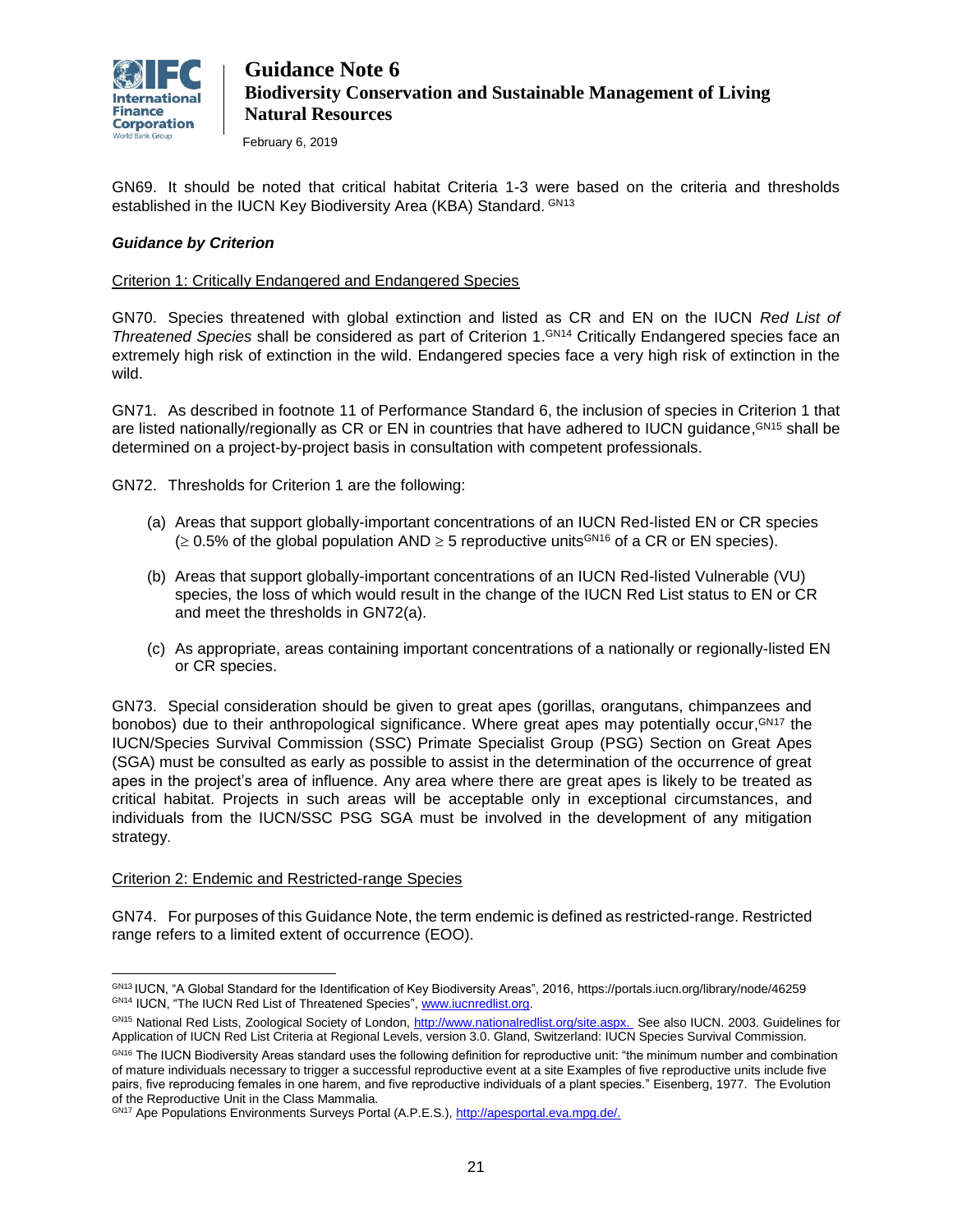

February 6, 2019

- For terrestrial vertebrates and plants, a restricted-range species is defined as those species that have an EOO less than 50,000 square kilometers (km<sup>2</sup>).
- For marine systems, restricted-range species are provisionally being considered those with an EOO of less than 100,000 km<sup>2</sup> .
- For coastal, riverine, and other aquatic species in habitats that do not exceed 200 km width at any point (for example, rivers), restricted range is defined as having a global range of less than or equal to 500 km linear geographic span (i.e., the distance between occupied locations furthest apart).

GN75. The threshold for Criterion 2 is the following:

a) Areas that regularly hold ≥10% of the global population size AND ≥10 reproductive units of a species.

### Criterion 3: Migratory and Congregatory Species

GN76. Migratory species are defined as any species of which a significant proportion of its members cyclically and predictably move from one geographical area to another (including within the same ecosystem).

GN77. Congregatory species are defined as species whose individuals gather in large groups on a cyclical or otherwise regular and/or predictable basis. Examples include the following:

- Species that form colonies.
- Species that form colonies for breeding purposes and/or where large numbers of individuals of a species gather at the same time for non-breeding purposes (for example, foraging and roosting).
- Species that utilize a bottleneck site where significant numbers of individuals of a species occur in a concentrated period of time (for example, for migration).
- Species with large but clumped distributions where a large number of individuals may be concentrated in a single or a few sites while the rest of the species is largely dispersed (for example, wildebeest distributions).
- Source populations where certain sites hold populations of species that make an inordinate contribution to recruitment of the species elsewhere (especially important for marine species).

GN78. Thresholds for Criterion 3 are the following:

- (a) Areas known to sustain, on a cyclical or otherwise regular basis, ≥ 1 percent of the global population of a migratory or congregatory species at any point of the species' lifecycle.
- (b) Areas that predictably support ≥10 percent of the global population of a species during periods of environmental stress.

### Criterion 4: Highly Threatened or Unique Ecosystems

GN79. The IUCN is developing a Red List of Ecosystems, following an approach similar to the Red List for Threatened Species. The client should use the Red List of Ecosystems where formal IUCN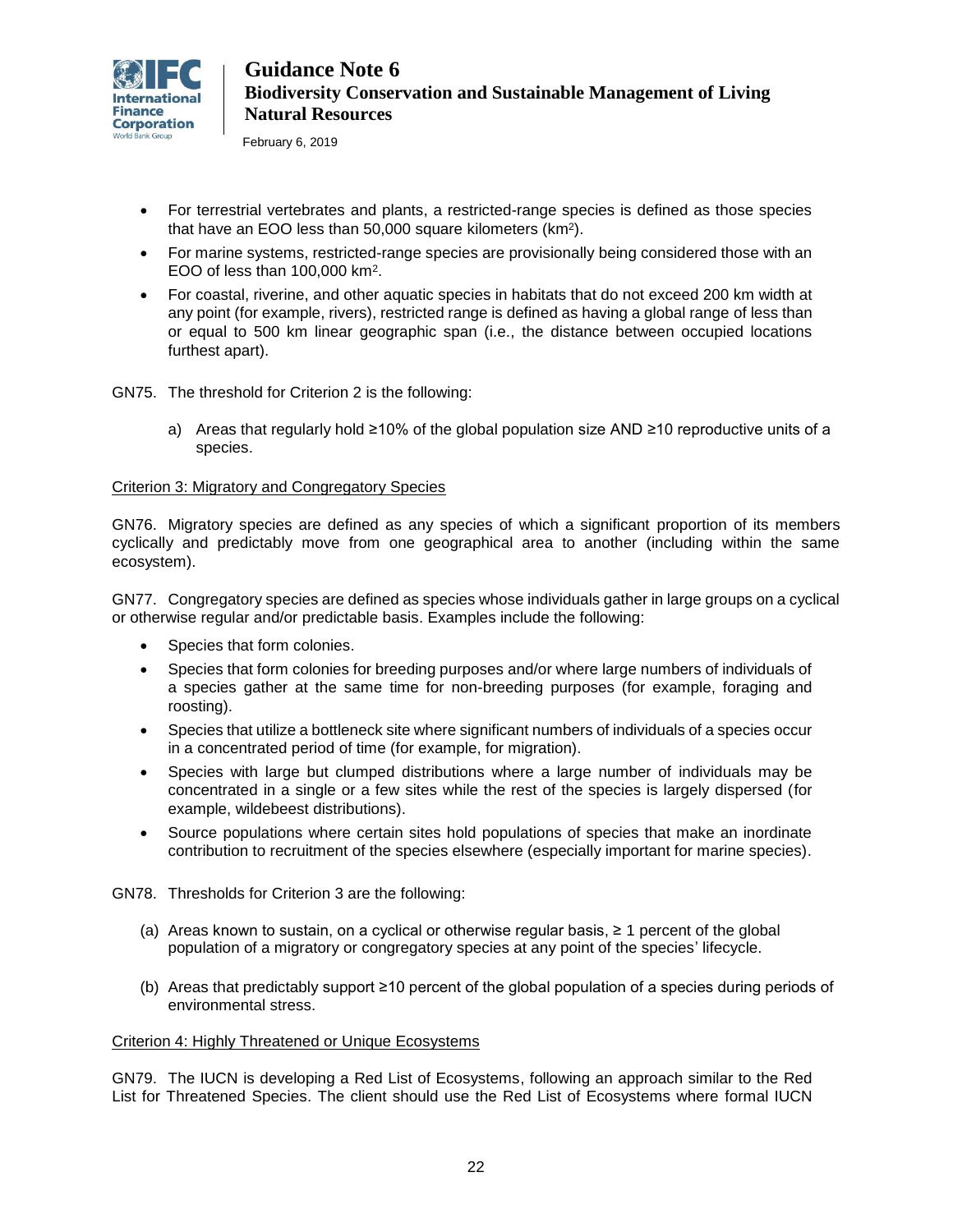

February 6, 2019

assessments have been performed. Where formal IUCN assessments have not been performed, the client may use assessments using systematic methods at the national/regional level, carried out by governmental bodies, recognized academic institutions and/or other relevant qualified organizations (including internationally-recognized NGOs).

GN80. The thresholds for Criterion 4 are the following:

- a) Areas representing ≥5% of the global extent of an ecosystem type meeting the criteria for IUCN status of CR or EN.
- b) Other areas, not yet assessed by IUCN, but determined to be of high priority for conservation by regional or national systematic conservation planning.

### Criterion 5: Key Evolutionary Processes

GN81. The structural attributes of a region, such as its topography, geology, soil, temperature, and vegetation, and combinations of these variables, can influence the evolutionary processes that give rise to regional configurations of species and ecological properties. In some cases, spatial features that are unique or idiosyncratic of the landscape have been associated with genetically unique populations or subpopulations of plant and animal species. Physical or spatial features have been described as surrogates or spatial catalysts for evolutionary and ecological processes, and such features are often associated with species diversification. Maintaining these key evolutionary processes inherent in a landscape as well as the resulting species (or subpopulations of species) has become a major focus of biodiversity conservation in recent decades, particularly the conservation of genetic diversity. By conserving species diversity within a landscape, the processes that drive speciation, as well as the genetic diversity within species, ensures the evolutionary flexibility in a system, which is especially important in a rapidly changing climate.

GN82. For illustrative purposes, some potential examples of spatial features associated with evolutionary processes are as follows:

- Landscapes with high spatial *heterogeneity* are a driving force in speciation, as species are naturally selected based on their ability to adapt and diversify.
- *Environmental gradients*, also known as *ecotones*, produce transitional habitat, which has been associated with the process of speciation and high species and genetic diversity.
- *Edaphic interfaces* are specific juxtapositions of soil types (for example, serpentine outcrops, limestone, and gypsum deposits), which have led to the formation of unique plant communities characterized by both rarity and endemism.
- *Connectivity* between habitats (for example, biological corridors) ensures species migration and gene flow, which is especially important in fragmented habitats and for the conservation of metapopulations. This also includes biological corridors across altitudinal and climatic gradients and from "crest to coast."
- Sites of demonstrated importance to *climate change adaptation* for either species or ecosystems are also included within this criterion.

GN83. The significance of structural attributes in a landscape that may influence evolutionary processes will be determined on a case-by-case basis, and the determination of critical habitat will be heavily reliant on scientific knowledge. In the majority of cases, this criterion will apply in areas that have been previously investigated and that are already known or suspected to be associated with unique evolutionary processes. While systematic methods to measure and prioritize evolutionary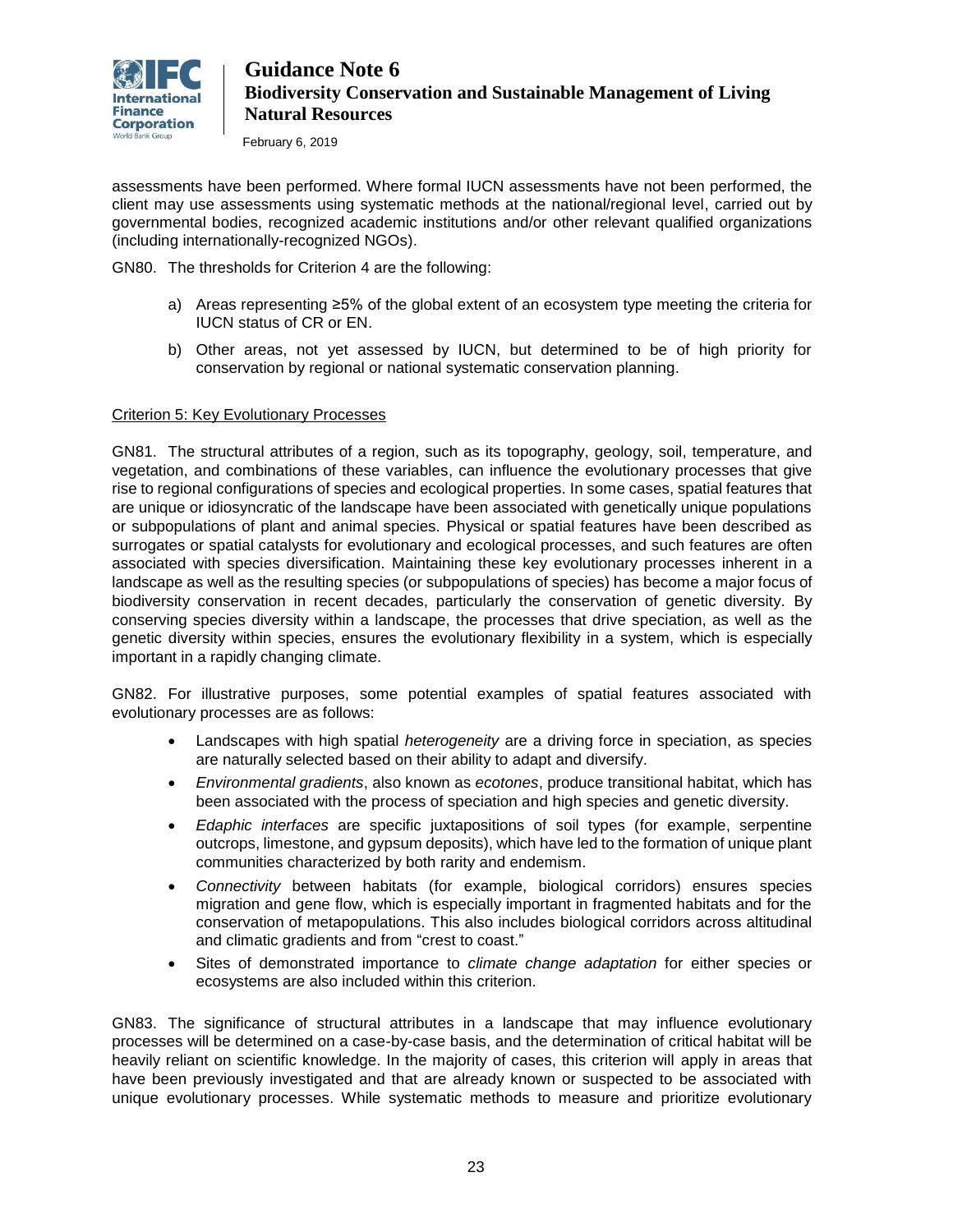

February 6, 2019

processes in a landscape do exist, they are typically beyond a reasonable expectation of assessments conducted by the private sector.

17. In areas of critical habitat, the client will not implement any project activities unless all *of the following are demonstrated:*

- *No other viable alternatives within the region exist for development of the project on modified or natural habitats that are not critical;*
- *The project does not lead to measurable adverse impacts on those biodiversity values for which the critical habitat was designated, and on the ecological processes supporting those biodiversity values; 12*
- The project does not lead to a net reduction in the global and/or national/regional *population<sup>13</sup> of any Critically Endangered or Endangered species over a reasonable period of time; <sup>14</sup> and*
- *A robust, appropriately designed, and long-term biodiversity monitoring and evaluation program is integrated into the client's management program.*

*18. In such cases where a client is able to meet the requirements defined in paragraph 17, the project's mitigation strategy will be described in a Biodiversity Action Plan and will be designed to achieve net gains<sup>15</sup> of those biodiversity values for which the critical habitat was designated.*

*19. In instances where biodiversity offsets are proposed as part of the mitigation strategy, the client must demonstrate through an assessment that the project's significant residual impacts on biodiversity will be adequately mitigated to meet the requirements of paragraph 17*.

*<sup>15</sup> Net gains are additional conservation outcomes that can be achieved for the biodiversity values for which the critical habitat was designated. Net gains may be achieved through the development of a biodiversity offset*  and/or, in instances where the client could meet the requirements of paragraph 17 of this Performance Standard without a biodiversity offset, the client should achieve net gains through the implementation of programs that *could be implemented in situ (on-the-ground) to enhance habitat, and protect and conserve biodiversity.*

### *Client Requirements in Critical Habitat*

*\_\_\_\_\_\_\_\_\_\_\_\_\_\_\_\_\_\_\_\_\_\_\_\_\_\_\_\_\_*

GN84. There are numerous factors involved in the decision making regarding the client's ability to comply with paragraphs 17–19 of Performance Standard 6. Most predominant are the following:

- The relative irreplaceability and vulnerability of the biodiversity values (see GN13 of this note)
- The quality of the biodiversity assessment and/or critical habitat assessment
- The type of project
- The management capacity, commitment, and track record of the client, including the comprehensiveness of its ESMS

<sup>&</sup>lt;sup>12</sup> Biodiversity values and their supporting ecological processes will be determined on an ecologically relevant *scale.*

*<sup>13</sup> Net reduction is a singular or cumulative loss of individuals that impacts on the species' ability to persist at the global and/or regional/national scales for many generations or over a long period of time. The scale (i.e., global*  and/or regional/national) of the potential net reduction is determined based on the species' listing on either the *(global) IUCN Red List and/or on regional/national lists. For species listed on both the (global) IUCN Red List and the national/regional lists, the net reduction will be based on the national/regional population.*

*<sup>14</sup>The timeframe in which clients must demonstrate "no net reduction" of Critically Endangered and Endangered species will be determined on a case-by-case basis in consultation with external experts.*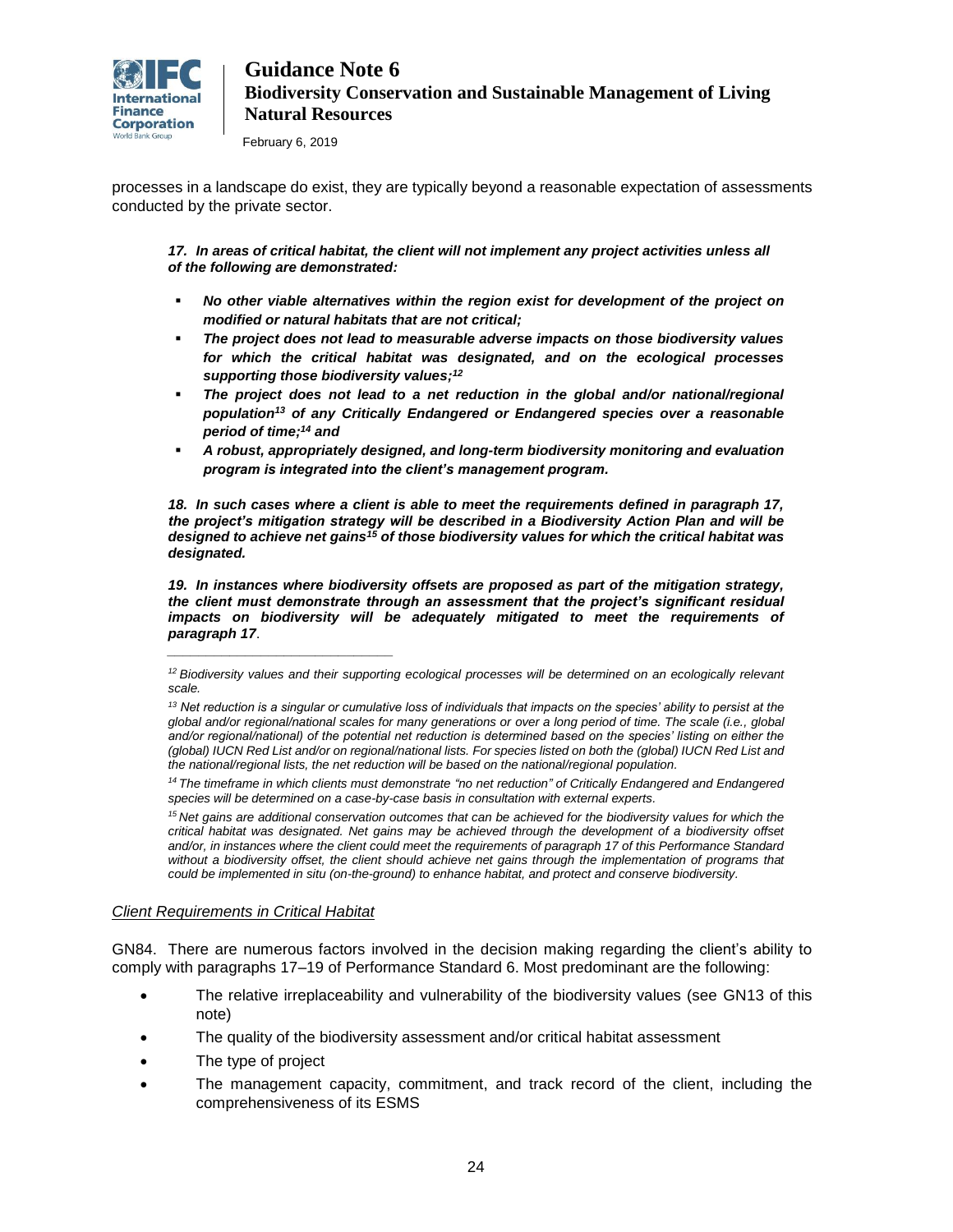

February 6, 2019

- The comprehensiveness of the client's mitigation strategy and consideration of biodiversity offsets
- The level of confidence in predictions and assurance of outcomes of measures in the mitigation hierarchy
- The timing of these measures in contexts of high risk and uncertainty
- The willingness of the client to engage external experts and advisory and/or other types of scientific panels
- The willingness of the client to establish effective, long-term strategic partnerships with the government, academic and research institutions, Affected Communities and/or internationally recognized conservation NGOs
- The capacity of the host government
- The degree of information uncertainty

GN85. The first bullet in paragraph 17 of Performance Standard 6 emphasizes the importance of seeking to avoid critical habitats entirely as the first means of demonstrating compliance with the mitigation hierarchy. This is required for any proposed project in critical habitat regardless of the size of its footprint. The client should provide evidence of avoidance in a thorough analysis of project alternatives. Where set-asides are part of avoidance, the client should map the areas to ensure their protection over the life of the project.

GN86. The second bullet of paragraph 17 explicitly focuses on the biodiversity values for which the critical habitat was designated as a means of emphasizing the importance of considering biodiversity values across a broader scale. Therefore, the second bullet of paragraph 17 means that project-related direct and indirect impacts will not jeopardize the long-term persistence of the biodiversity value(s) for which the critical habitat was designated, considering the range of mitigation measures implemented by the client throughout the life of the project and in alignment with the mitigation hierarchy. GN18

GN87. The third bullet of paragraph 17 is applicable to Criterion 1 only (CR and EN species). Projects will not lead to a net reduction in these species on the global and/or the regional/national scale. Net reduction is defined in footnote 13 of Performance Standard 6. Footnote 13 also provides insight on what is meant by "and/or," i.e., when compliance is determined on the scale of the global population and when it is determined on the national/regional scale. This depends on the species listing by which the critical habitat is determined in the first place. This is explained in footnote 11 of Performance Standard 6. In most cases, the habitat will be critical based on the global IUCN Red List, and in these cases, net reduction will be determined with respect to the global population. In instances where the habitat is determined to be critical for Criterion 1 based on the regional and/or national threatened species listing, the net reduction will be determined with respect to the regional and/or national population. Decision-making of this type must take place in consultation with competent professionals, including individuals from IUCN Species Survival Commission Specialist Groups.

GN88. The third bullet of paragraph 17 also uses the terminology "over a reasonable period of time." This concerns the question of when the client is expected to be able to demonstrate no net reduction. The timeframe is inherently case-specific and should consider the species' reproductive cycle, lifespan, and any other variables that may determine its ability to recover successfully from project impacts. The acceptable reduction in population should not be interpreted as the survival of every individual on-site. Although this might be the case in some situations, for example for CR species nearing extinction in

 $\overline{a}$ GN18 See the ecosystem approach described in paragraphs GN18 and GN19 of this note.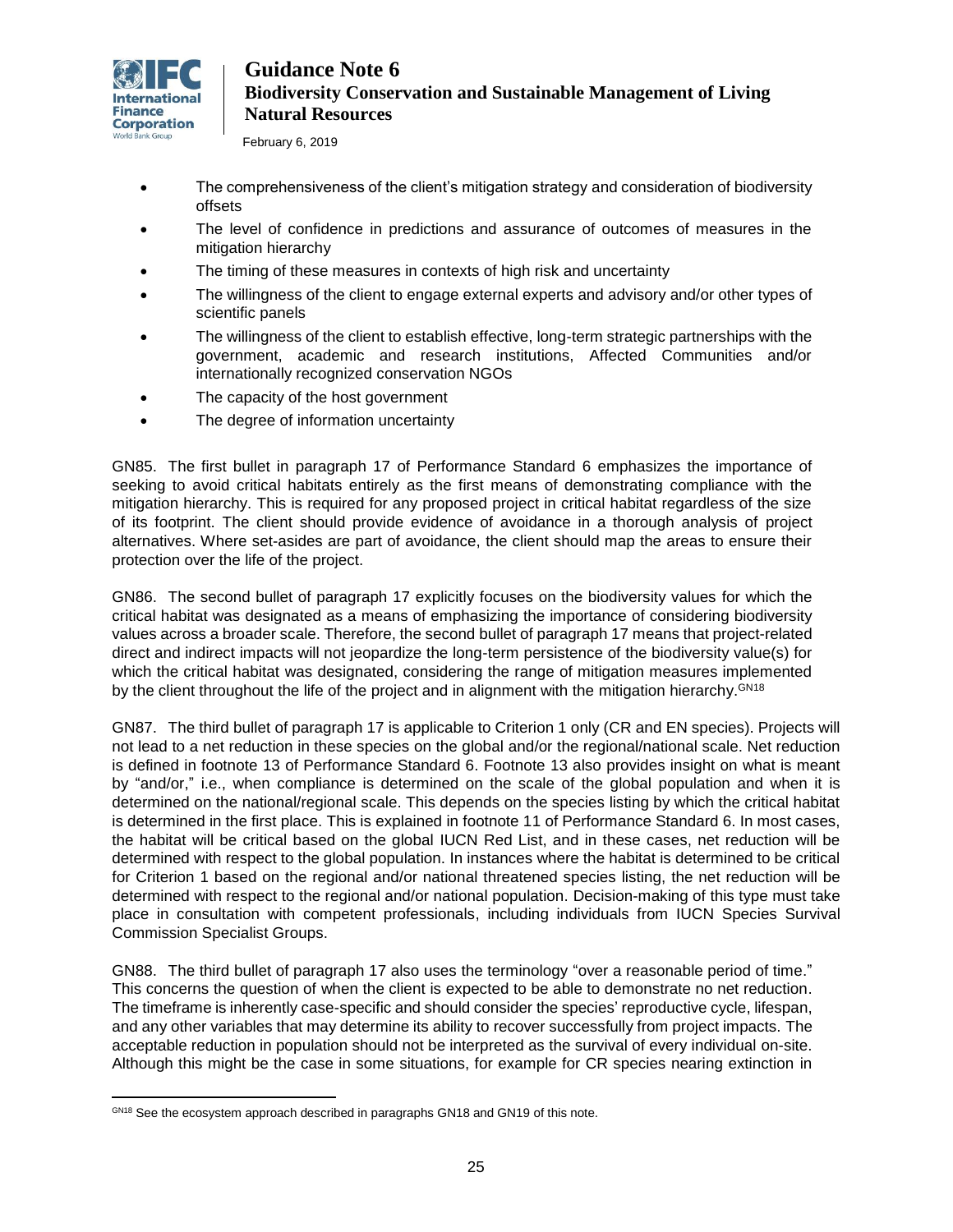

 $\overline{a}$ 

# **Guidance Note 6 Biodiversity Conservation and Sustainable Management of Living Natural Resources**

February 6, 2019

the wild, no net reduction is based on the species "ability to persist at the global and/or regional/national scales for many generations or over a long period of time" (footnote 13 of Performance Standard 6).

GN89. A biodiversity monitoring and evaluation program (BMEP) is a fundamental aspect of demonstrating compliance with paragraphs 7 and 17 of Performance Standard 6, as well as Performance Standard 1. See paragraphs GN51 and GN52 of this note for a description of a suitable BMEP.

GN90. In areas of critical habitat, the client will be expected to demonstrate net gains in biodiversity values for which the critical habitat was designated, as stated in paragraph 18 of Performance Standard 6. Net gains are defined in footnote 15 of Performance Standard 6 and could be considered "no net loss *plus*;" therefore, the requirements defined for critical habitat build upon and expand those defined for natural habitat. Net gains may be achieved through the biodiversity offset. As described in footnote 15 of Performance Standard 6, net gains of biodiversity values must involve measurable, additional conservation outcomes. Such gains must be demonstrated on an appropriate geographic scale (e.g., local, landscape-level, national, regional) as determined by external experts. In instances where a biodiversity offset is not part of the client's mitigation strategy (i.e., there are no significant residual impacts), net gains may be obtained by supporting additional opportunities to conserve the critical habitat values in question. In these cases, qualitative evidence and expert opinion may be sufficient to validate a net gain.

GN91. A Biodiversity Action Plan (BAP) is required for projects located in critical habitat and is recommended for high-risk projects in natural habitats. The BAP describes (i) the composite of actions and a rationale for how the project's mitigation strategy will achieve net gain (or no net loss), (ii) the approach for how the mitigation hierarchy will be followed, and (iii) the roles and responsibilities for internal staff and external partners. BAPs are living documents that should include agreed-on timelines for regular review and update as new information arises, project implementation progresses, and conservation context changes over time. Where project mitigation measures are included in the project ESMS/BMP (paragraph GN50 of this note), this should be referenced in the BAP. A BAP differs from a BMP in that the latter is an operational document developed largely for site managers and contractors (see paragraph GN50); whereas the BAP will almost always include actions for off-site areas (for example, offsets and additional actions) and involve external partners (for example, implementing partners, reviewers, or advisors). The BAP may also be accompanied by documents that would be developed at a later timeframe, such as an Offset Management Plan or a Biodiversity Evaluation and Monitoring Plan. In these cases, the BAP would be updated to reference these critical documents when they are developed. Depending on the nature and scale of the project, an initial BAP may describe a strategy and timeline for identifying actions to deliver net gain (or no net loss).

GN92. Any offset attempted in critical habitat should be identified, designed and managed according to good international practice and be sustainable as long as the project impacts persist.<sup>GN19</sup> The guidance on biodiversity offsets provided in paragraphs GN30–GN34 of this note also applies to critical habitat.

*Legally Protected and Internationally Recognized Areas*

*20. In circumstances where a proposed project is located within a legally protected area<sup>16</sup> or an internationally recognized area,<sup>17</sup> the client will meet the requirements of paragraphs 13 through 19 of this Performance Standard, as applicable. In addition, the client will:*

▪ *Demonstrate that the proposed development in such areas is legally permitted;*

GN19 Business and Biodiversity Offsets Program[, http://bbop.forest-trends.org/guidelines/principles.pdf.](http://bbop.forest-trends.org/guidelines/principles.pdf)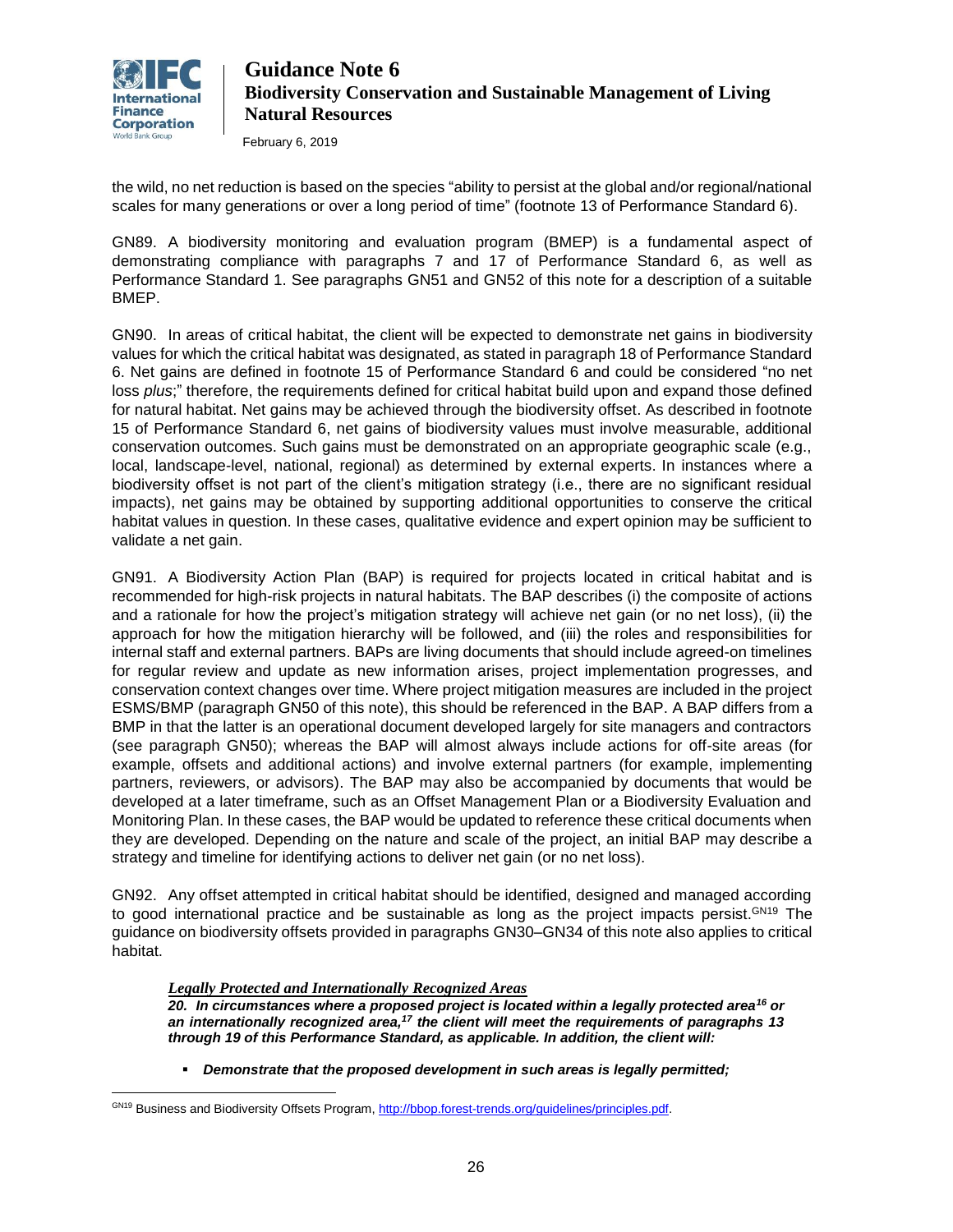

February 6, 2019

*\_\_\_\_\_\_\_\_\_\_\_\_\_\_\_\_\_\_\_\_\_*

- *Act in a manner consistent with any government recognized management plans for such areas;*
- *Consult protected area sponsors and managers, Affected Communities, Indigenous Peoples and other stakeholders on the proposed project, as appropriate; and*
- *Implement additional programs, as appropriate, to promote and enhance the conservation aims and effective management of the area.<sup>18</sup>*

*<sup>18</sup>Implementing additional programs may not be necessary for projects that do not create a new footprint.*

GN93. Paragraph 20 of Performance Standard 6 applies to legally protected areas that meet the IUCN definition, as provided in footnote 16 of Performance Standard 6, and "internationally recognized areas," which are areas of recognized importance to biodiversity conservation but are not always legally protected. Areas that will qualify as "internationally recognized" per Performance Standard 6 are explicitly defined in footnote 17. Performance Standard 6 adopts the terminology "internationally *recognized* area" instead of "internationally *designated* area," as *designated* is often used to describe protected areas that are designated by governments. In terms of international designations, conventions differ in their terminology (for example, inscribed, adopted, designated, recognized), and therefore the more generic term *recognized* was deemed more appropriate.

GN94. If a project is located in or near a legally protected or internationally recognized area, the client should consult the following sources, which were developed by UNEP-WCMC.

- *World Database on Protected Areas* (WDPA).<sup>GN20</sup> The WDPA is a global inventory of protected areas. Information is provided to the WDPA from national governments, NGOs, international conventions, and regional partners. It is managed and developed through collaboration between UNEP-WCMC and IUCN.
- A to Z Areas of Biodiversity Importance.  $GN21$  The A to Z is an online guide with detailed information for a number of recognized systems to prioritize and protect areas of biodiversity importance that fall into two main categories: areas under protected area frameworks that are supported by national or subnational institutions as well as international conventions and programs, and global prioritization schemes that are developed by academic and conservation organizations.

GN95. With respect to mitigation, clients are expected to comply with requirements for natural or critical habitat, depending on the qualifying biodiversity values present in the legally protected (including areas officially proposed for protection) or internationally recognized area.

GN96. When projects are located in legally protected and internationally recognized areas, clients should ensure that project activities are consistent with any national land use, resource use, and management criteria (including Protected Area Management Plans, National Biodiversity Strategy and Action Plans (NBSAPs) or similar documents). This will entail securing the necessary approvals from the responsible

<sup>&</sup>lt;sup>16</sup> This Performance Standard recognizes legally protected areas that meet the IUCN definition: "A clearly defined *geographical space, recognized, dedicated and managed, through legal or other effective means, to achieve the*  long-term conservation of nature with associated ecosystem services and cultural values." For the purposes of *this Performance Standard, this includes areas proposed by governments for such designation.*

*<sup>17</sup> Exclusively defined as UNESCO Natural World Heritage Sites, UNESCO Man and the Biosphere Reserves, Key Biodiversity Areas, and wetlands designated under the Convention on Wetlands of International Importance (the Ramsar Convention).*

 $\overline{a}$ GN20 UNEP, "World Database on Protected Areas", Protected Planet[, http://www.protectedplanet.net](http://www.protectedplanet.net/)

GN21 UNEP. 'A to Z Areas of Biodiversity Importance[" http://www.biodiversitya-z.org.](http://www.biodiversitya-z.org/)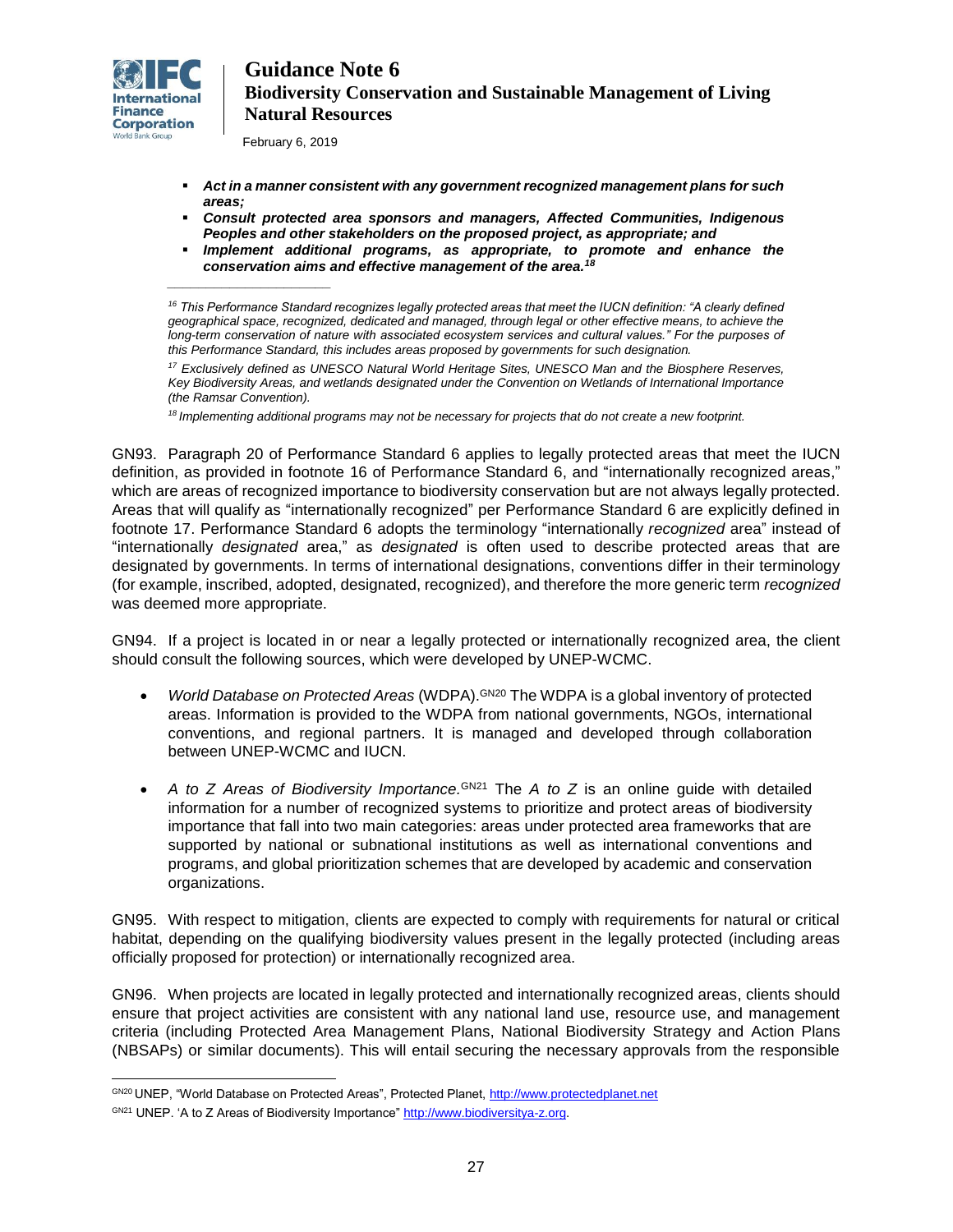

February 6, 2019

government agencies, and consulting with protected area sponsors and Affected Communities, indigenous peoples, and other relevant stakeholders. Note that stakeholder engagement and consultation is required for all projects located in legally protected and internationally recognized areas. The terminology "as appropriate" in the third bullet of paragraph 20 of Performance Standard 6 refers to the appropriateness/relevance of stakeholder groups to engage as part of this process. For internationally recognized areas that are not legally protected, clients would need to consult with the appropriate conservation agencies responsible for the designation. Client requirements for stakeholder engagement are described in paragraphs 26–33 of Performance Standard 1 and related guidance can be found in paragraphs GN91–GN105 of Guidance Note 1. Related client requirements are covered in Performance Standard 7 with respect to indigenous peoples and in Performance Standard 8 with respect to cultural heritage, and their accompanying Guidance Notes.

GN97. Projects proposed inside legally protected or internationally recognized areas should result in tangible benefits to the conservation objectives of that area, and clear conservation advantages should be gained by the presence of the project. This can be achieved through implementing programs that, for example, provide support for park management, address alternative livelihoods for Affected Communities, or support and/or carry out research needed for the conservation aims of the protected area. The only exception to this might be for projects that are not creating a new footprint (see footnote 18 of Performance Standard 6).

GN98. If no management plan exists for the protected or designated area, the client should consider supporting the development of one with the suitable government agencies and conservation organizations. This type of activity might also suffice as the "additional program" per the fourth bullet of paragraph 20 of Performance Standard 6 if developed and/or implemented in a way that involved endorsement by relevant stakeholders.

### *Invasive Alien Species*

*21. Intentional or accidental introduction of alien, or non-native, species of flora and fauna into areas where they are not normally found can be a significant threat to biodiversity, since some alien species can become invasive, spreading rapidly and out-competing native species.*

*22. The client will not intentionally introduce any new alien species (not currently established in the country or region of the project) unless this is carried out in accordance with the existing regulatory framework for such introduction. Notwithstanding the above, the client*  will not deliberately introduce any alien species with a high risk of invasive behavior *regardless of whether such introductions are permitted under the existing regulatory framework. All introductions of alien species will be subject to a risk assessment (as part of the client's environmental and social risks and impacts identification process) to determine the potential for invasive behavior. The client will implement measures to avoid the potential for accidental or unintended introductions including the transportation of substrates and vectors (such as soil, ballast, and plant materials) that may harbor alien species.*

*23. Where alien species are already established in the country or region of the proposed project, the client will exercise diligence in not spreading them into areas in which they have not already been established. As practicable, the client should take measures to eradicate such species from the natural habitats over which they have management control.*

GN99. An alien or nonnative plant or animal species is one that is introduced beyond its original range of distribution. Invasive alien species are nonnative species that may become invasive or spread rapidly by outcompeting other native plants and animals when they are introduced into a new habitat that lacks their controlling factors as determined by natural evolution. Invasive alien species are now recognized to be a major global threat to biodiversity and to ecosystem services.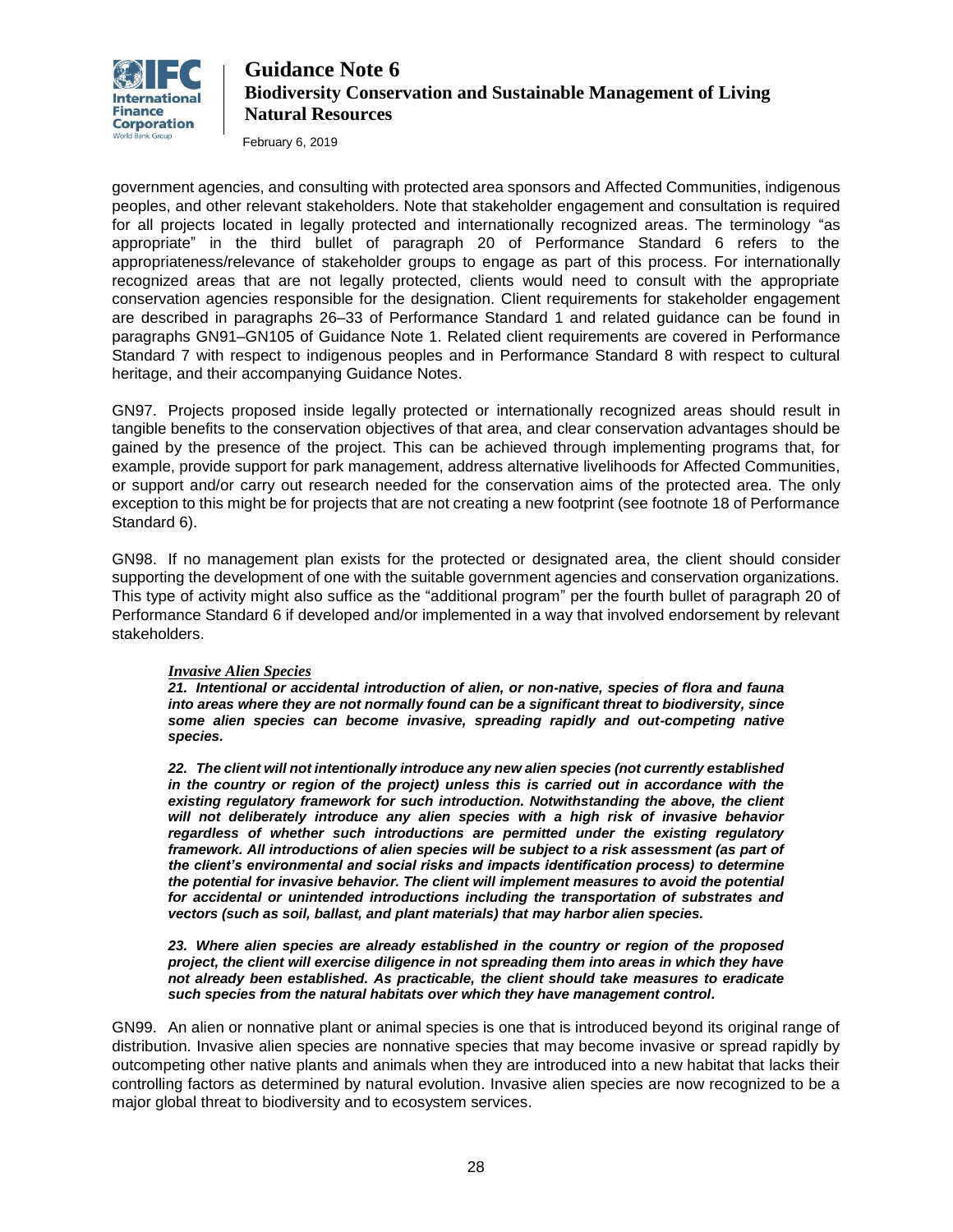

February 6, 2019

GN100. The introduction of any alien species as part of the client's operations should be assessed for compliance with the existing host country regulatory framework for such introductions. The client will not intentionally introduce any new alien species (that is, those that are not currently established in the country or region in which the project is operating) unless this is carried out in accordance with the existing regulatory framework, if such is present. If not, a risk assessment should be conducted on the invasiveness of the species, in coordination with competent professionals with knowledge of the particular species in question. Alien species of known high risk of invasive behavior shall not be introduced into a project site under any circumstances, even if such an introduction is not forbidden by the host country regulatory framework.

GN101. Despite the risk assessment and the existing regulatory framework, accidental introduction of invasive fauna and flora species is extremely difficult to predict. Clients should take all preventive measures designed to reduce the risk of transportation or transmission of invasive alien plant or animal species, pests, and pathogens through their activities. In area where invasive species are known to pose a significant risk to natural and critical habitats, surveys and reviews for such invasive species should be included in the client's preconstruction baseline, and the potential spread of such species should be monitored throughout the life of the project. In these situations, a dedicated management plan should be developed (for example, Invasive Species, Pests, and Pathogens Management Plan), which specifies preventive and mitigation measures such as inspection, washdown, and quarantine procedures specifically designed to address the spread of invasive species. A management plan of this type is of particular relevance for projects located in critical habitats and where the spread of invasive species in such habitats poses a significant risk.

GN102. Preventive and mitigation measures are essential when the project includes a linear infrastructure, such as a pipeline, transmission line, road, or rail development, as the right-of-way will likely traverse and link several habitats through one corridor, providing optimal means for a species to quickly spread through the region. In certain cases, and especially for projects operating in largely undisturbed habitats, clients should also include provisions in suppliers' contracts to prevent alien species from arriving in-country if cargo is transported from outside the country. This may include requirements for inspection and quarantine of containers and heavy equipment. Equipment should arrive "clean as new" to prevent risk of introductions.

GN103. With respect to the international shipping of goods and services, clients are expected to comply with appropriate obligations developed in the framework of the International Convention for the Control and Management of Ships' Ballast Water and Sediments Convention (the Ballast Water Management Convention). Clients should also refer to Guidelines for the Control and Management of Ships' Ballast Water to Minimize the Transfer of Harmful Aquatic Organisms and Pathogens, published by the International Maritime Organization. GN22

GN104. In many cases, invasive species will have already been established in the region in which the project is located. In these cases, the client has the responsibility to take measures to prevent the species from further spread into areas in which it has not already been established. For example, in the case of linear infrastructure, invasive weeds might be spread into forested habitats, especially if the forest canopy is not able to reestablish itself (due to maintenance of the right-of-way for operational purposes). This is exacerbated if opportunistic agricultural or logging activities further widen the right-of-way, thereby facilitating spread. In these cases, the client is expected to determine the severity of the threat and the mode of spread of that species. The situation should be monitored as part of the overall ESMS, and the client should seek effective mitigation measures in coordination with local and national authorities.

 $\overline{a}$  $^{\text{GNZ2}}$  IMO, Guidelines for the Control and Management of Ships''. GoBallast Partnership, 1997, [http://globallast.imo.org/868%20english.pdf.](http://globallast.imo.org/868%20english.pdf)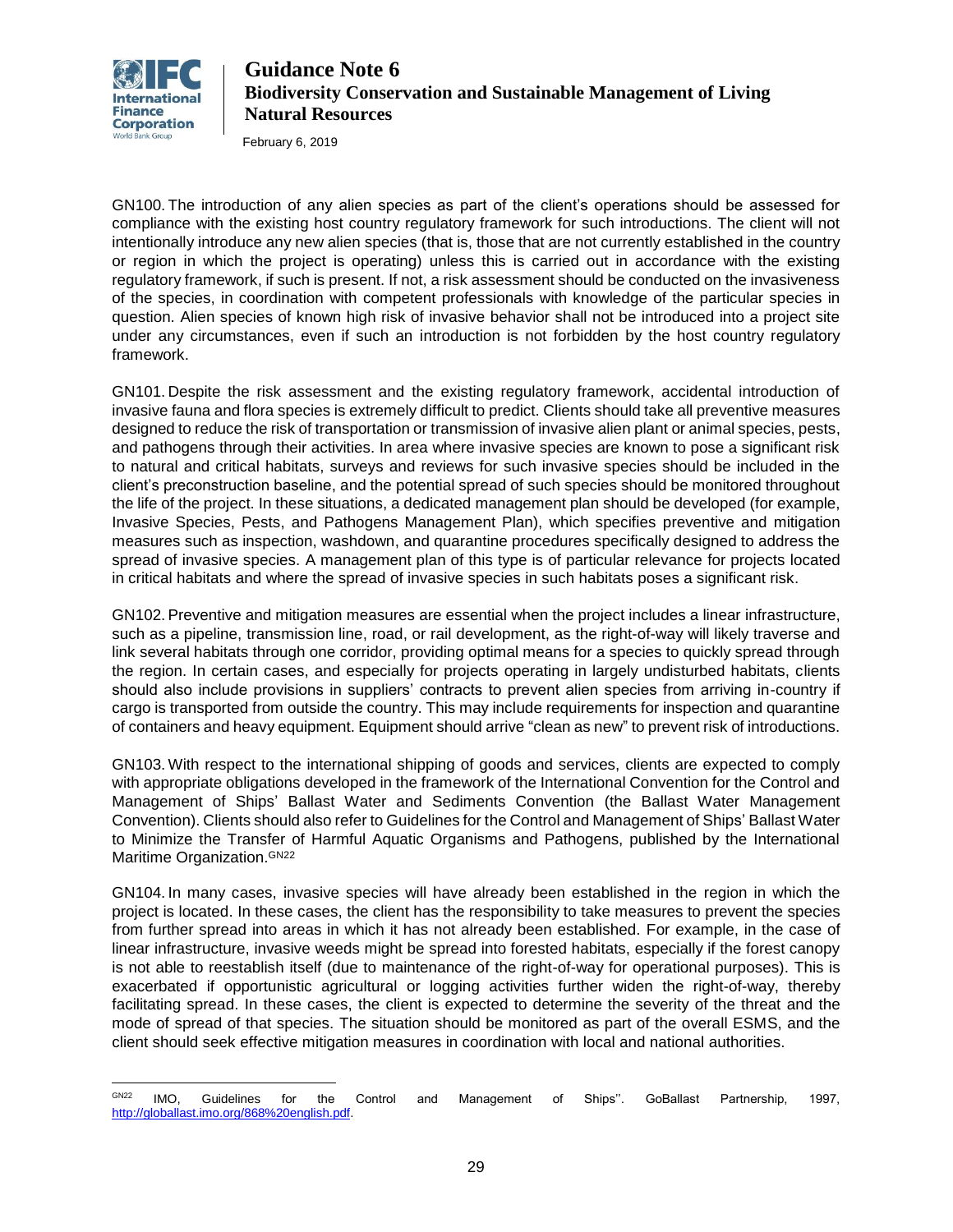

February 6, 2019

GN105. Living modified organisms can also be considered to be alien species, with similar potential for invasive behavior as well as potential for gene flow to related species. Any new introduction of such organisms should be assessed with due regard to the [Cartagena Protocol on Biosafety.](http://www.cbd.int/biosafety/default.shtml)

### *Management of Ecosystem Services*

*\_\_\_\_\_\_\_\_\_\_\_\_\_\_\_\_\_\_\_\_\_*

 $\overline{a}$ 

*24. Where a project is likely to adversely impact ecosystem services, as determined by the risks and impacts identification process, the client will conduct a systematic review to identify priority ecosystem services. Priority ecosystem services are two-fold: (i) those services on which project operations are most likely to have an impact and, therefore, which result in adverse impacts to Affected Communities; and/or (ii) those services on which the project is directly dependent for its operations (e.g., water). When Affected Communities are likely to be impacted, they should participate in the determination of priority ecosystem services in accordance with the stakeholder engagement process as defined in Performance Standard 1.*

*25. With respect to impacts on priority ecosystem services of relevance to Affected Communities and where the client has direct management control or significant influence over such ecosystem services, adverse impacts should be avoided. If these impacts are unavoidable, the client will minimize them and implement mitigation measures that aim to maintain the value and functionality of priority services. With respect to impacts on priority ecosystem services on which the project depends, clients should minimize impacts on ecosystem services and implement measures that increase resource efficiency of their operations, as described in Performance Standard 3. Additional provisions for ecosystem services are included in Performance Standards 4, 5, 7, and 8. 19*

*<sup>19</sup> Ecosystem service references are located in Performance Standard 4, paragraph 8; Performance Standard 5, paragraphs 5 and 25–29; Performance Standard 7, paragraphs 13–17 and 20; and Performance Standard 8, paragraph 11.*

<span id="page-29-0"></span>GN106. Performance Standard 6 defines ecosystem services as "the benefits that people, including businesses, obtain from ecosystems" (paragraph 2), which is in line with the definition provided by the Millennium Ecosystem Assessment. Ch<sup>23</sup> As described in paragraph 2 and footnote 1 of Performance Standard 6, ecosystem services are organized into four major categories:

- *Provisioning ecosystem services* include, among others, (i) agricultural products, seafood and game, wild foods, and ethnobotanical plants; (ii) water for drinking, irrigation, and industrial purposes; and (iii) forest areas, which provide the basis for many biopharmaceuticals, construction materials, and biomass for renewable energy.
- *Regulating ecosystem services* include, among others, (i) climate regulation and carbon
- storage and sequestration; (ii) waste decomposition and detoxification; (iii) purification of water and air; (iv) control of pests, disease, and pollination; and (v) natural hazard mitigation.
- *Cultural services* include, among others, (i) spiritual and sacred sites; (ii) recreational purposes such as sport, hunting, fishing, and ecotourism; and(iii) scientific exploration and education.
- *Supporting services* are the natural processes that maintain the other services, such as (i) nutrient capture and recycling, (ii) primary production, and (iii) pathways for genetic exchange.

GN23 Millennium Ecosystem Assessment Homepage, "Millennium Ecosystem Assessment"*, 2006*, [http://www.maweb.org.](http://www.maweb.org/)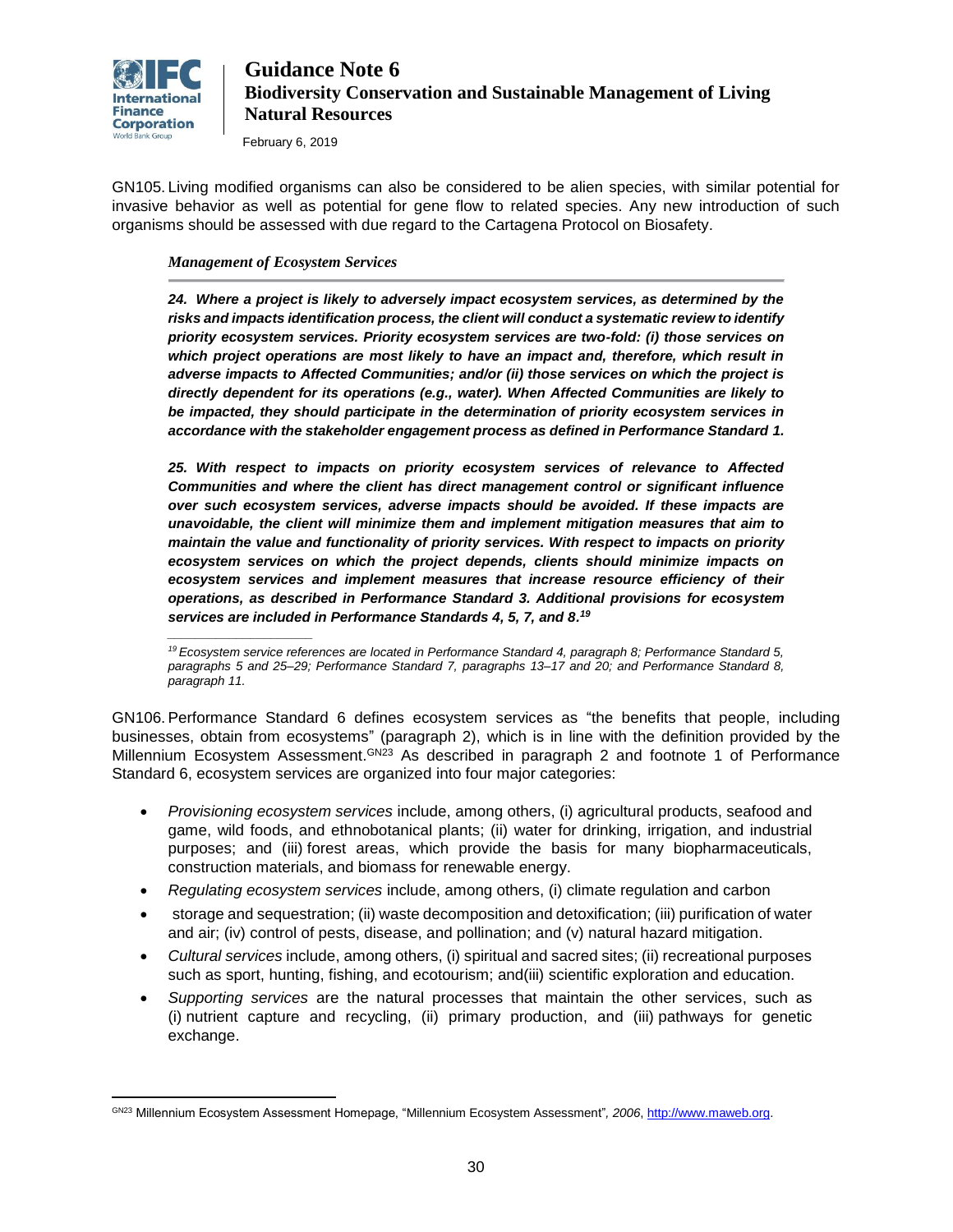

February 6, 2019

GN107. Performance Standard 6 also recognizes the importance of The Economics of Ecosystems and Biodiversity (TEEB) initiative, a long-term study that draws on expertise from around the world to evaluate the costs of the loss of biodiversity and the associated decline in ecosystem services worldwide. The TEEB initiative defines ecosystem services as "the direct and indirect contributions of ecosystems to human wellbeing." TEEB also makes reference to the concept of natural capital in that, from an economic point of view, the flows of ecosystem services can be seen as the dividend that society receives from natural capital, and that maintaining stocks of natural capital allow the sustained provision of future flows of ecosystem services, and thereby help to ensure enduring human well-being.

GN108. Ecosystem services are indeed services because there is an identified (human) beneficiary (that is, the user). Ecosystem services are related to biophysical processes in the environment, but until there is a person or group of persons benefiting from the process, it is not a service. The beneficiary might be on the local, regional, or even global scale. For example, wild foods and freshwater collected by local communities accrue benefits to users on a local scale; the capacity for ecosystems to reduce damage caused by natural disasters such as hurricanes and tornados might benefit recipients of such services on the regional scale (as well as the local scale); and intact forests that capture and store carbon dioxide and regulate climate benefit recipients of such services on the global scale.

GN109. In recent years, a variety of reports, guidance documents, mapping tools, and toolkits have been developed as resources to support the application of these concepts. A large body of literature on payments for ecosystem services (PES) has existed for many years but is not directly applicable to Performance Standard 6 and is therefore not referenced in this Guidance Note. Client requirements are focused on the mitigation of impacts on ecosystem services and the benefits that ecosystem services might bring to companies rather than on the economic valuation for such services. If PES schemes exist in or near areas where clients are doing business, the client should be aware of them in accordance with any existing regulatory framework and/or other ongoing initiatives.

GN110. Guidance documents and tools for consideration of ecosystem services other than PES have been developed. Some are oriented more toward policy making, regional planning, education, and awareness, while others may be useful in private sector field applications. Clients should make use of relevant and appropriate guidance documents and mapping tools when ecosystem services are a key focus of the project, while recognizing that not all tools have been robustly tested in private sector project applications. Specific tools may be appropriate for different stages of a project's life cycle, and multiple tools could be used in combination with one another to integrate the ecological and social considerations of ecosystem services into assessment, mitigation, and management planning.

GN111. Degradation and loss of ecosystem services can pose operational, financial, and reputational risks to project sustainability. In terms of risk, ecosystem services can generally be grouped as follows: (i) those that might potentially pose a risk to clients if project-related impacts are incurred on such services and (ii) those that present an opportunity for clients in that there is a direct dependence on such services for the client's business operations (for example, water in hydropower projects). Furthermore, ecosystems are increasingly recognized and protected under legal and regulatory frameworks. Some countries have included ecosystem services within legislation at the national and provincial levels. Clients should be familiar with such legislation in the countries in which they are working.

GN112. Ecosystem services is a transdisciplinary topic; hence, it is covered under a number of the Performance Standards. With respect to provisioning and cultural ecosystem services, it is the community of practice of social development specialists (notably resettlement specialists and livelihood restoration specialists) and cultural heritage specialists who are most familiar with the assessment and evaluation of this topic; this is especially true given the importance of stakeholder engagement and consultation. On the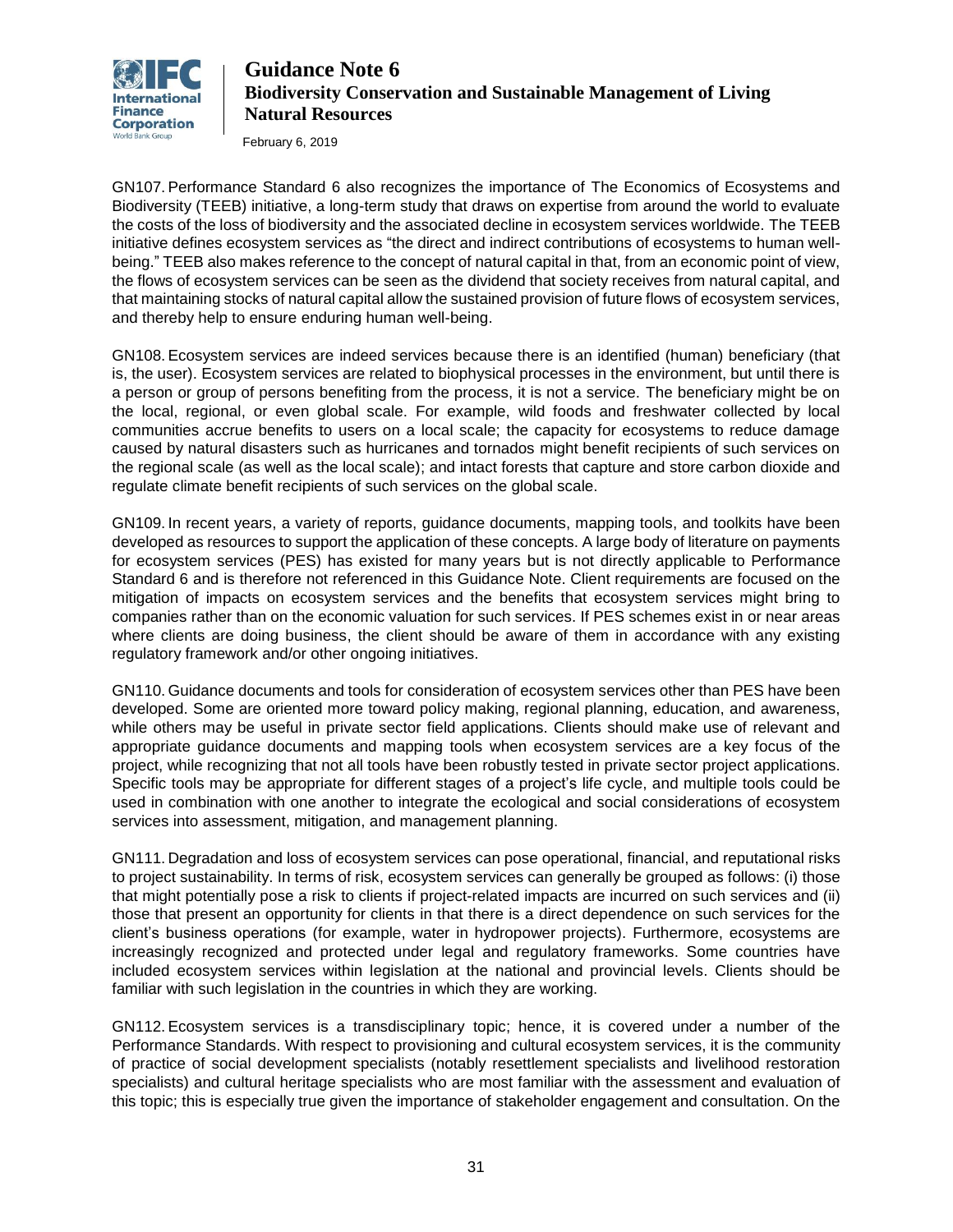

 $\overline{a}$ 

# **Guidance Note 6 Biodiversity Conservation and Sustainable Management of Living Natural Resources**

February 6, 2019

other hand, biodiversity management specialists and environmental engineers might be the best placed to evaluate technical mitigation options for regulating ecosystem services. In either case, ecosystem services are a socio-ecological topic, which require collaboration between the client's environmental and social specialists. As already stated in paragraph GN21 of this note, a single assessment may require any number of specialists, depending on the service in question; these include soil and land capability and soil erosion control specialists, geologists and hydrologists, agronomists, rangeland ecologists, specialists in the economic valuation of natural resources, land-use planning and resettlement specialists with expertise in natural resource-based livelihood, livelihood restoration specialists and cultural anthropologists.

GN113. The concept of ecosystem services is covered in Performance Standard 4 ("Community Health, Safety, and Security"); Performance Standard 5 ("Land Acquisition and Involuntary Resettlement"); Performance Standard 7 ("Indigenous Peoples"); and Performance Standard 8 ("Cultural Heritage"). Performance Standard 3 ("Resource Efficiency and Pollution Prevention") is also relevant in terms of ecosystem services on which the client's business operations are dependent (that is, the section on "Resource Efficiency," paragraphs 6–9). A summary table is provided in Annex A of this Guidance Note to demonstrate the integration of this topic throughout the Performance Standards and the relationship to Performance Standard 6.

GN114. Client requirements in Performance Standard 6 for ecosystem services are applicable only when the client has "direct management control or significance influence" over such services. Therefore, ecosystem services whose beneficiaries are at the global scale, and sometimes the regional scale,<sup>GN24</sup> are not covered under Performance Standard 6. These include regulating ecosystem services, such as carbon storage or climate regulation, where the benefits of such services are received on a global scale. Projectrelated impacts on ecosystem services where the client does not have direct management control or significance influence will be assessed per Performance Standard 1.

GN115. As described in paragraphs GN4–GN6 of this note, the risks and identification process will include a scoping for ecosystem services, which should primarily take place through literature review and consultation with Affected Communities as part of the stakeholder engagement process outlined in Performance Standard 1. Stakeholder engagement is covered under paragraphs GN91–GN105 of Guidance Note 1. Of particular relevance to ecosystem system services is engagement with poor and vulnerable communities, especially indigenous peoples (see related ecosystem services requirements in Performance Standard 7). Particular emphasis should also be paid to engaging with women, as they are some of the most likely users of natural resources. Where potentially significant project-related risks to ecosystem services are identified, clients will be responsible for identifying priority ecosystem services. Priority ecosystem services are defined in paragraph 24 of Performance Standard 6 as (i) those services on which project operations are most likely to have an impact and, therefore, which result in adverse impacts to Affected Communities; and/or (ii) those services on which the project is directly dependent for its operations (for example, water). Priority ecosystem services should be identified using a systematic review and prioritization (paragraph 24 of Performance Standard 6). For the purposes of this Guidance Note, this process is referred to as a *systematic assessment of ecosystem services*. GN25

GN24 Performance Standard 6 requirements could apply to ecosystem services whose beneficiaries are at the regional scale, as projects with very large footprints could have an effect on regional level ecosystem services (for example, large wetlands or coastal areas required for natural hazard mitigation). The client, through the application of mitigation measures, may be determined to have significant influence over such services.

GN25 The Ecosystem Services Review for Impact Assessment terminology was developed by the World Resources Institute (WRI) i: Hanson, Craig, Corporate Ecosystems Service Review, [https://www.wri.org/publication/corporate-ecosystem-services-review.](https://www.wri.org/publication/corporate-ecosystem-services-review) The use of this term in this Guidance Note is not meant to be an exact duplication of WRI's application of this term. WRI's ESR method is one of several recommended methods that clients may choose to utilize to assess this topic.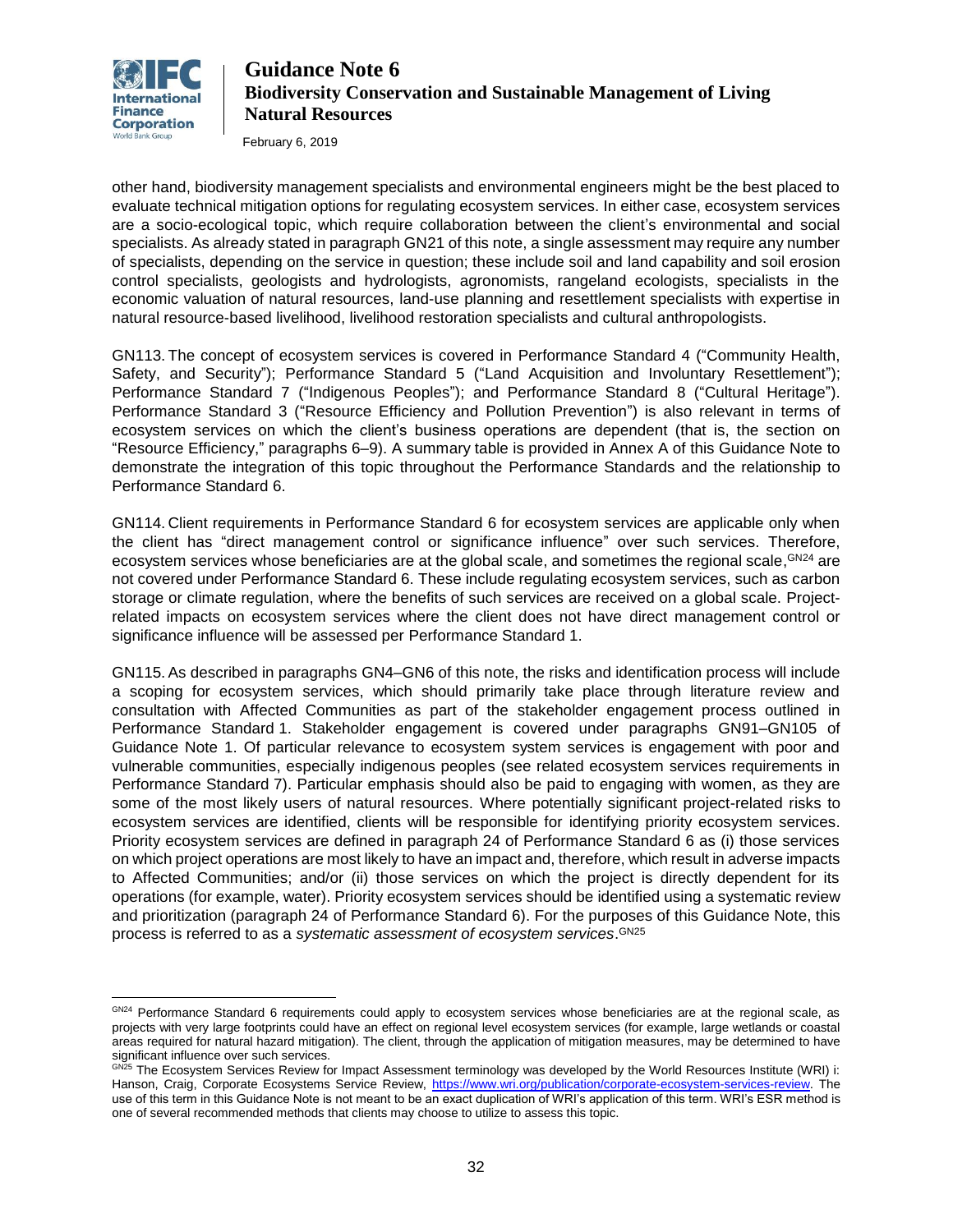

February 6, 2019

GN116. For the purposes of Performance Standard 6 implementation, ecosystem services are categorized as two types:

- **Type I**: Provisioning, regulating, cultural and supporting ecosystem services, over which the client has direct management control or significant influence, and where impacts on such services **may adversely affect communities**.
- **Type II:** Provisioning, regulating, cultural and supporting ecosystem services, over which the client has direct management control or significant influence, and on which **the project directly depends for its operations** (examples of this type of ecosystem service are provided below in paragraph GN122).

GN117. Where a project is likely to have an impact on ecosystem services, the systematic assessment should screen for all type I and type II ecosystem services in the project site and its area of influence and prioritize ecosystem services based on the following: (i) the project's likelihood to have an impact on the service and (ii) the project's direct management control or significant influence over that service.

GN118. Type I ecosystem services will be considered priority, under the following circumstance:

- Project operations are likely to result in a significant impact on the ecosystem service;
- The impact will result in a direct adverse impact on Affected Communities "livelihood, health, safety, and/or cultural heritage."
- The project has direct management control or significant influence over the service.

GN119. Type II ecosystem services will be considered priority under the following circumstance:

- The project directly depends on the service for its primary operations.
- The project has direct management control or significant influence over the service.

GN120. For Type I ecosystem services, the systematic assessment must be conducted as part of a participatory stakeholder consultation process. Social specialists will be the primary agents conducting this consultation, and requirements are defined in paragraphs 25–33 of Performance Standard 1. Related guidance can be found in paragraphs GN91–GN105 of Guidance Note 1. As part of the systematic assessment, the client should consider the following:

- Review the nature and extent of ecosystem services in the project site and its area of influence.
- Identify the condition, trends, and external (non-project) threats to such services.
- Distinguish the beneficiaries of such services.
- Assess the extent to which the project depends on or may impact identified services.
- Assess the significance of the services in terms of livelihoods, health, safety, and cultural heritage
- Identify the associated key social, operational, financial, regulatory and reputational risks
- Identify courses of action and mitigation measures which can reduce identified risks.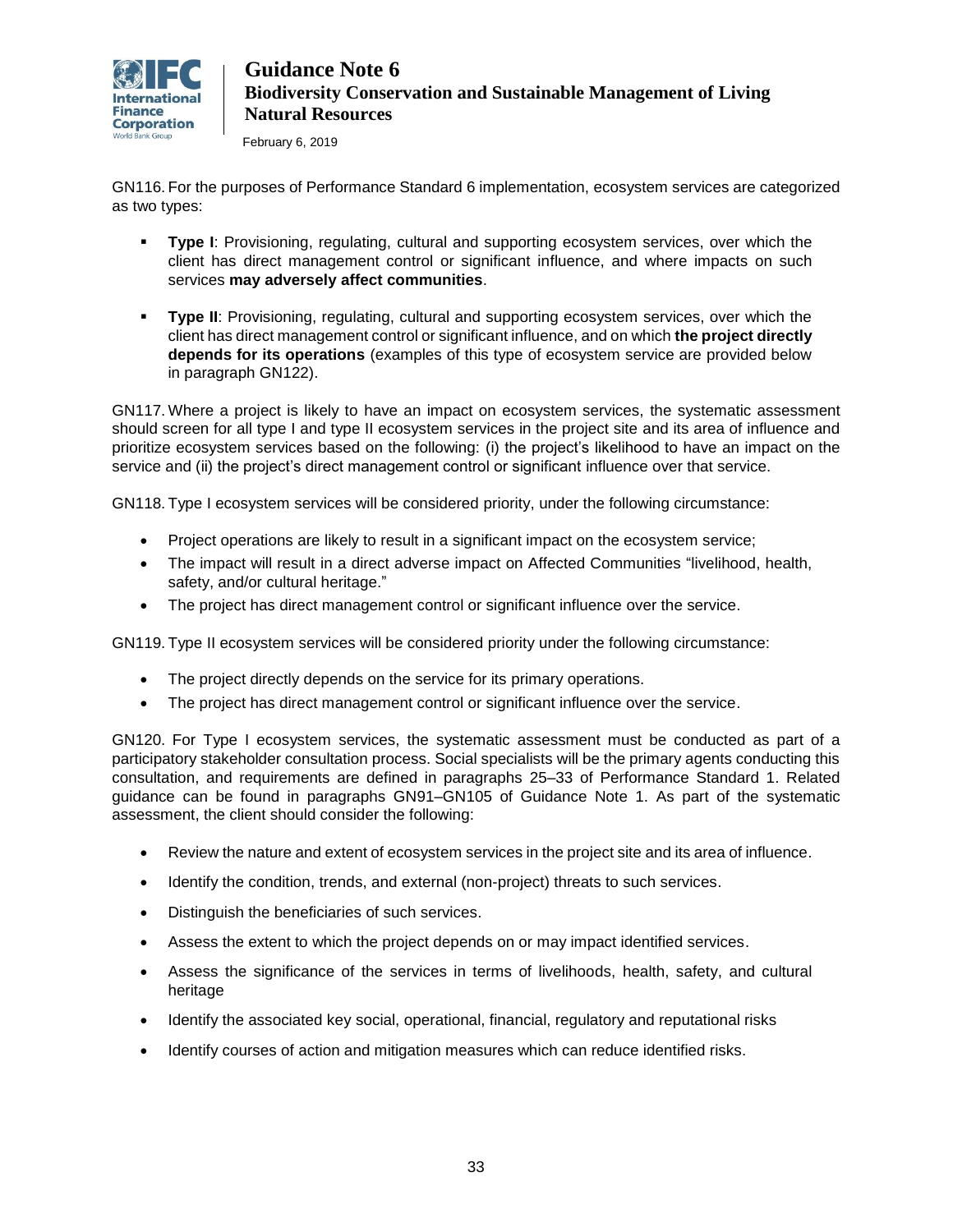

February 6, 2019

GN121. For **Type I** ecosystem services determined to be priority services, clients will implement the mitigation hierarchy to avoid impacts, and if impacts are unavoidable, clients will minimize them and implement mitigation measures to maintain the "*value and functionality of priority services*" as stated in paragraph 25 of Performance Standard 6. Considering the significant variation in mitigation measures that could be implemented to achieve this objective, mitigation measures are not detailed in this Guidance Note. They should be identified with the relevant environmental and social specialists. Note that compensation requirements with respect to natural resource-based livelihoods and access to natural resources are provided in Performance Standard 5. Clients are expected to demonstrate implementation of the mitigation hierarchy, in terms of avoidance, minimization and restoration, before compensation is considered.

<span id="page-33-0"></span>GN122. For **Type II** ecosystem services determined to be priority services, clients should minimize impacts on ecosystem services and implement measures that increase resource efficiency of their operations as stated in paragraph 25 of Performance Standard 6. This requirement refers to actions that clients can implement within the natural environment to maintain the services that ecosystems provide to business operations. For example, maintaining vegetation along forested slopes might increase dam reservoir capacity and power output for hydropower projects; protecting mangroves or other nearshore ecosystems that provide juvenile habitat to fish and other aquatic species might benefit fisheries and other aquaculture operations; protecting coral reefs and other marine resources would improve the recreational value of coastal resources of importance to the tourism industry. All of these actions are means of optimizing the company's reliance on provisioning, regulating and cultural ecosystem services. The requirements are related to, but different than, those contained in Performance Standard 3, which cover resource efficiency for energy and water consumption as part of project design and production processes (i.e., "in-house" efficiency measures).

### *Sustainable Management of Living Natural Resources*

*26. Clients who are engaged in the primary production of living natural resources, including natural and plantation forestry, agriculture, animal husbandry, aquaculture, and fisheries, will be subject to the requirements of paragraphs 26 through 30, in addition to the rest of this Performance Standard. Where feasible, the client will locate land-based agribusiness and forestry projects on unforested land or land already converted. Clients who are engaged in such industries will manage living natural resources in a sustainable manner, through the application of industry-specific good management practices and available technologies. Where such primary production practices are codified in globally, regionally, or nationally recognized standards, the client will implement sustainable management practices to one or more relevant and credible standards as demonstrated by independent verification or certification.*

GN123. Primary production is defined for the purpose of this Performance Standard as being the cultivation of plants and animals for human or animal consumption and use, both in the wild or in a cultivated situation. It includes: all types of forestry, whether in natural forests or in plantations, as well as non-timber forest products which may be harvested from natural forests; all types of agriculture, including both annual and perennial crops and animal husbandry, including livestock; and both wild and capture fisheries including all types of marine and freshwater organisms, both vertebrate and invertebrate. This scope is intended to be broad enough to cover all cases where living natural resources are being managed by the client for the public's benefit.

GN124. The overriding principle is that clients who are involved in these activities are required to manage the resource in a sustainable manner. This means that the land or water resource maintains its productive capacity over time, and that agricultural and aquacultural practices do not degrade the surrounding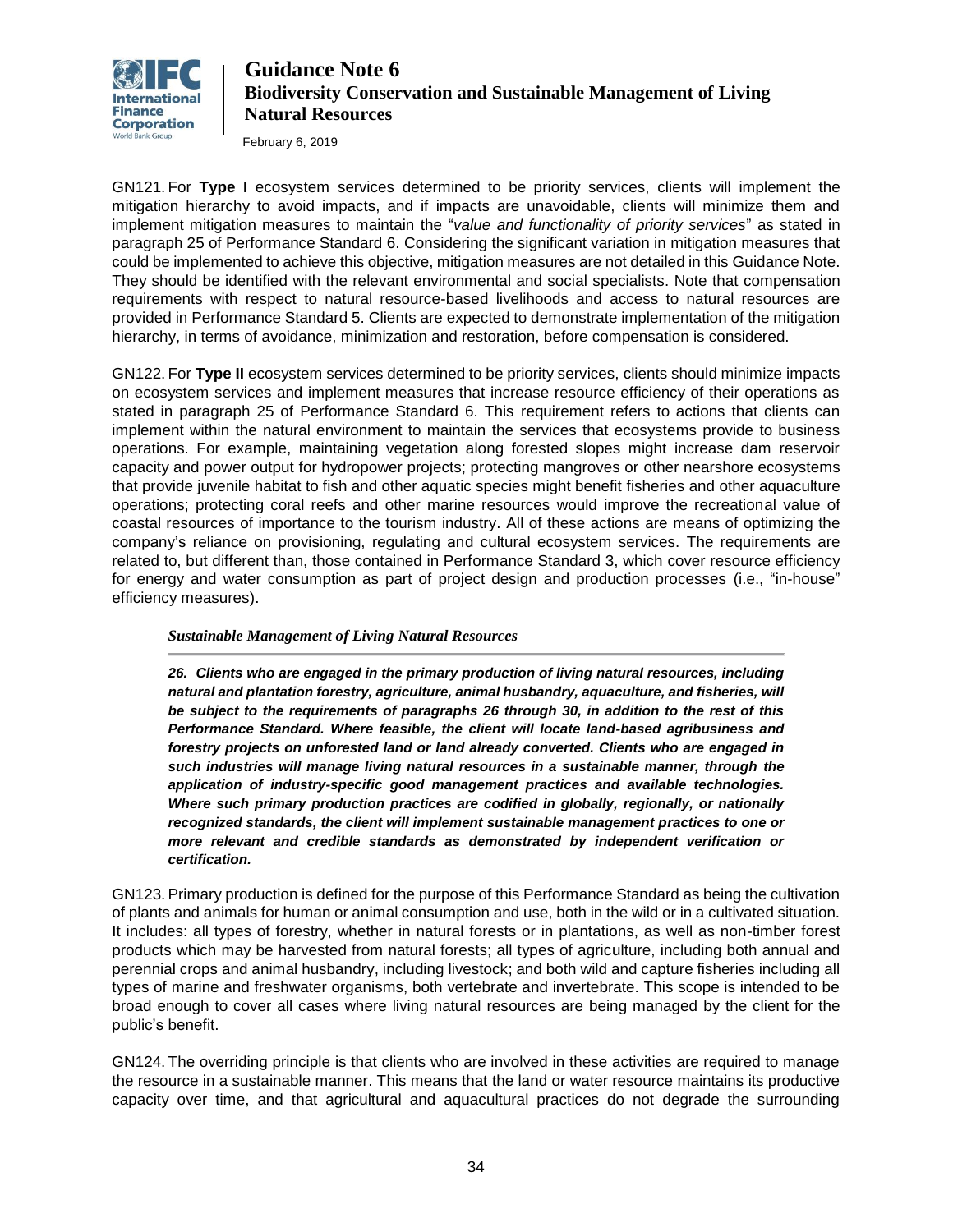

February 6, 2019

environment. Sustainable management also ensures that people who are dependent on these resources are properly consulted, enabled to participate in development, and share equitably in the benefits of that development.

GN125. Paragraph 26 of Performance Standard 6 states that sustainable management will be achieved through the application of industry-specific good management practices and available technologies. Depending on the industry sector and geographic region, there is a range of such resources which should be consulted. These focus largely on environmental and occupational health and safety aspects, although social aspects are increasingly being addressed. The EHS Guidelines, and IFC's Good Practice Notes and related publications are a useful initial source of references for clients. Such industry-specific guidance is very dynamic and new materials are being published regularly. A diligent internet search will reveal a range of useful and up-to-date sources. An exceptional source for updates on standards and management practices include the International Trade Centre's Standards Map.<sup>GN26</sup>

GN126. In recent years a number of industry sectors have developed and/or adopted formal environmental and social sustainability standards which incorporate good environmental and social practice. Adherence to such formal standards, which incorporate principles, criteria and indicators specific to the needs of a sector or geographic region, can then be subject to independent audit and verification of compliance. In the forestry sector, sustainable forest management standards include those developed by the Forest Stewardship Council (FSC), as well as a range of national forest standards (e.g., Sustainable Forestry Initiative (SFI) in the United States; Canadian Standards Association Sustainable Forest Management Standard (CSA); *Programa Brasileiro de Certificação Florestal* (CERFLOR) in Brazil; *Sistema Chileno de Certificación de Manejo Forestal Sustentable* (CERTFOR) in Chile; etc.). The Sustainable Agriculture Network (SAN) was created in 1992 and is now applied across many high value crops. More recently commodity-specific multi-stakeholder initiatives have been developed such as the Roundtable on Sustainable Palm Oil (RSPO). Implemented in 2008, RSPO has standards based on their Principles and Criteria for the production of palm oil, and there are comparable initiatives currently under development in other commodity sectors (sugar cane, cotton, soy, etc.). If a sector has in place an "appropriate" (as defined below) environmental and social sustainability standard, Performance Standard 6 requires that clients apply that standard and obtain independent verification or certification and that they are in conformity for all operations which they own directly or over which they have management control.

GN127. Paragraph 26 also makes explicit that, "*where feasible, the client will locate land-based agribusiness and forestry projects on unforested land or land already converted*." This requirement should be implemented in conjunction with paragraph 14 (first bullet) of Performance Standard 6 (see natural habitats), which requires clients to demonstrate that there are "*no other viable alternatives within the region…for development of the project on modified habitat.*"

*27. Credible globally, regionally, or nationally recognized standards for sustainable management of living natural resources are those which (i) are objective and achievable; (ii) are founded on a multi-stakeholder consultative process; (iii) encourage step-wise and continual improvements; and (iv) provide for independent verification or certification through appropriate accredited bodies for such standards. 20*

*\_\_\_\_\_\_\_\_\_\_\_\_\_\_\_\_\_\_\_\_\_\_\_\_\_\_\_\_\_\_\_\_\_\_\_\_\_\_\_\_\_\_\_\_\_\_\_\_\_\_\_\_\_*

*<sup>20</sup> A credible certification system would be one which is independent, cost-effective, based on objective and measurable performance standards and developed through consultation with relevant stakeholders, such as local people and communities, Indigenous Peoples, and civil society organizations representing consumer, producer and conservation interests. Such a system has fair, transparent and independent decision-making procedures that avoid conflicts of interest.*

 $\overline{a}$ GN26 ITC, "Standards Map-Your Roadmap to sustainable Trade",<http://www.standardsmap.org/Index.aspx>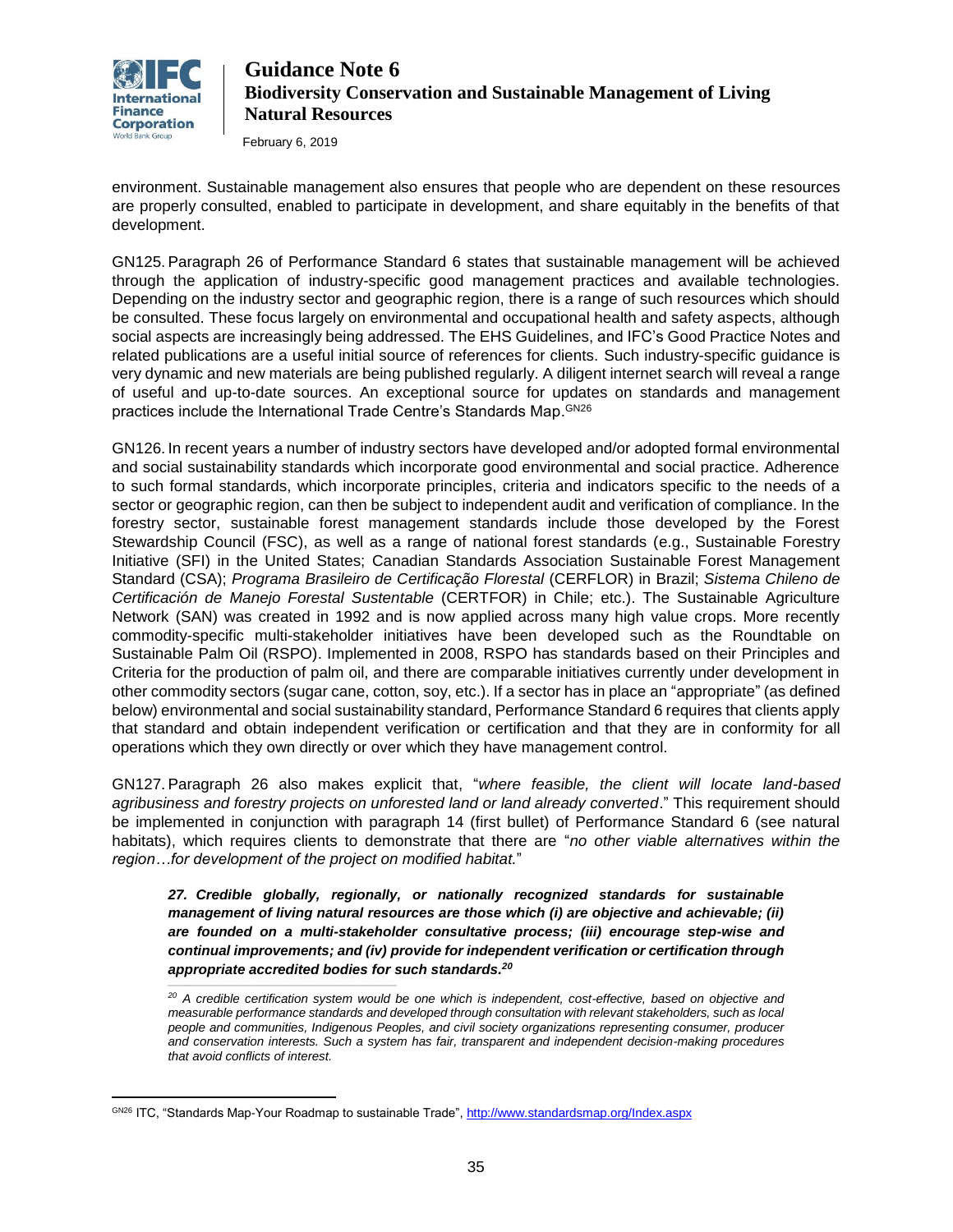

February 6, 2019

GN128. While a large number of standards have been proposed, many of these lack adequate coverage of relevant sustainability issues, or may lack the ability to be independently and uniformly applied. For a standard to be appropriate for use, it should:

- Be objective and achievable—based on a scientific approach to identifying issues, and realistic in assessing how these issues can be addressed on the ground under a variety of practical circumstances.
- Be developed or maintained through a process of ongoing consultation with relevant stakeholders—there should be balanced input from all relevant stakeholder groups, including producers, traders, processors, financiers, local people and communities, indigenous peoples, and civil society organizations representing consumer, environmental and social interests, with no group holding undue authority or veto power over the content.
- Encourage step-wise and continual improvement—both in the standard and its application of better management practices, and require the establishment of meaningful targets and specific milestones to indicate progress against principles and criteria over time.
- Be verifiable through independent certifying or verifying bodies—which have defined and rigorous assessment procedures that avoid conflicts of interest, and are compliant with ISO guidance on accreditation and verification procedures.

GN129. In general, standards which conform to the ISEAL<sup>GN27</sup> Code of Good Practice for Setting Social and Environmental Standards will be consistent with the above requirements.

GN130. Performance Standard 6 requires external verification or certification to an appropriate voluntary standard as a way of providing additional assurance that clients are adequately addressing environmental and social sustainability issues. While requiring external verification or certification of sustainable resource management (if an appropriate standard exists), Performance Standard 6 does not endorse any particular standard as meeting its requirements, since standards can change in both content and application on the ground over time. Standards are considered for application on a case-by-case basis, making a determination of whether the standard and its external verification or certification system are generally consistent with the above requirements.

GN131. Verification or certification to multiple standards may be unnecessary if one standard covers the key issues, but clients may choose to become certified to a number of standards, depending on their own needs for risk management, complexity of their supply chains, and the demands of their target markets. Clients are encouraged to select standards which meet the requirements outlined above and help them minimize environmental and social risks.

GN132. Where there is a lack of a single comprehensive standard and criteria for a particular commodity, Performance Standard 6 allows for the verification or certification to a combination of standards which cover relevant biodiversity and ecosystem services aspects and may be combined with other standards that cover other environmental and social issues such as occupational health and safety, social and labor issues, product quality and environmental management.

*28. Where relevant and credible standard(s) exist, but the client has not yet obtained independent verification or certification to such standard(s), the client will conduct a pre-*

 $\overline{a}$ 

GN27 ISEAL Alliance, good practice documents, [http://www.isealalliance.org/code.](http://www.isealalliance.org/code)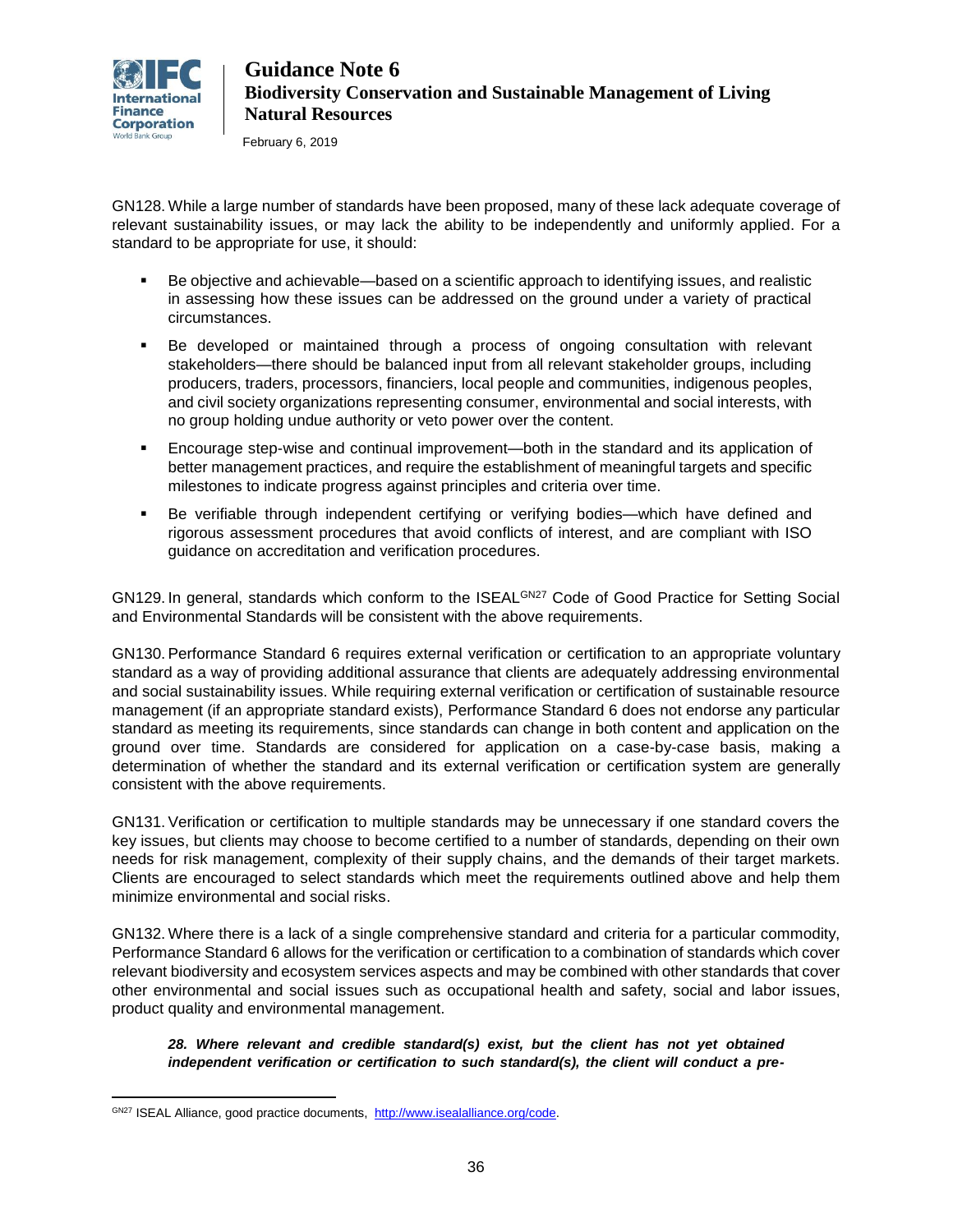

February 6, 2019

### *assessment of its conformity to the applicable standard(s) and take actions to achieve such verification or certification over an appropriate period of time.*

GN133. In cases where there is a relevant standard, but the client has not yet achieved verification or certification, clients are required, in the early stages of project design, to undertake a pre-assessment or gap analysis of conformity with the selected standard, carried out by a suitably experienced practitioner, to indicate areas where the client needs to develop materials and procedures and improve practice, prior to scheduling a formal compliance audit for verification or certification. The pre-assessment will form the basis of an action plan to address those issues, with an appropriate timeline. In agreeing to an appropriate timeline for achieving conformance with standard(s) as well as appropriate verification or certification, the nature and scale of the client's operations and the client's human resource capabilities should also be considered.

*29. In the absence of a relevant and credible global, regional, or national standard for the particular living natural resource in the country concerned, the client will:*

- *Commit to applying good international industry operating principles, management practices, and technologies; and*
- *Actively engage and support the development of a national standard, where relevant, including studies that contribute to the definition and demonstration of sustainable practices.*

GN134. Where a relevant standard has not yet been developed, or a national interpretation of a generic global standard has yet to be approved for use in a specific geographic region or country, clients are required to operate in the spirit of internationally-accepted good industry practices. The intent is that clients would use this period to prepare for eventual verification or certification in the future. Further, clients are expected to actively engage in the development process for a relevant standard, to the extent appropriate to the nature and scale of their operations. Such participation could include, among others, hosting and/or participating in local workshops, or pilot field testing of specific requirements which are planned for inclusion in the standard. When the standard is developed, clients will apply for and achieve verification or certification to that standard, for all operations which they own directly or over which they have management control.

### *Supply Chain*

*\_\_\_\_\_\_\_\_\_\_\_\_\_\_\_\_\_\_\_\_\_\_\_\_\_\_\_\_\_\_\_*

*30. Where a client is purchasing primary production (especially but not exclusively food and fiber commodities) that is known to be produced in regions where there is a risk of significant conversion of natural and/or critical habitats, systems and verification practices will be adopted as part of the client's ESMS to evaluate its primary suppliers.<sup>21</sup> The systems and verification practices will (i) identify where the supply is coming from and the habitat type of this area; (ii) provide for an ongoing review of the client's primary supply chains; (iii) limit procurement to those suppliers that can demonstrate that they are not contributing to significant conversion of natural and/or critical habitats (this may be demonstrated by delivery of certified product, or progress towards verification or certification under a credible scheme in certain commodities and/or locations); and (iv) where possible, require actions to shift the client's primary supply chain over time to suppliers that can demonstrate that they are not significantly adversely impacting these areas. The ability of the client to fully address these risks will depend upon the client's level of management control or influence over its primary suppliers.* 

*<sup>21</sup>Primary suppliers are those suppliers who, on an ongoing basis, provide the majority of living natural resources, goods, and materials essential for the core business processes of the project.*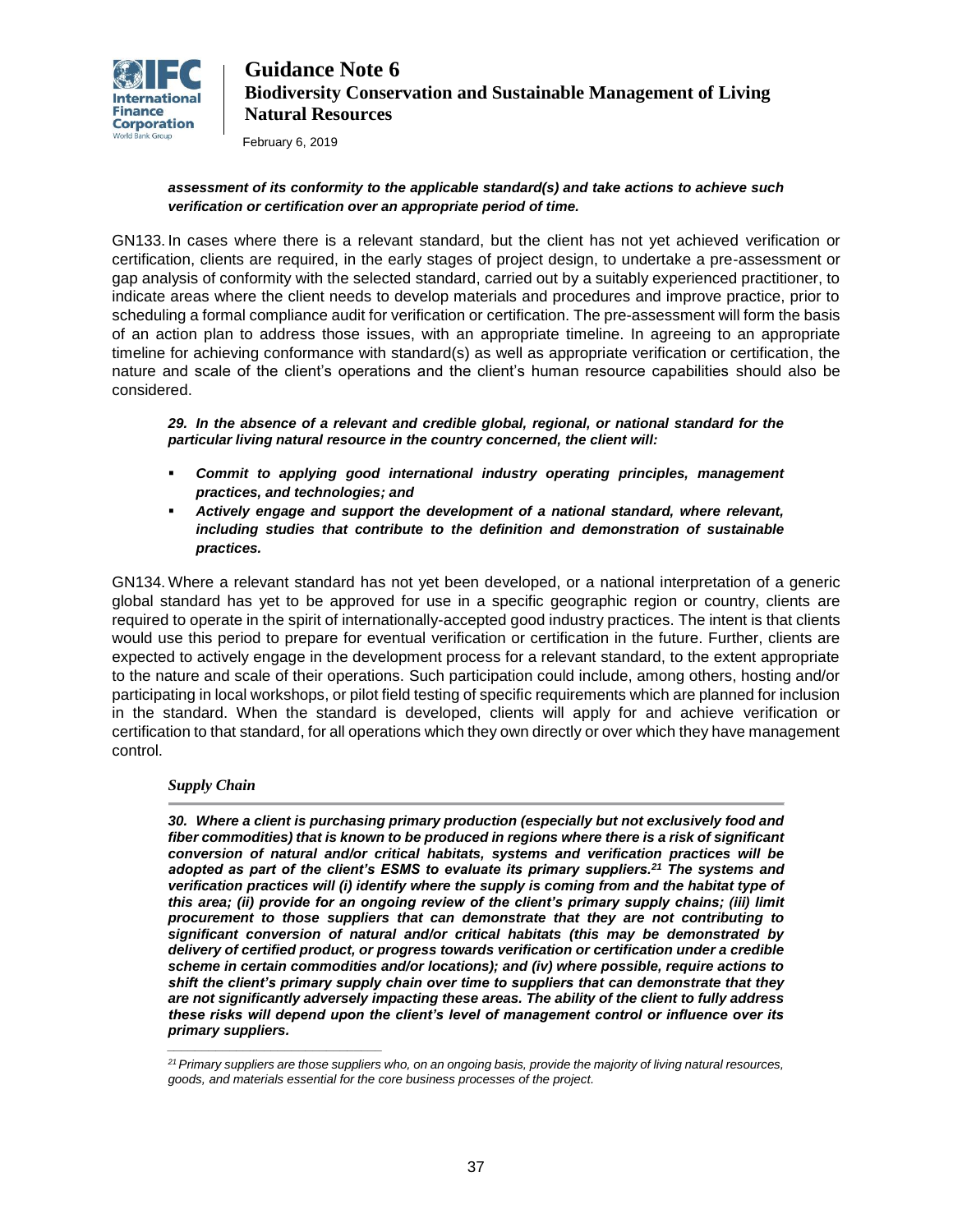

February 6, 2019

GN135. Clients may purchase food, fiber, wood, animals, and animal products, and related commodities for further processing or trade, while not being directly involved in the growing or harvesting of such products. In addition, such products may pass through several intermediaries before being acquired by clients. Clients should be aware that there may be substantial reputational risks to their involvement in such supply chains where significant negative impacts on biodiversity have been identified in the production of these products.

GN136. Negative concerns and impacts include areas and situations where there has been significant conversion of natural and critical habitat as defined in paragraphs 13 and 16, respectively, of Performance Standard 6.

GN137. Clients involved with processing or trading of such commodities should develop and implement appropriate policies and procedures as part of their ESMS to identify their supply chains risks, and to assess their operational and reputational exposure to such risks. Clients should have appropriate quality assurance and traceability systems which allow them to identify with accuracy the source and origin of their products. Such traceability or chain-of-custody systems should be adequate to allow the client to eliminate products or suppliers who do not meet their policies and procedures and pose risks to biodiversity.

GN138. In situations where such concerns are identified, clients will identify ways to address them and reduce their risks, in a manner commensurate with their degree of control and influence over their supply chain. In particular, clients should identify their primary suppliers, who, on an ongoing basis, provide the majority of the living natural resources, goods and materials essential for the core processes of the client's business.

GN139. Clients should work with those primary suppliers to encourage and assist them in identifying where risks and concerns arise in their supply chains, and if possible, in identifying where and how those primary suppliers can work to prevent significant conversion and/or degradation of natural and critical habitat and secure sustainable management of living natural resources through the application of industry-specific good management practices and available technologies. As part of their ESMS, clients should develop and implement or adopt monitoring tools, metrics and methods to measure ongoing performance of primary suppliers, where relevant.

GN140. Where there are appropriate certification and verification systems in place for sustainable natural resource management in the country of origin, clients are encouraged to consider the procurement of certified product and demonstrated certification or verification under a credible chain-of-custody scheme relevant to the commodity or product in question.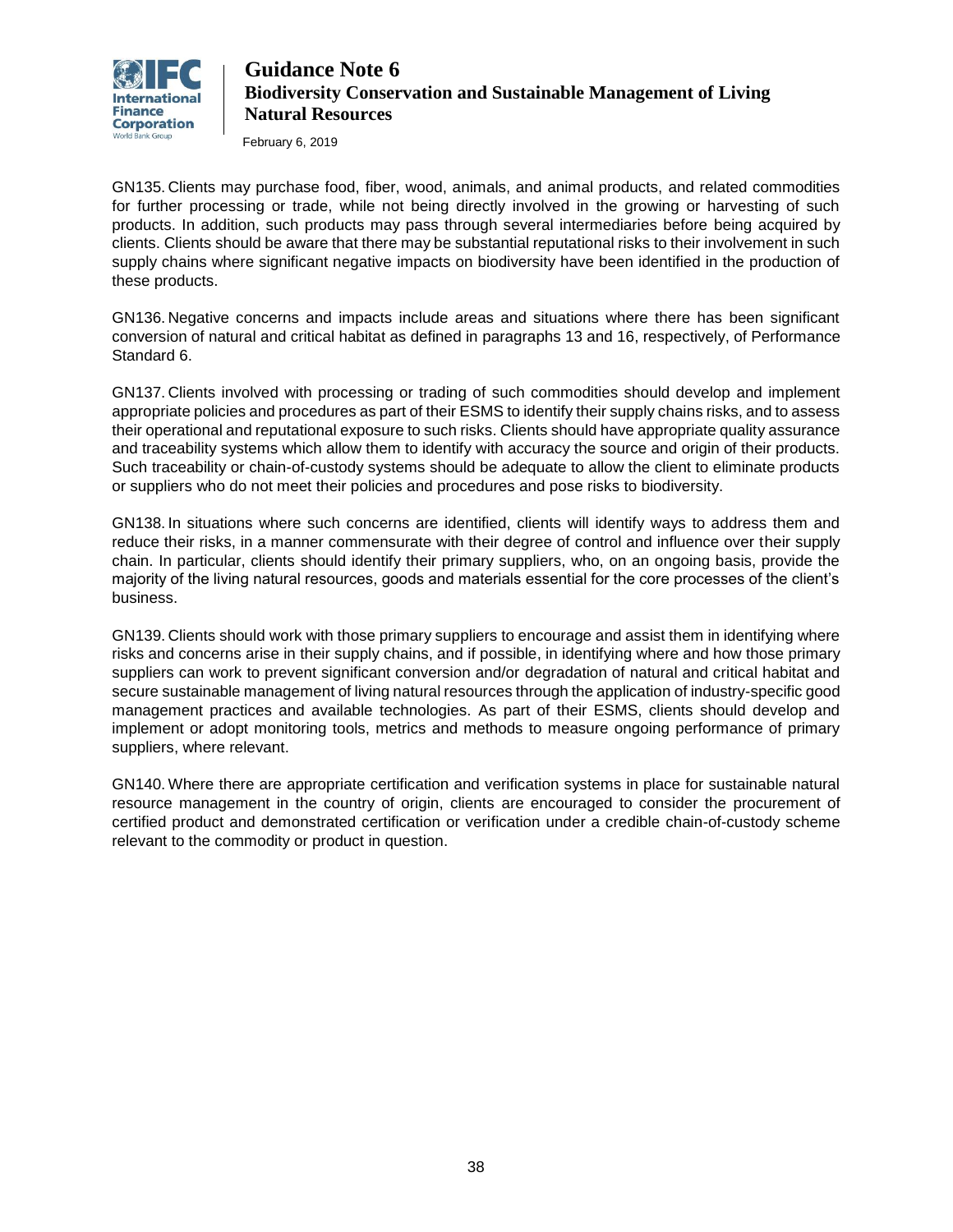

February 6, 2019

### **Annex A. References to Ecosystem Services in Other Performance Standards**

| <b>Performance</b><br><b>Standard</b> | Paragraph<br><b>Number</b>     | <b>Reference and Relation to Performance Standard 6</b>                                                                                                                                                                                                                                                                                                                            |
|---------------------------------------|--------------------------------|------------------------------------------------------------------------------------------------------------------------------------------------------------------------------------------------------------------------------------------------------------------------------------------------------------------------------------------------------------------------------------|
| 1                                     | Paragraph 8/<br>first bullet   | With respect to the definition of the project's area of influence, indirect<br>project impacts on biodiversity or on ecosystem services upon which<br>Affected Communities' livelihoods are dependent are to be accounted<br>for.                                                                                                                                                  |
| 4                                     | Paragraph 8                    | Describes the client's responsibility to take into account the project's<br>potential direct impacts on priority ecosystem services that may result<br>in adverse health and safety impacts to Affected Communities.<br>Ecosystem services are limited to provisioning and regulating services.<br>Client requirements link back to paragraph 25 in Performance Standard<br>6.     |
| 5                                     | Paragraph 1/<br>footnote 1     | Footnote explains that natural resource-based livelihoods are<br>considered "livelihoods" per Performance Standard 5.                                                                                                                                                                                                                                                              |
|                                       | Paragraph 5/<br>third bullet   | Notes that Performance Standard 5 applies when economic<br>displacement caused by project-related restrictions on land use and<br>access to natural resources causes a community (or groups within a<br>community) to lose access to resource usage.                                                                                                                               |
|                                       | Paragraph 5/<br>footnote 9     | States that the term "natural resource assets" as referred to in<br>Performance Standard 5 are equivalent to the <i>provisioning</i><br>ecosystem services terminology of Performance Standard 6.                                                                                                                                                                                  |
|                                       | Paragraph 27                   | Describes general client requirements for economically displaced<br>persons who face loss of assets or access to assets, which includes<br>natural resource assets.                                                                                                                                                                                                                |
|                                       | Paragraph 28/<br>second bullet | Describes additional client requirements for livelihood restoration for<br>persons whose livelihoods are natural resource-based livelihoods and<br>where there are project-related restrictions on access to natural<br>resources, i.e., these would be considered priority provisioning<br>ecosystem services of relevance to Affected Communities per<br>Performance Standard 6. |
| 7                                     | Paragraph 11/<br>footnote 5    | States that the term "natural resources and natural areas with cultural<br>value" as referred to in Performance Standard 7 are equivalent to the<br>provisioning and cultural ecosystem services terminology in<br>Performance Standard 6.                                                                                                                                         |
|                                       | Paragraph 13/<br>footnote 6    | States that the term "natural resource assets" as referred to in<br>Performance Standard 7 is equivalent to the provisioning ecosystem<br>services terminology of Performance Standard 6.                                                                                                                                                                                          |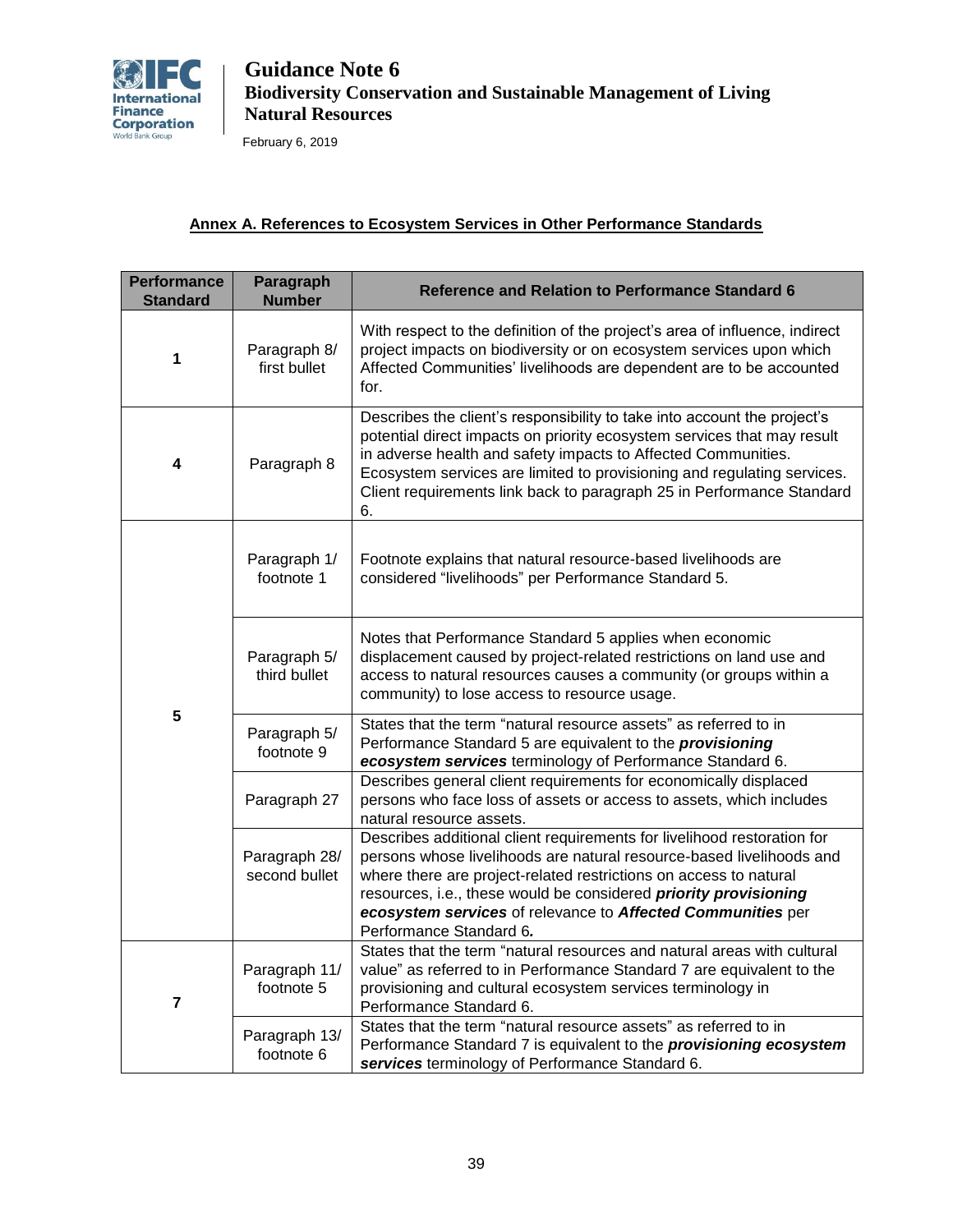

February 6, 2019

| <b>Performance</b><br><b>Standard</b> | Paragraph<br><b>Number</b>   | Reference and Relation to Performance Standard 6                                                                                                                                                                                                                                                                                                                                                                                                                                                                    |
|---------------------------------------|------------------------------|---------------------------------------------------------------------------------------------------------------------------------------------------------------------------------------------------------------------------------------------------------------------------------------------------------------------------------------------------------------------------------------------------------------------------------------------------------------------------------------------------------------------|
|                                       | Paragraph 14                 | Describes client requirements if the client proposes to locate a project,<br>or commercially develop natural resources on lands traditionally owned<br>by, or under customary use of Indigenous Peoples.                                                                                                                                                                                                                                                                                                            |
|                                       | Paragraph 14/<br>footnote 9  | States that the term "natural resources and natural areas of<br>importance" as referred to in Performance Standard 7 is equivalent to<br>priority ecosystem services as defined in Performance Standard 6.<br>This footnote is slightly different than footnote 5 in that it states that<br>where impacts on natural resources and natural areas of importance<br>trigger client requirements in Performance Standard 7, they will be<br>considered priority ecosystem services per Performance Standard<br>6.      |
|                                       | Paragraph 16/<br>footnote 13 | Describes client requirements with respect to impacts on critical cultural<br>heritage for Indigenous Peoples. Footnote 13 explains that this includes<br>"natural areas with cultural and/or spiritual value," which would be<br>considered priority cultural ecosystem services per Performance<br>Standard 6.                                                                                                                                                                                                    |
| 8                                     | Paragraph 3                  | Explains that "unique natural features or tangible objects that embody<br>cultural values" (such as sacred groves, rocks, lakes and waterfalls) is<br>covered under Performance Standard 8 (unless these are cultural sites<br>of Indigenous Peoples in which case they are covered under paragraph<br>16 of Performance Standard 7). "Unique natural features or tangible<br>objects that embody cultural values" are equivalent to the cultural<br>ecosystem services terminology used in Performance Standard 6. |
|                                       | Paragraphs 11<br>and 12      | Describes the client requirements for "Replicable" and "Non-replicable"<br>cultural heritage. Cultural ecosystem services that meet definition 3(ii)<br>of paragraph 3 in Performance Standard 8 will be covered by the<br>requirements in paragraphs 11 or 12, as appropriate. The definitions of<br>"Replicable" and "Non-replicable" cultural heritage are provided in<br>footnotes 3 and 5 of Performance Standard 8.                                                                                           |
|                                       | Paragraph 11/<br>footnote 4  | Describes client requirements for "Replicable" cultural heritage and<br>includes the mitigation hierarchy as it applies to Performance Standard<br>8. These requirements place emphasis on "maintaining or restoring any<br>ecological processes needed to support (the cultural heritage)." The<br>"ecological processes" term is essentially equivalent to <i>priority</i><br>regulating ecosystem services as defined in Performance Standard<br>6.                                                              |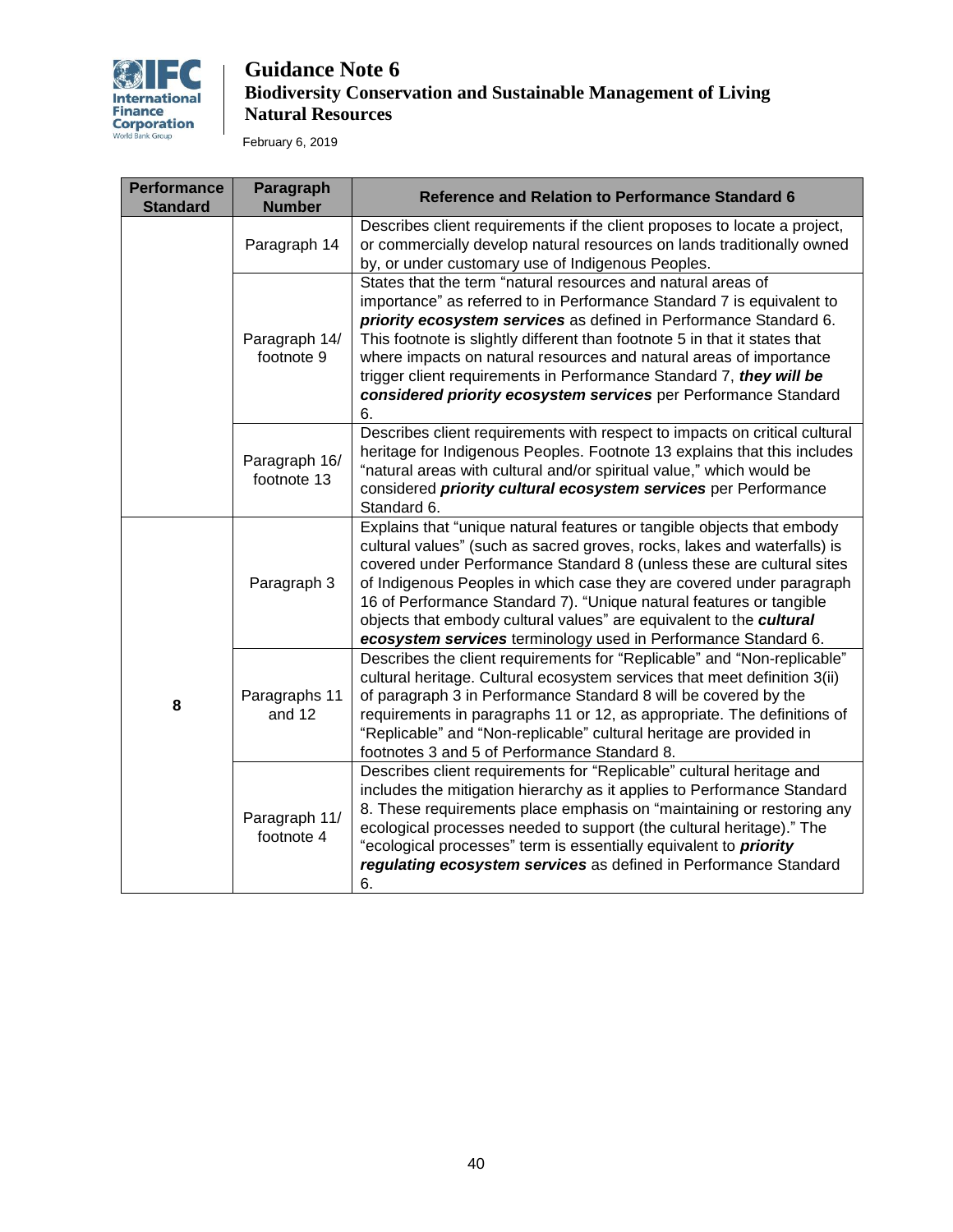

February 6, 2019

### **Annotated Bibliography**

### **International Agreements**

Several of the requirements set out in Performance Standard 6 relate to standards set by the following international agreements:

- CMS (Convention on Migratory Species) Secretariat and UNEP (United Nations Environment Programme). 1979. "Convention on the Conservation of Migratory Species of Wild Animals" CMS Secretariat, Bonn, Germany, and UNEP, Nairobi. [http://www.cms.int/index.html.](http://www.cms.int/index.html) Known as the Bonn Convention, this intergovernmental treaty strives to conserve terrestrial, marine, and avian migratory species; their habitats; and their migration routes.
- IMO (International Maritime Organization). 2004. "International Convention for the Control and Management of Ships' Ballast Water and Sediments Convention." IMO, London. [http://www.imo.org/About/Conventions/ListOfConventions/Pages/International-Convention](http://www.imo.org/About/Conventions/ListOfConventions/Pages/International-Convention-for-the-Control-and-Management-of-Ships)[for-the-Control-and-Management-of-Ships'-Ballast-Water-and-Sediments-\(BWM\).aspx.](http://www.imo.org/About/Conventions/ListOfConventions/Pages/International-Convention-for-the-Control-and-Management-of-Ships) This convention is intended to prevent the spread of harmful aquatic organisms carried by ships' ballast water from one region to another.
- IUCN (International Union for Conservation of Nature). 1975. "Convention on International Trade in Endangered Species of Wild Fauna and Flora." IUCN, Gland, Switzerland. [http://www.cites.org.](http://www.cites.org/) This international agreement is aimed at ensuring that international trade in specimens of wild animals and plants does not threaten their survival.
- Ramsar Secretariat. 1971. "Convention on Wetlands of International Importance, especially as [Waterfowl](http://en.wikipedia.org/wiki/Waterfowl) Habitat." Ramsar Secratariat, Gland, Switzerland. [http://www.ramsar.org.](http://www.ramsar.org/) This intergovernmental treaty provides the framework for national action and international cooperation for the conservation and wise use of wetlands and their resources.
- Secretariat of the CBD (Convention on Biological Diversity). 1992. "Convention on Biological Diversity." Secretariat of the CBD, Montreal. [http://www.cbd.int/.](http://www.cbd.int/) The convention was developed from agreements adopted at the 1992 Earth Summit in Rio de Janeiro. CBD is an international treaty to sustain the diversity of life on Earth. The convention's three main goals are the conservation of biological diversity, the sustainable use of its components, and the fair and equitable sharing of the benefits from the use of genetic resources.
- ———. 2000. "Cartagena Protocol on Biosafety to the Convention on Biological Diversity." Secretariat of the CBD, Montreal. [http://www.cbd.int/biosafety/default.html.](http://www.cbd.int/biosafety/default.html) This protocol is a supplement to the Convention on Biological Diversity. Its objective is to ensure the safe handling, transport, and use of living modified organisms resulting from modern biotechnology that may have adverse effects on biological diversity or cause risks to human health.
- ———. 2011. "Nagoya Protocol on Access to Genetic Resources and the Fair and Equitable Sharing of Benefits Arising from Their Utilization to the Convention on Biological Diversity." Secretariat of the CBD, Montreal. [http://www.cbd.int/abs.](http://www.cbd.int/abs/) This international agreement aims to share the benefits that arise from the use of genetic resources in a fair and equitable way, including by appropriate access to genetic resources and transfer of relevant technologies. The Nagoya Protocol will be open for signature by parties to the convention from February 2, 2011, to February 1, 2012.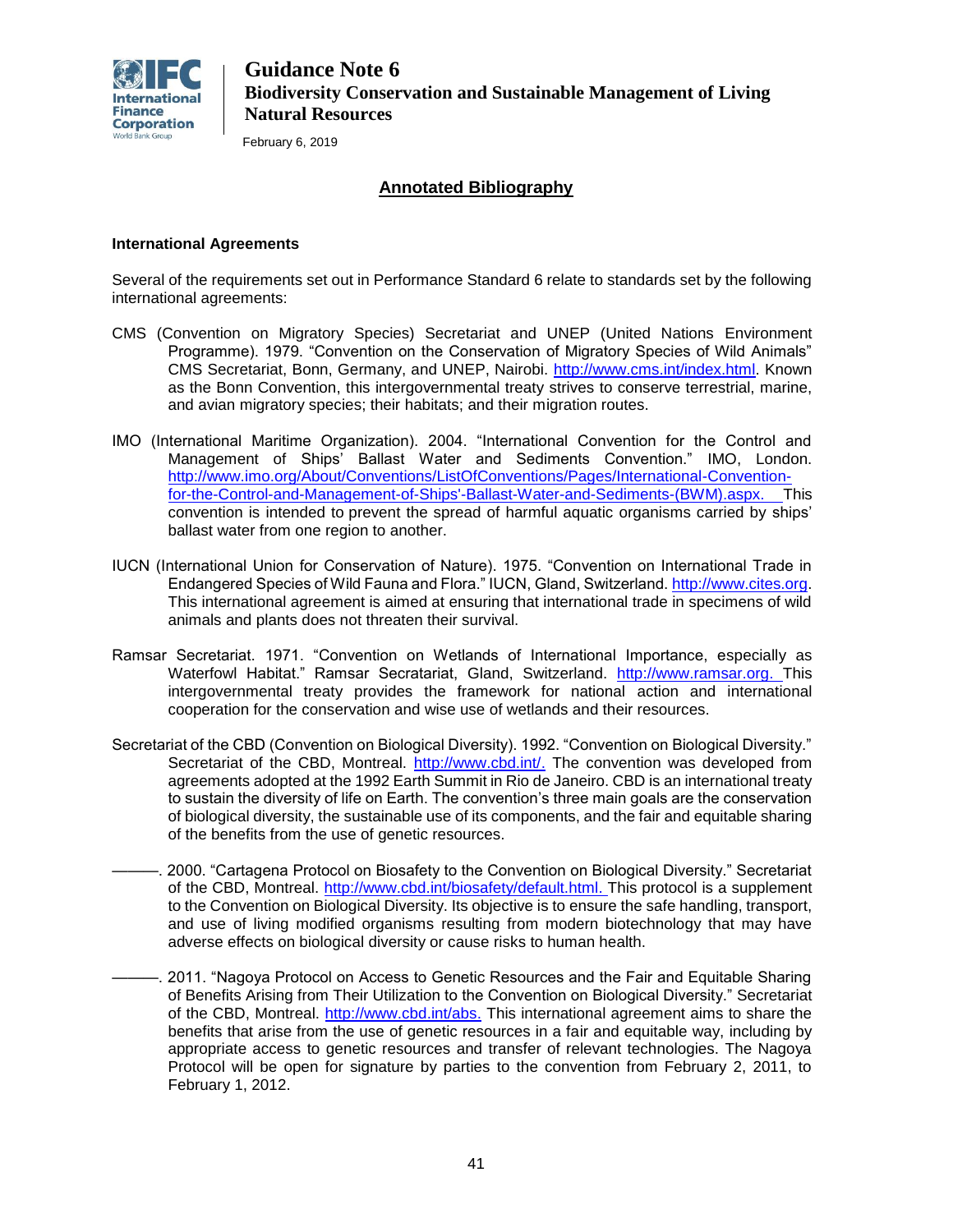

February 6, 2019

UNESCO (United Nations Educational, Scientific, and Cultural Organization). 1972. "Convention Concerning the Protection of World Cultural and Natural Heritage." UNESCO, Paris. [http://whc.unesco.org/en/conventiontext.](http://whc.unesco.org/en/conventiontext) Known as the World Heritage Convention, this international agreement aims to identify and conserve the world's cultural and natural heritage. Its World Heritage List contains sites of outstanding cultural and natural value.

### **Biodiversity Conservation and Management**

The following resources provide guidance and other references relevant to biodiversity conservation and management:

### *Biodiversity Action Plans*

For guidance on the development of biodiversity action plans, see the following resources:

- Croucher, Toby, and Erica Dholoo. 2010. "To BAP or Not to BAP? Challenges and Opportunities in the Adoption of Biodiversity Actions Plans for the Oil and Gas Sector." Paper 127133-MS presented at the Society of Petroleum Engineers International Conference on Health, Safety, and Environment in Oil and Gas Exploration and Production, Rio de Janeiro, April 12–14.
- IPIECA (International Petroleum Industry Environmental Conservation Association). 2005. "A Guide to Developing Biodiversity Action Plans for the Oil and Gas Sector." IPIECA, London. [http://www.ipieca.org/publication/guide-developing-biodiversity-action-plans-oil-and-gas](http://www.ipieca.org/publication/guide-developing-biodiversity-action-plans-oil-and-gas-sector)[sector.](http://www.ipieca.org/publication/guide-developing-biodiversity-action-plans-oil-and-gas-sector)
- Maguire, Simon, Carolina Casaretto, David Vexler, Richard Kingham, and Scott Rolseth. 2010. "Developing a Biodiversity Action Plan through an Integrated Phased Approach." Paper 127208-MS presented at Society of Petroleum Engineers International Conference on Health, Safety, and Environment in Oil and Gas Exploration and Production, Rio de Janeiro, April 12– 14.
- CBD (Convention on Biological Diversity), National Biodiversity Strategies and Action Plans, Accessed December 17, 2018, see: <http://www.cbd.int/nbsap>

### *Biodiversity and Environmental Impact Assessments*

For guidance on biodiversity and ecological impact assessments, see the following resources:

- CMS (Convention on Migratory Species) Secretariat and UNEP (United Nations Environment Programme). 2002. "Convention on the Conservation of Migratory Species of Wild Animals: Resolution 7.2—Impact Assessment and Migratory Species." CMS Secretariat, Bonn, Germany, and UNEP, Nairobi. [http://www.cms.int/bodies/COP/cop7/proceedings/pdf/en/part\\_I/Res\\_Rec/RES\\_7\\_02\\_Impact](http://www.cms.int/bodies/COP/cop7/proceedings/pdf/en/part_I/Res_Rec/RES_7_02_Impact_Assessment.pdf) Assessment.pdf.
- IEEM (Institute of Ecology and Environmental Management). 2006. "Guidelines for Ecological Impact Assessment in the United Kingdom." IEEM, Winchester, U.K. [http://www.ieem.net/ecia/EcIA%20Approved%207%20July%2006.pdf.](http://www.ieem.net/ecia/EcIA%20Approved%207%20July%2006.pdf)
- Energy and Biodiversity Initiative. 2003c. "Measuring Impacts and Actions on Biodiversity." In *Integrating Biodiversity Conservation into Oil and Gas Development*, 43–46. Washington, DC: Energy and Biodiversity Initiative. http*://*[www.theebi.org/pdfs/ebi\\_report.pdf.](http://www.theebi.org/pdfs/ebi_report.pdf) This document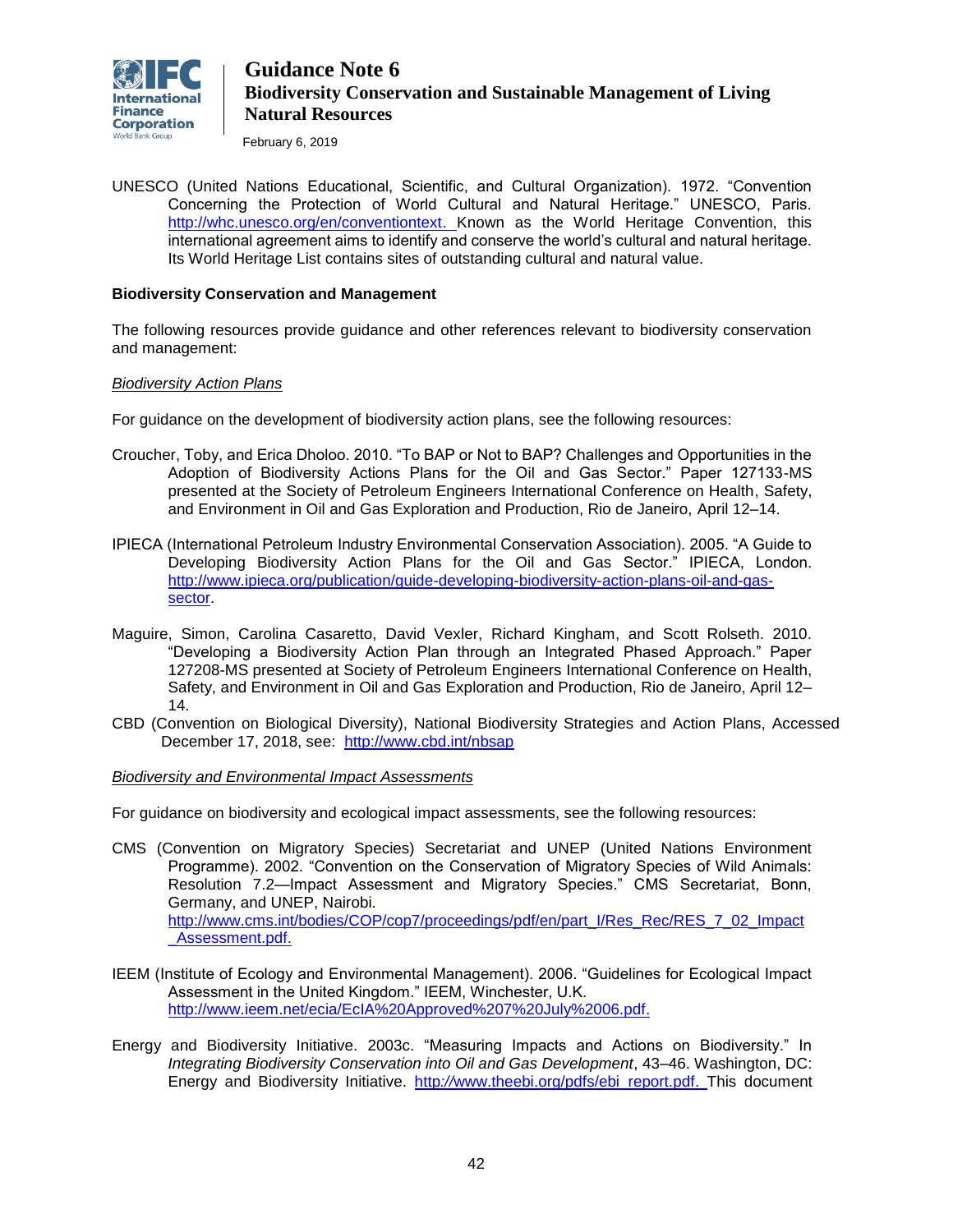

February 6, 2019

and chapter give further information on measuring biodiversity values with respect to projectrelated impacts.

- Ramsar Secretariat. 2007. "Ramsar Handbook for the Wise Use of Wetlands, Volume 13: Impact Assessment." Ramsar Secretariat, Gland, Switzerland. [http://www.ramsar.org/pdf/lib/lib\\_handbooks2006\\_e13.pdf.](http://www.ramsar.org/pdf/lib/lib_handbooks2006_e13.pdf)
- ———. 2008. "Ramsar Convention on Wetlands, Resolution X.17, Environmental Impact Assessment and Strategic Environmental Assessment: Updated Scientific and Technical Guidance." Ramsar Secretariat, Gland, Switzerland. [http://www.ramsar.org/pdf/res/key\\_res\\_x\\_17\\_e.pdf.](http://www.ramsar.org/pdf/res/key_res_x_17_e.pdf)
- Secretariat of the CBD (Convention on Biological Diversity). 2006a. "Biodiversity in Impact Assessment: Background Document to Decision VIII/28 of the Convention on Biological Diversity: Voluntary Guidelines on Biodiversity-Inclusive Impact Assessment." CBD Technical Series 26, Secretariat of the CBD, Montreal. [http://www.cbd.int/doc/publications/cbd-ts-26-en.pdf.](http://www.cbd.int/doc/publications/cbd-ts-26-en.pdf)
	- ———. 2006b. "Voluntary Guidelines on Biodiversity-Inclusive Impact Assessment." Decision VIII/28, Secretariat of the CBD, Montreal. [http://www.cbd.int/doc/decisions/cop-08-dec-28-en.pdf.](http://www.cbd.int/doc/decisions/cop-08-dec-28-en.pdf)
- Slootweg, Roel, Asha Rajvanshi, Vinod Mathur, and Arend Kolhoff. 2009. *Biodiversity in Environmental Assessment: Enhancing Ecosystem Services for Human Well-Being*. Cambridge, U.K.: Cambridge University Press.
- Treweek, Jo. 1999. *Ecological Impact Assessment*. Oxford, U.K.: Blackwell Science.
- World Bank. 2000. "Biodiversity and Environmental Assessment Toolkit." World Bank, Washington, DC. [http://go.worldbank.org/QPXINZOES0.](http://go.worldbank.org/QPXINZOES0)

#### *Biodiversity Management Systems*

For guidance on the development of biodiversity management systems, see the following resources:

- Energy and Biodiversity Initiative. 2003. "Integrating Biodiversity into Environmental Management Systems." In *Integrating Biodiversity Conservation into Oil and Gas Development*. Washington, DC: Energy and Biodiversity Initiative. [http://www.theebi.org/products.html.](http://www.theebi.org/products.html)
- Federal Ministry for the Environment, Nature Conservation, and Nuclear Safety. 2010. "Corporate Biodiversity Management Handbook." Federal Ministry for the Environment, Nature Conservation, and Nuclear Safety, Berlin [http://www.bmu.de/english/nature/](http://www.bmu.de/english/nature/%20downloads/doc/46144.php)  [downloads/doc/46144.php.](http://www.bmu.de/english/nature/%20downloads/doc/46144.php) This publication offers businesses a practical tool for implementing a biodiversity management system. For more information, visit the Biodiversity in Good Company Initiative, [http://www.business-and-biodiversity.de.](http://www.business-and-biodiversity.de/)
- IUCN (International Union for Conservation of Nature). 2010. *Biodiversity Management Systems: Proposal for the Integrated Management of Biodiversity at Holcim Sites*. Gland Switzerland: IUCN. [http://cmsdata.iucn.org/downloads/biodiversity\\_management\\_system\\_\\_\\_final.pdf.](http://cmsdata.iucn.org/downloads/biodiversity_management_system___final.pdf) The Holcim Group–IUCN Independent Expert Panel developed this system. This comprehensive document was prepared for the cement sector but is of relevance to biodiversity management in all sectors.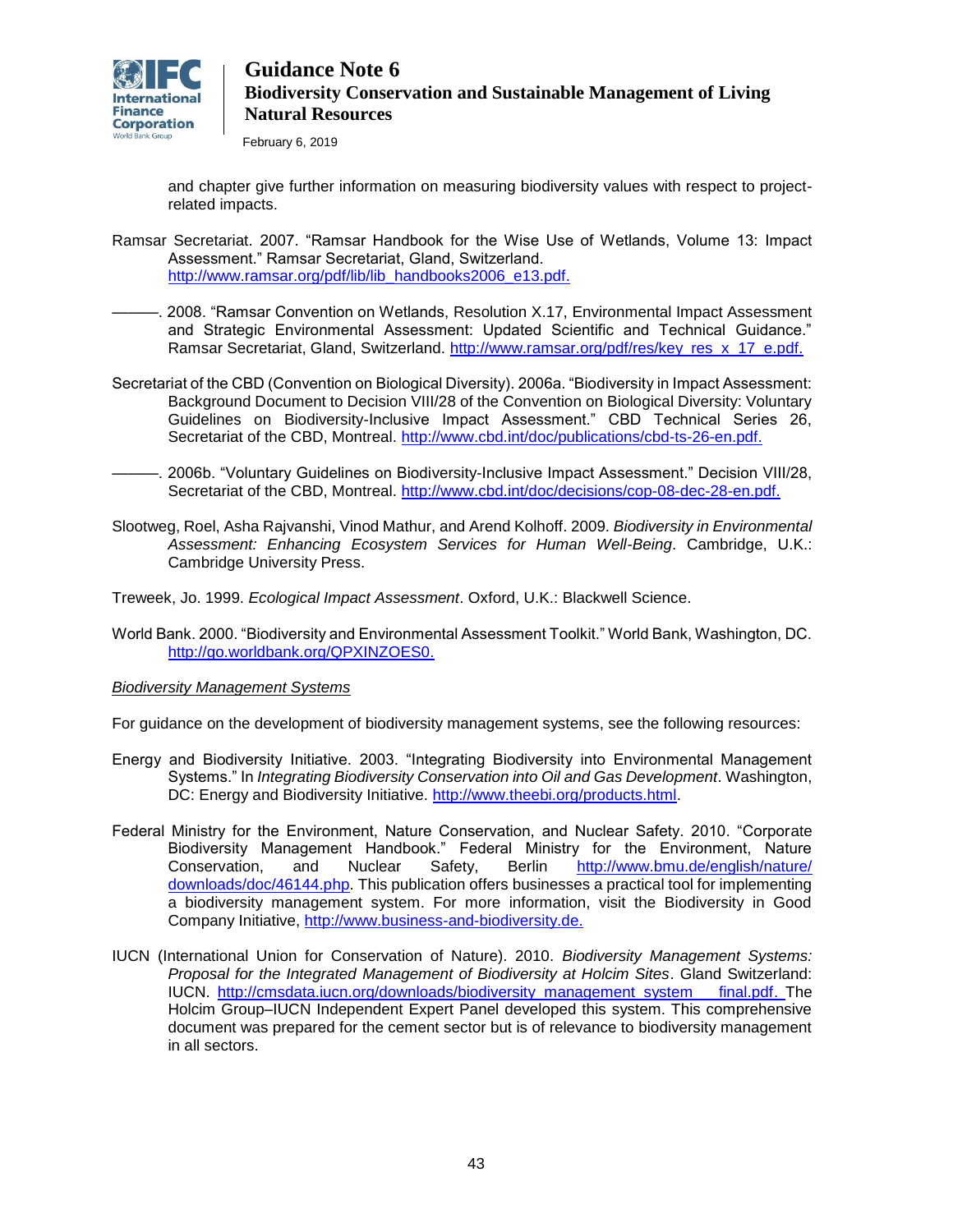

February 6, 2019

### **Partnerships**

The following sample documents on partnerships between biodiversity conservation organizations and the private sector are provided for the mining, oil and gas, and cement industries:

Holcim. 2010. "Partnership for Biodiversity: Making Biodiversity Part of Business." Jona, Switzerland, Holcim.

[http://www.holcim.com/holcimcms/uploads/CORP/partnership\\_for\\_biodiverstiy/index.html](http://www.holcim.com/holcimcms/uploads/CORP/partnership_for_biodiverstiy/index.html)

- ICMM (International Council of Mining and Metals). "Work Programs: Resources for Partnerships." ICCM, London. [http://www.icmm.com/mpd/resources.](http://www.icmm.com/mpd/resources)
- IPIECA (International Petroleum Industry Environmental Conservation Association). 2006. *Partnerships in the Oil and Gas Industry*. London: IPIECA. [http://www.ipieca.org/publication/partnerships-oil-and-gas-industry.](http://www.ipieca.org/publication/partnerships-oil-and-gas-industry)

### **Other Resources**

- American Bird Conservancy. 2011. "Alliance for Zero Extinction." American Bird Conservancy, Washington, DC. [http://www.zeroextinction.org.](http://www.zeroextinction.org/) The Alliance for Zero Extinction (AZE) is a global initiative of biodiversity conservation organizations that identifies sites in critical need of protection and safeguarding to prevent imminent species extinctions. Information on AZE sites, species, and selection criteria is available at Taylor H. Ricketts, Eric Dinerstein, Tim Boucher, Thomas M. Brooks, Stuart H. M. Butchart, Michael Hoffmann, John F. Lamoreux, John Morrison, Mike Parr, John D. Pilgrim, Ana S. L. Rodrigues, Wes Sechrest, George E. Wallace, Ken Berlin, John Bielby, Neil D. Burgess, Don R. Church, Neil Cox, David Knox, Colby Loucks, Gary W. Luck, Lawrence L. Master, Robin Moore, Robin Naidoo, Robert Ridgely, George E. Schatz, Gavin Shire, Holly Strand, Wes Wettengel, and Eric Wikramanayak, 2005, "Pinpointing and Preventing Imminent Extinctions," *Proceedings of the National Academy of Sciences* 102 (51): 18497–501.
- BBOP (Business and Biodiversity Offsets Program). Homepage. Forest Trends, Washington, DC. [http://bbop.forest-trends.org.](http://bbop.forest-trends.org/) The BBOP guidelines and principles establish a framework for designing and implementing biodiversity offsets programs and for measuring their conservation outcomes. Numerous publications, guidance, and references are available on biodiversity offsets and related topics through BBOP's online library and toolkit. See also BBOP, 2005, "BBOP Phase One: Overview, Principles, Interim Guidance, and Supporting Materials," BBOP, Washington, DC, [http://bbop.forest-trends.org/guidelines,](http://bbop.forest-trends.org/guidelines/) and BPOP, n.d., "Principles on Biodiversity Offsets," BBOP, Washington, DC, [http://bbop.forest](http://bbop.forest-trends.org/guidelines/principles.pdf)[trends.org/guidelines/principles.pdf.](http://bbop.forest-trends.org/guidelines/principles.pdf)
- BirdLife International. Homepage. BirdLife International, Cambridge, U.K. [http://www.birdlife.org.](http://www.birdlife.org/) BirdLife International is a global partnership of conservation organizations that focuses on conservation of birds, bird habitats, and global biodiversity. BirdLife International makes available data on endangered bird species and important bird areas (IBA) through its publications and online database. For IBA criteria, see BirdLife International, "BirdLife International Data Zone," BirdLife International, Cambridge, U.K. http://www.birdlife.org/ [datazone/info/ibacriteria.](http://www.birdlife.org/%20datazone/info/ibacriteria)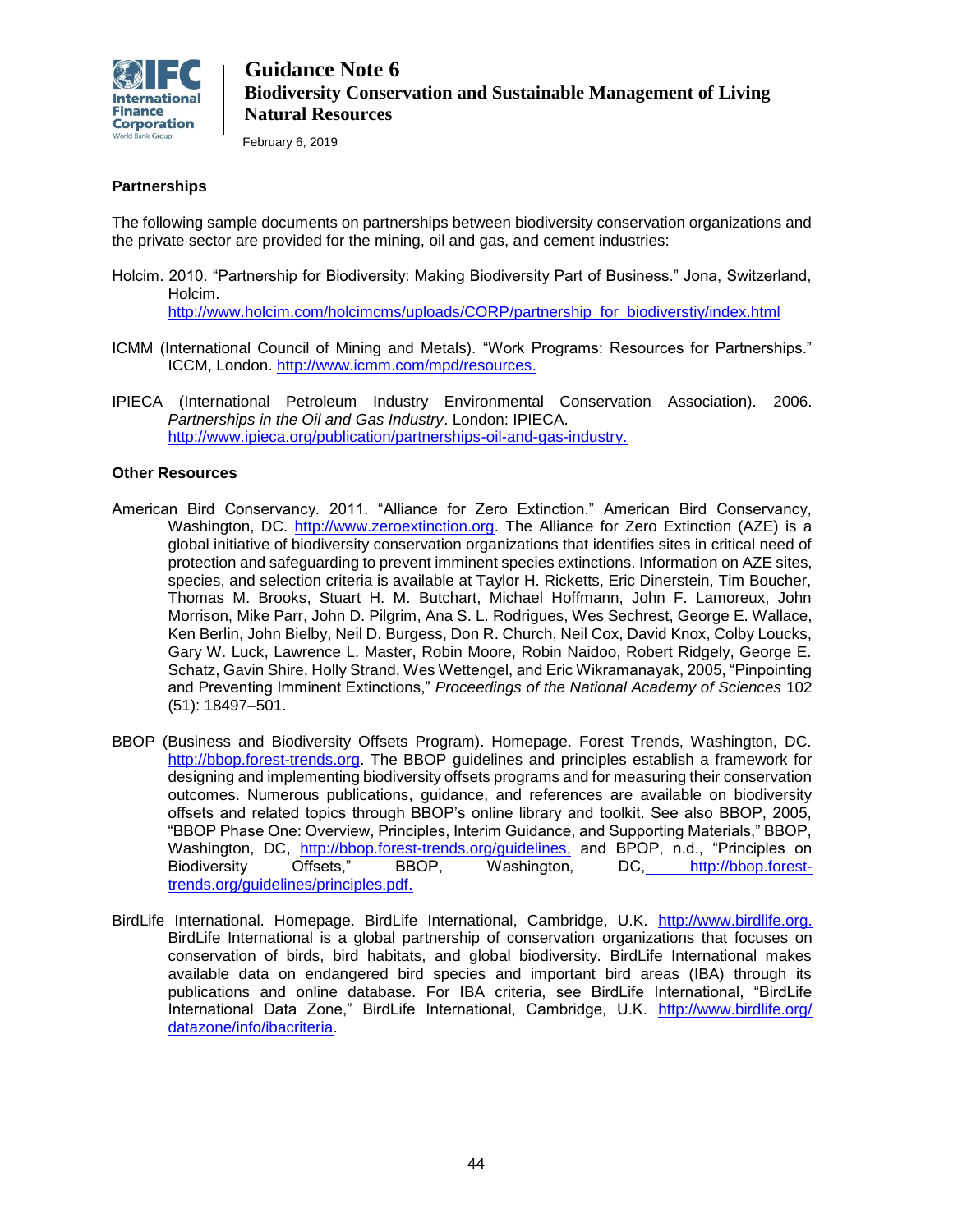

February 6, 2019

Bishop, Joshua, Sachin Kapila, Frank Hicks, Paul Mitchell, and Francis Vorhies. 2008. *Building Biodiversity Business*. London: Shell International; Gland, Switzerland: International Union for Conservation of Nature. [http://data.iucn.org/dbtw-wpd/edocs/2008-002.pdf.](http://data.iucn.org/dbtw-wpd/edocs/2008-002.pdf) This publication covers various sectors, such as forestry, agriculture, and carbon.

Conservation International. 2011. "RAP Tool Kit."

[https://learning.conservation.org/biosurvey/RAP/Toolkit/Pages/default.aspx#.](https://learning.conservation.org/biosurvey/RAP/Toolkit/Pages/default.aspx) The RAP (Rapid Assessment Program) Tool Kit provides information, resources, and tools related to rapid biodiversity assessment.

- Earthwatch Institute (Europe). 2011. "Business and Biodiversity Resource Centre." [http://www.businessandbiodiversity.org/index.html.](http://www.businessandbiodiversity.org/index.html) This site provides a wealth of sectorspecific resources on biodiversity management.
- Edgar, Graham J., Penny F. Langhammer, Gerry Allen, Thomas M. Brooks, Juliet Brodie, William Crosse, Naamal De Silva, Lincoln D. C. Fishpool, Matthew N. Foster, David H. Knox, John E. McCosker, Roger McManus, Alan J. K. Millar, and Robinson Mugo. 2009. "Key Biodiversity Areas as Globally Significant Target Sites for the Conservation of Marine Biological Diversity." *Aquatic Conservation: Marine and Freshwater Ecosystems* 18 (6): 969–83. This publication discusses key marine biodiversity areas.
- Eisenberg, John F. eds 1977. The Evolution of the Reproductive Unit in the Class Mammalia. Rosenblatt, Jay, and B. R. Komisaruk, <https://pdfs.semanticscholar.org/8323/ad414157dba9a25b1e2cc61da78186f026e3.pdf>
- Energy and Biodiversity Initiative. 2003a. "Deciding Where to Work." In *Integrating Biodiversity Conservation into Oil and Gas Development*, 38–42. Washington, DC: Energy and Biodiversity Initiative. http*://*[www.theebi.org/pdfs/ebi\\_report.pdf.](http://www.theebi.org/pdfs/ebi_report.pdf)
- ———. 2003b. "Good Practice in the Prevention and Mitigation of Primary and Secondary Biodiversity Impacts." Energy and Biodiversity Initiative, Washington, DC*.*  [http://www.theebi.org/pdfs/practice.pdf.](http://www.theebi.org/pdfs/practice.pdf)
- Food and Agriculture Organization (FAO) of the United Nations. Homepage. FAO, Rome. [http://www.fao.org.](http://www.fao.org/) FAO specializes in agriculture, forestry, and fisheries.
- ———. 2010. *Global Forest Resources Assessment 2010*. Rome: FAO. [http://www.fao.org/forestry/fra/en.](http://www.fao.org/forestry/fra/en/) The assessment is based on data provided to FAO by countries in response to a questionnaire.
- ———. 2011a. "Biodiversity for a World without Hunger." FAO, Rome. [http://www.fao.org/biodiversity.](http://www.fao.org/biodiversity/) FAO's biodiversity webpage provides information on biodiversity aspects in food and agriculture, including issues related to agro-ecosystems and biotechnology.
- ———. 2011b. "National Forest Monitoring and Assessment—NFMA." FAO, Rome. [http://www.fao.org/forestry/nfma/en.](http://www.fao.org/forestry/nfma/en/) This website provides links to information on the current status of forest resources and their changes over time from FAO's global and national forest assessment and monitoring programs.
- GEO (Group on Earth Observations). Homepage. [http://www.geoportal.org/web/guest/geo\\_home.](http://www.geoportal.org/web/guest/geo_home) GEO coordinates the international efforts to build a Global Earth Observation System of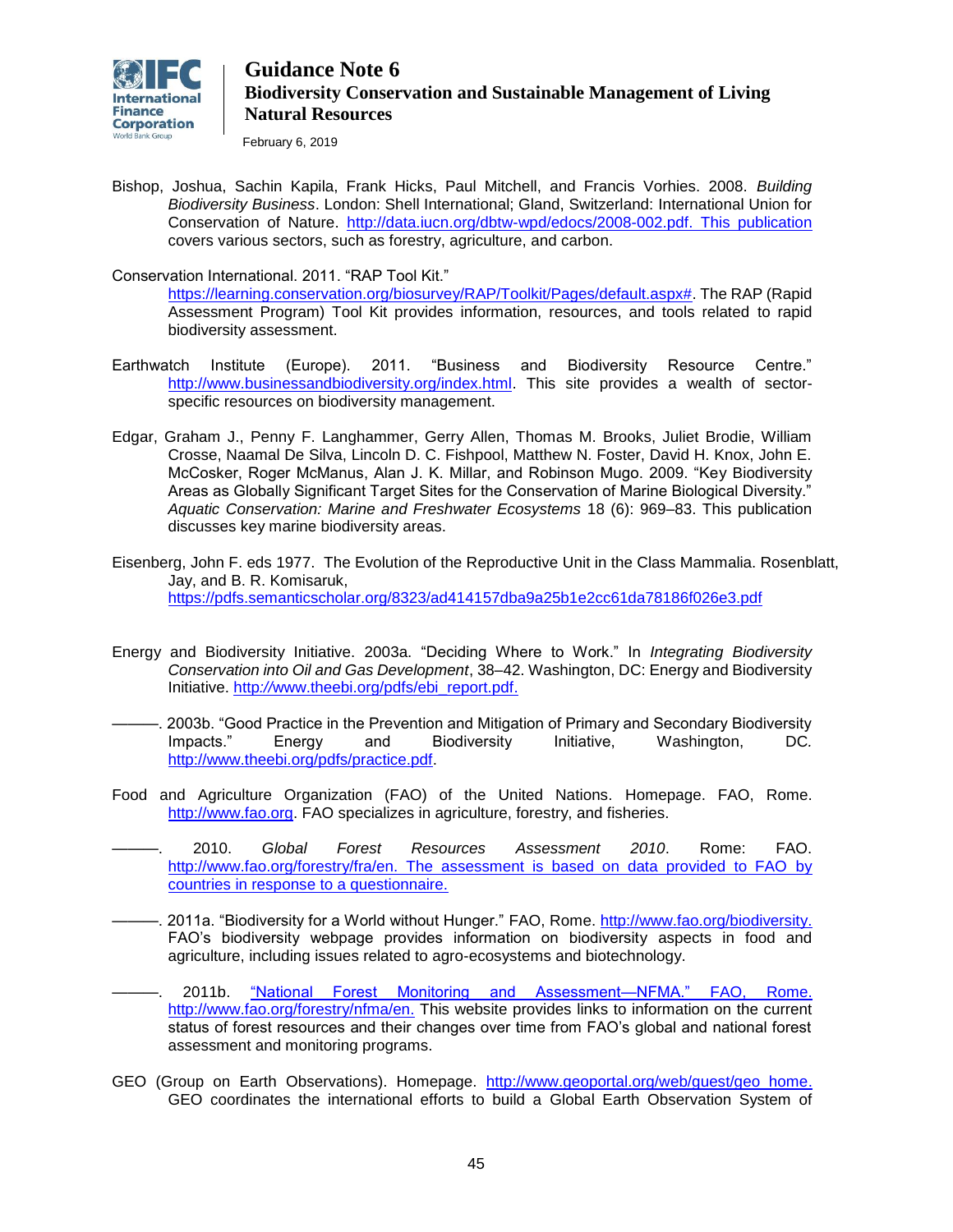

February 6, 2019

Systems (GEOSS). Its website offers access to a wide array of instruments and systems for monitoring and forecasting global environmental change, including a single internet access point for existing global databases and portals. For more information on GEOSS, visit [http://www.earthobservations.org/geoss.shtml.](http://www.earthobservations.org/geoss.shtml)

- GISP (Global Invasive Species Programme). Homepage. GISP, Nairobi[. http://www.gisp.org.](http://www.gisp.org/) GISP was established in 1997 to address global threats caused by invasive alien species and to support the implementation of Article 8(h) of the Convention on Biological Diversity. GISP's website contains links to databases and related information on invasive species.
- HCV (High Conservation Value) Resource Network. Homepage. HCV Resource Network, Oxford, U.K. [http://www.hcvnetwork.org.](http://www.hcvnetwork.org/) This site's resource center provides guidance, manuals, tools, and studies for assessing high conservation value areas. Visit <http://www.hcvnetwork.org/resources> for more information.
- Holland, Robert A., William R. T. Darwall, and Kevin Smith. Forthcoming. "Conservation Priorities for Freshwater Biodiversity: The Key Biodiversity Area Approach Refined and Tested for Continental Africa." *Biological Conservation*.
- IAIA (International Association for Impact Assessment). Homepage. IAIA, Fargo, ND. [http://www.iaia.org.](http://www.iaia.org/) IAIA provides a variety of resources on the impact assessment process. See also the IAIA Wiki site, which provides a variety of information on biodiversity, ecosystems and ecosystem services, and impact assessment consideration and approaches: [http://www.iaia.org/IAIAWiki/\(X\(1\)S\(50zqs2rmrpdcul55maeul545\)\)/Default.aspx?Page=biodiv](http://www.iaia.org/IAIAWiki/(X(1)S(50zqs2rmrpdcul55maeul545))/Default.aspx?Page=biodiv&NS=&AspxAutoDetectCookieSupport=1) [&NS=&AspxAutoDetectCookieSupport=1.](http://www.iaia.org/IAIAWiki/(X(1)S(50zqs2rmrpdcul55maeul545))/Default.aspx?Page=biodiv&NS=&AspxAutoDetectCookieSupport=1)
- ———. 2005. "Biodiversity in Impact Assessment." Special Publication Series 3, IAIA, Fargo, ND.
- IBAT (Integrated Biodiversity Assessment Tool). Homepage. [https://www.ibatforbusiness.org.](https://www.ibatforbusiness.org/) IBAT is a joint project of BirdLife International, Conservation International, International Union for Conservation of Nature, and United Nations Environment Programme's World Conservation Monitoring Centre. IBAT allows users access to information on biodiversity and ecosystems, including high-priority sites for conservation, such as protected areas and key biodiversity areas.
- ICMM (International Council on Mining and Metals). Homepage. ICMM, London. [http://www.icmm.com.](http://www.icmm.com/) Within ICMM's environment work program is sector-specific information on biodiversity management, including its landmark publication and other discussion papers on biodiversity offsets. See [http://www.icmm.com/biodiversity.](http://www.icmm.com/biodiversity)

———. 2006. *Good Practice Guidance for Mining and Biodiversity.* London: ICMM.

- ———. 2010. *Mining and Biodiversity: A Collection of Case Studies—2010*. London: ICMM.
- IFC (International Finance Corporation). 2007. "Environmental, Health, and Safety Guidelines for Mining." IFC, Washington, DC. [http://www1.ifc.org/wps/wcm/connect/topics\\_ext\\_content/ifc\\_external\\_corporate\\_site/ifc+sust](http://www1.ifc.org/wps/wcm/connect/topics_ext_content/ifc_external_corporate_site/ifc+sustainability/risk+management/sustainability+framework/sustainability+framework+-+2006/environmental%2C+health%2C+and+safety+guidelines/ehsguidelines) [ainability/risk+management/sustainability+framework/sustainability+framework+-](http://www1.ifc.org/wps/wcm/connect/topics_ext_content/ifc_external_corporate_site/ifc+sustainability/risk+management/sustainability+framework/sustainability+framework+-+2006/environmental%2C+health%2C+and+safety+guidelines/ehsguidelines) [+2006/environmental%2C+health%2C+and+safety+guidelines/ehsguidelines.](http://www1.ifc.org/wps/wcm/connect/topics_ext_content/ifc_external_corporate_site/ifc+sustainability/risk+management/sustainability+framework/sustainability+framework+-+2006/environmental%2C+health%2C+and+safety+guidelines/ehsguidelines)
- -. 2011. "A Guide to Biodiversity for the Private Sector: Why Biodiversity Matters and How It Creates Business Value." IFC, Washington, DC.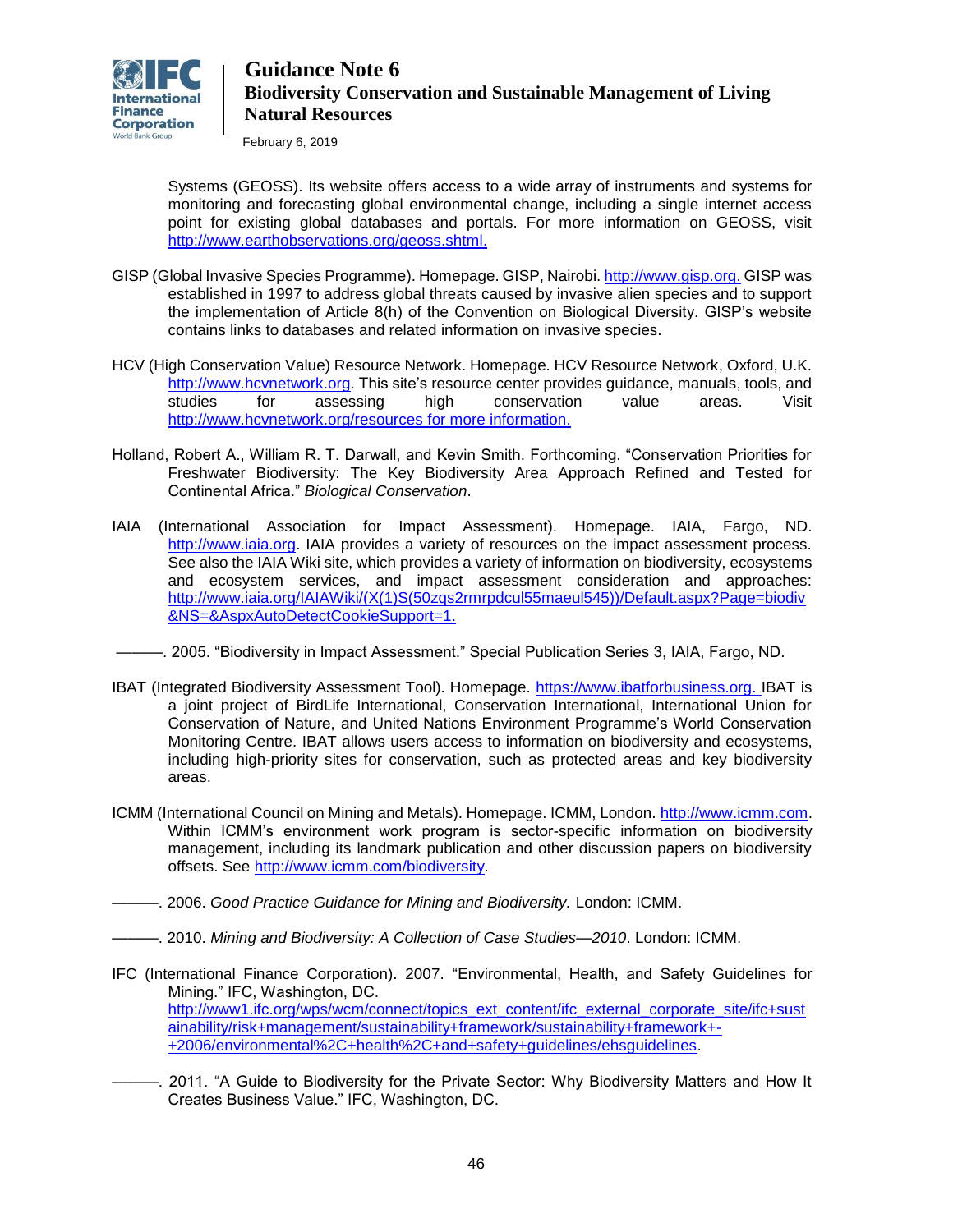

February 6, 2019

[http://www1.ifc.org/wps/wcm/connect/topics\\_ext\\_content/ifc\\_external\\_corporate\\_site/ifc+sust](http://www1.ifc.org/wps/wcm/connect/topics_ext_content/ifc_external_corporate_site/ifc+sustainability/publications/biodiversityguide) [ainability/publications/biodiversityguide.](http://www1.ifc.org/wps/wcm/connect/topics_ext_content/ifc_external_corporate_site/ifc+sustainability/publications/biodiversityguide) This online guide is designed to help companies that are operating in emerging markets to better understand their relationship to biodiversity issues and how they can effectively manage those issues to improve business performance and to benefit from biodiversity. It provides a useful source of sector-specific biodiversity management issues.

- IMO (International Maritime Organization). 1997. "Guidelines for the Control and Management of Ships' Ballast Water to Minimize the Transfer of Harmful Aquatic Organisms and Pathogens." IMO, London. [http://globallast.imo.org/868%20english.pdf.](http://globallast.imo.org/868%20english.pdf) These voluntary guidelines provide relevant authorities with guidance on ways to improve ballast water management and to prevent the introduction of unwanted aquatic organisms and pathogens.
- IPIECA (International Petroleum Industry Environmental Conservation Association). Homepage. IPIECA, London. [http://www.ipieca.org.](http://www.ipieca.org/) Biodiversity is one of IPIECA's main focus areas. Sector-specific information on biodiversity management has been developed by the IPIECA– International Association of Oil and Gas Producers Biodiversity Working Group.
- -. 2010. "Alien invasive species and the oil and gas industry: Guidance for prevention and management." IPIECA, London. [http://www.ipieca.org/sites/default/files/publications/alien\\_invasive\\_species.pdf.](http://www.ipieca.org/sites/default/files/publications/alien_invasive_species.pdf) This document delivers practical information to on-the-ground staff at onshore and offshore projects and operations, helping them to identify key issues and solutions and to embed active consideration of alien invasive species (AIS) from the earliest stages of the project.
- IUCN (International Union for Conservation of Nature). 2003. "Guidelines for Application of IUCN Red List Criteria at Regional Levels: Version 3.0," IUCN Species Survival Commission, IUCN, Gland, Switzerland. This document provides guidance on the application of Red List criteria at the regional level.
- IUCN (International Union for Conservation of Nature) Species Survival Commission. 2013. Guidelines for Reintroductions and Other Conservation Translocations. Version 1.0. Gland, Switzerland: IUCN Species Survival Commission.
- IUCN (International Union for Conservation of Nature). 2016. A Global Standard for the Identification of Key Biodiversity Areas, Version 1.0. First edition. Gland, Switzerland. See IUCN. <https://portals.iucn.org/library/node/46259>
- IUCN (International Union for Conservation of Nature). Protected Areas Category. <https://www.iucn.org/theme/protected-areas/about/protected-area-categories>

———. 2011a. "About the Species Survival Commission." [http://www.iucn.org/about/work/programmes/species/about\\_ssc.](http://www.iucn.org/about/work/programmes/species/about_ssc) This site includes information about the Species Survival Commission and its work, with links to publications and technical guidelines, as well as a specialists group directory and profiles.

———. 2011b. "Ecosystems Red List." IUCN, Gland Switzerland. [http://www.iucn.org/about/union/commissions/cem/cem\\_work/tg\\_red\\_list.](http://www.iucn.org/about/union/commissions/cem/cem_work/tg_red_list) For information on the initiative to establish criteria and categories for threatened and unique ecosystems, see [http://www.iucn.org/about/union/commissions/cem/.](http://www.iucn.org/about/union/commissions/cem/)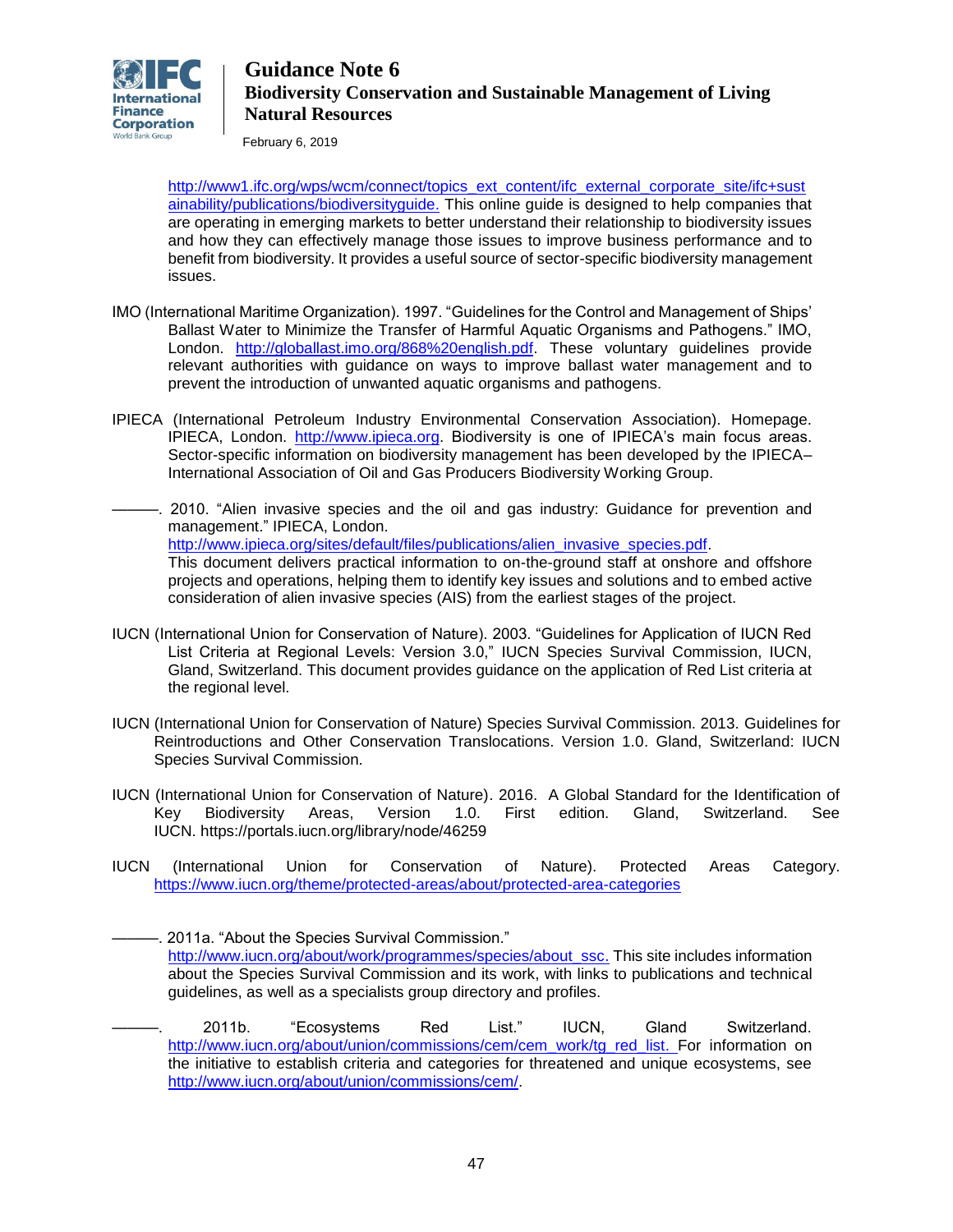

February 6, 2019

———. 2001c. "Global Business and Biodiversity Programme." IUCN, Gland, Switzerland. [http://www.iucn.org/about/work/programmes/business/bbp\\_aboutus.](http://www.iucn.org/about/work/programmes/business/bbp_aboutus) The Global Business and Biodiversity Programme was established to influence and support private partners in addressing environmental and social issues. The program's key priority, which is based on a strategy approved by the IUCN Council, is to engage the business sectors that have a significant impact on natural resources and livelihoods. Numerous related resources, including IUCN–private sector projects, can be found on IUCN's website.

- -. 2011d. "The IUCN Red List of Threatened Species." [http://www.iucnredlist.org.](http://www.iucnredlist.org/) This site provides comprehensive data related to the risk of extinction and conservation status of plant and animal species.
	- 2011e. "Protected Area Management Categories." IUCN, Gland, Switzerland. [http://www.iucn.org/about/work/programmes/pa/pa\\_products/wcpa\\_categories.](http://www.iucn.org/about/work/programmes/pa/pa_products/wcpa_categories) This site summarizes the definitions of the six protected area management categories and contains links to full texts of the guidelines for protected areas management categories.
- Langhammer, Penny F., Mohamed I Bakarr, Leon A. Bennun, Thomas M. Brooks, Rob P. Clay, Will Darwall, Naamal De Silva, Graham J. Edgar, Güven Eken, Lincoln D. C. Fishpool, Gustavo A. B. da Fonseca, Matthew N. Foster, David H. Knox, Paul Matiku, Elizabeth A. Radford, Ana S. L. Rodrigues, Paul Salaman, Wes Sechrest, and Andrew W. Tordoff. 2007. "Identification and Gap Analysis of Key Biodiversity Areas: Targets for Comprehensive Protected Area Systems." Best Practice Protected Area Guideline Series 15, International Union for Conservation of Nature, Gland, Switzerland. This publication discusses key biodiversity issues in general.
- Ledec, George Campos, and Sally Diana Reay Johnson. 2016. Biodiversity Offsets: A User Guide.<br>Washington. DC: World Bank Bank Group. Washington, DC: World Bank Group. [http://documents.worldbank.org/curated/en/344901481176051661/Biodiversity-offsets-a](http://documents.worldbank.org/curated/en/344901481176051661/Biodiversity-offsets-a-user-guide)[user-guide](http://documents.worldbank.org/curated/en/344901481176051661/Biodiversity-offsets-a-user-guide)
- Miranda, Marta, Philip Burris, Jessie Froy Bincang, Phil Shearman, José Oliver Briones, Antonio La Viña, and Stephen Menard. 2003. "Mining and Critical Ecosystems: Mapping the Risks" World Resources Institute, Washington, DC. This publication was made in collaboration with the Environmental Science for Social Change and Papua New Guinea NGO Environmental Watch Group.
- NatureServe. NatureServe database. NatureServe, Arlington, VA. [http://www.natureserve.org/getData/LACecologyData.jsp.](http://www.natureserve.org/getData/LACecologyData.jsp) The website gives access to the completed, working classification of terrestrial ecological systems in Latin America and the Caribbean.
- Plantlife International. 2004. "Identifying and Protecting the World's Most Important Plant Areas*.*" Plantlife International, Salisbury, U.K. This publication discusses key plant biodiversity areas.
- Ramsar Secretariat. 2009. "What Are the Criteria for Identifying Wetlands of International Importance." Ramsar Secretariat, Gland, Switzerland. [http://www.ramsar.org/cda/en/ramsar-about-faqs](http://www.ramsar.org/cda/en/ramsar-about-faqs-what-are-criteria/main/ramsar/1-36-37%5E7726_4000_0)[what-are-criteria/main/ramsar/1-36-37%5E7726\\_4000\\_0.](http://www.ramsar.org/cda/en/ramsar-about-faqs-what-are-criteria/main/ramsar/1-36-37%5E7726_4000_0) This webpage gives overview of the criteria adopted for the identification of Ramsar sites.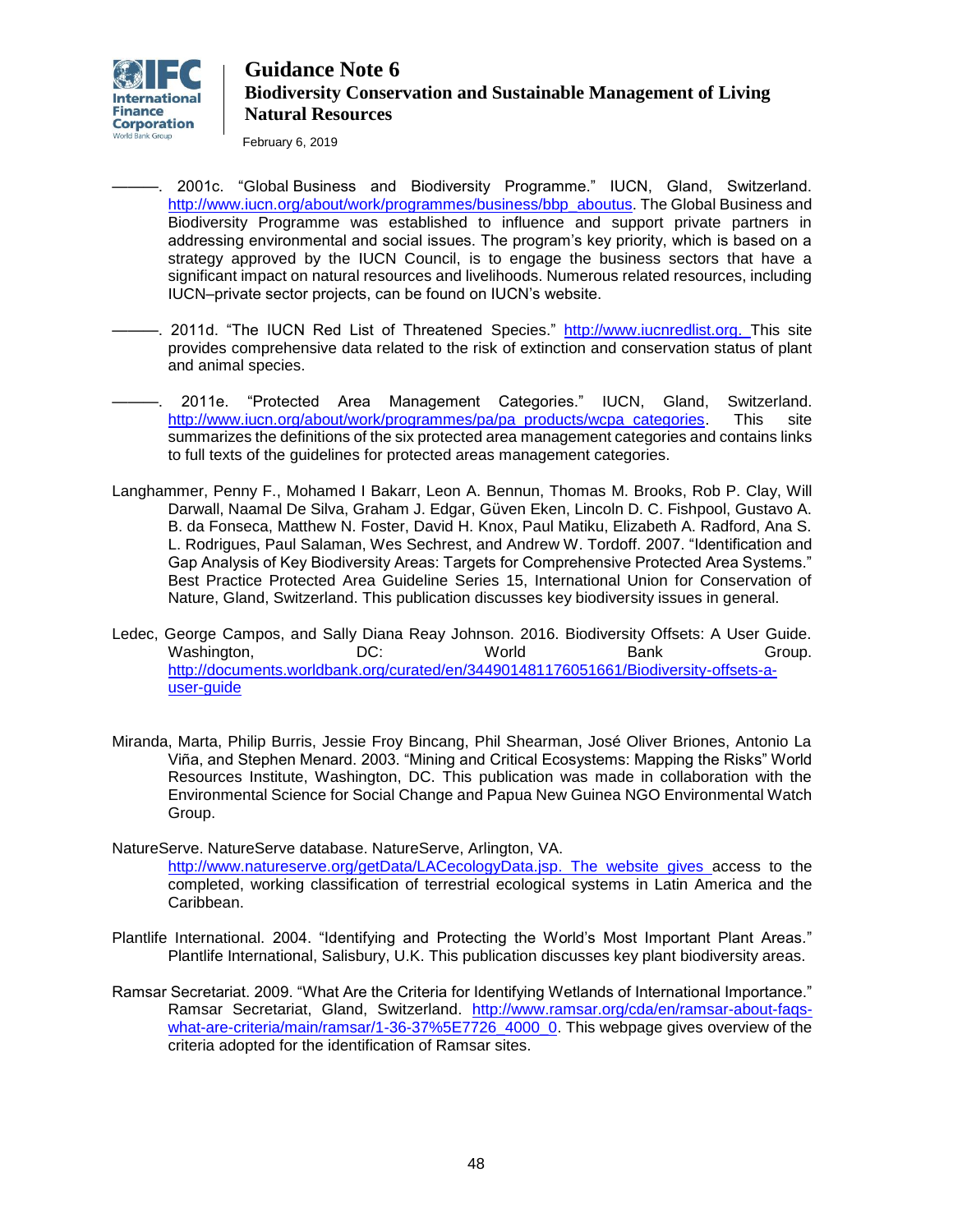

February 6, 2019

- Rodriguez, Jon Paul, Jennifer K. Balch, and Kathryn M. Rodriguez-Clark. 2007. "Assessing Extinction Risk in the Absence of Species-Level Data: Quantitative Criteria for Terrestrial Ecosystems," *Biodiversity and Conservation* 16 (1): 183–209.
- Rodriguez, Jon Paul, Kathryn M. Rodriguez-Clark, Jonathan E. M. Baillie, Neville Ash, John Benson, Timothy Boucher, Claire Brown, Neil D. Burgess, Ben Collen, Michael Jennings, David A. Keith, Emily Nicholson, Carmen Revenga, Belinda Reyers, Mathieu Rouget, Tammy Smith, Mark Spalding, Andrew Taber, Matt Walpole, Irene Zager, and Tara Zamin. 2011. "Establishing IUCN Red List Criteria for Threatened Ecosystems." *Conservation Biology* 25 (1): 21–29.
- Secretariat of the CBD (Convention on Biological Diversity). 2002. "Guiding Principles for the Prevention, Introduction, and Mitigation of Impacts of Alien Species That Threaten Ecosystems, Habitats, or Species." Decision VI/23 in the Sixth Conference of the Parties (COP-6) to the CBD, Secretariat of the CBD, Montreal. [http://www.cbd.int/doc/decisions/cop-06-dec-](http://www.cbd.int/doc/decisions/cop-06-dec-23-en.pdf)[23-en.pdf.](http://www.cbd.int/doc/decisions/cop-06-dec-23-en.pdf)
- ———. 2004a. "Addis Ababa Principles and Guidelines for the Sustainable Use of Biodiversity." Secretariat of the CBD, Montreal. [http://www.cbd.int/doc/publications/addis-gdl-en.pdf.](http://www.cbd.int/doc/publications/addis-gdl-en.pdf) These guidelines were developed as part of the CBD.
- ———. 2004b. "Akwé: Kon Guidelines." Secretariat of the CBD, Montreal. [http://www.cbd.int/doc/publications/akwe-brochure-en.pdf.](http://www.cbd.int/doc/publications/akwe-brochure-en.pdf) These guidelines were developed as part of the Convention on Biological Diversity.
- ———. 2004c. "Guidelines on Biodiversity and Tourism Development." Secretariat of the CBD, Montreal. [http://www.cbd.int/doc/publications/tou-gdl-en.pdf.](http://www.cbd.int/doc/publications/tou-gdl-en.pdf) Also see the accompanying user's manual, *Managing Tourism and Biodiversity: User's Manual on the CBD Guidelines on Biodiversity and Tourism Development* (Montreal: CBD), [http://www.cbd.int/doc/programmes/tourism/tourism-manual-en.pdf.](http://www.cbd.int/doc/programmes/tourism/tourism-manual-en.pdf)
- ———. 2008a. "Biodiversity for Development Program." Secretariat of the CBD, Montreal. [http://www.cbd.int/development.](http://www.cbd.int/development/) The program's website provides various materials on the role that biodiversity can play in poverty alleviation and development, including case studies and best practice documents.
	- 2008b. "Biodiversity in Good Company' Initiative." Secretariat of the CBD, Montreal. [http://www.business-and-biodiversity.de/en/about-the-initiative.html.](http://www.business-and-biodiversity.de/en/about-the-initiative.html) This initiative was developed following [Decision IX/26](http://www.cbd.int/decisions/?m=COP-09&id=11669&lg=0) in the Ninth Conference of the Parties (COP-9) to the CBD and is an initiative with international participation under the CBD. Various publications from the initiative are offered through the website.
		- ———. 2010. "Aichi Biodiversity Targets." Secretariat of the CBD, Montreal. [http://www.cbd.int/decision/cop/?id=12268.](http://www.cbd.int/decision/cop/?id=12268) Revised and updated biodiversity targets are provided for the 2011–2020 Strategic Plan for the Convention on Biological Diversity, specifically [Decision X/2](http://www.cbd.int/decision/cop/?id=12268) of the 10th Conference of the Parties (COP-10).
		- ———. 2011a. "Ecosystem Approach." Secretariat of the CBD, Montreal. [http://www.cbd.int/ecosystem.](http://www.cbd.int/ecosystem/) This webpage offers information on the CBD's Ecosystem Approach Program, including background, implementation guidance and case studies, and the "Ecosystem Approach Sourcebook."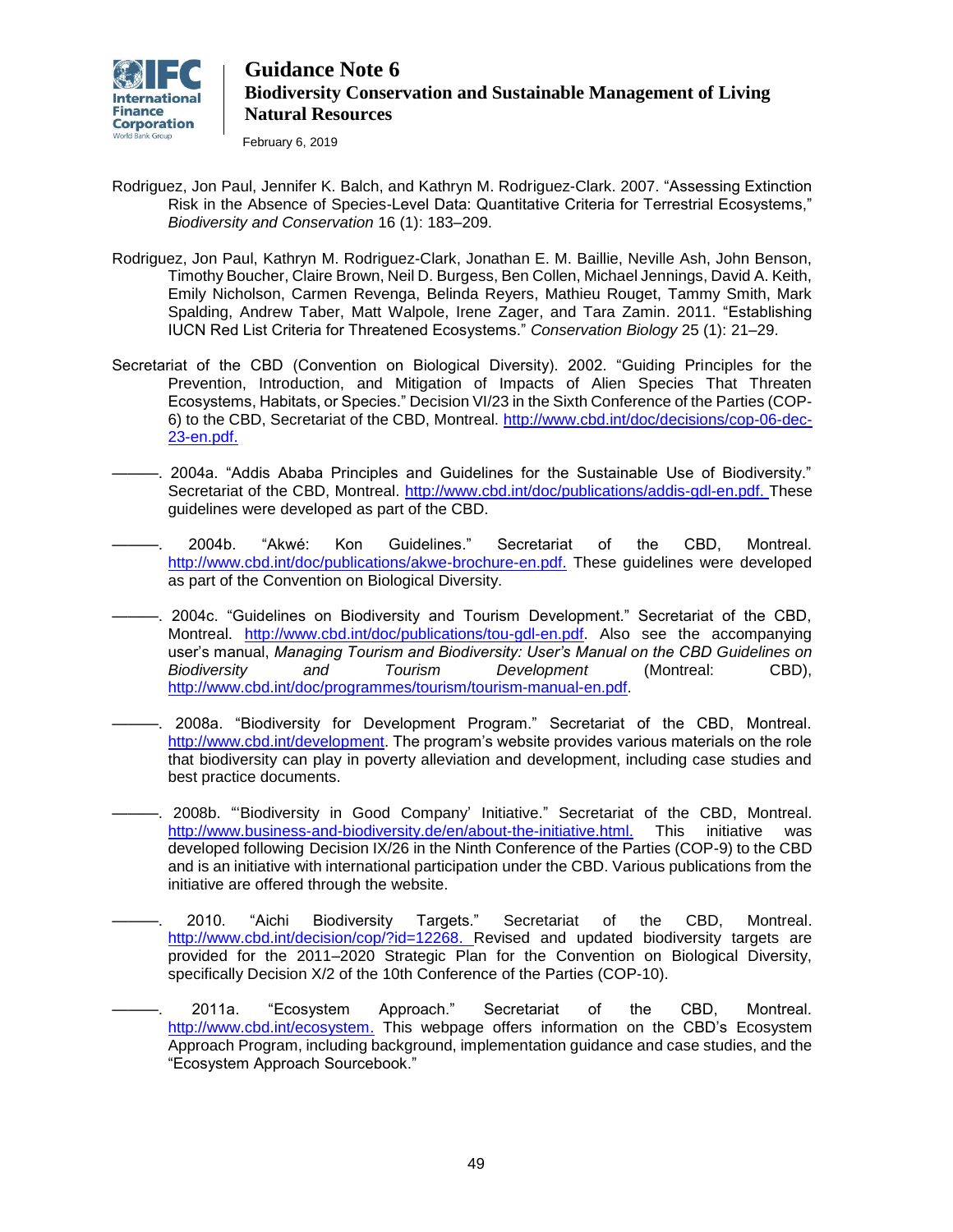

February 6, 2019

- ———. 2011b. "National Biodiversity Strategies and Action Plans (NBSAPs)." Secretariat of the CBD, Montreal. [http://www.cbd.int/nbsap.](http://www.cbd.int/nbsap/) The website gives access to NBSAPs and related documents for the implementation of the CBD at the national level.
- SER (Society for Ecological Restoration International). Homepage. SER, Washington, DC. [http://www.ser.org.](http://www.ser.org/) SER serves the field of ecological restoration by facilitating dialogue among restorationists, encouraging research, promoting awareness, contributing to public policy discussions, and promoting ecological restoration. The website offers numerous resources on ecological restoration.
- SPE (Society of Petroleum Engineers). OnePetro database. SPE, Richardson, TX. [http://www.onepetro.org.](http://www.onepetro.org/) This multisociety library operated by SPE on behalf of participants allows users to search and purchase papers from organizations in the oil and gas sector in a single transaction. A search of the keyword "biodiversity" will reveal many related publications on biodiversity management in the oil and gas sector.
- UNEP (United Nations Environment Programme) Finance Initiative. Homepage. UNEP, Geneva. [http://www.unepfi.org.](http://www.unepfi.org/) This program is a global partnership between UNEP and the financial sector. More than 190 institutions, including banks, insurers, and fund managers, work with UNEP to understand the impacts of environmental and social considerations on financial performance. Through peer-to-peer networks, research, and training, the UNEP Finance Initiative carries out its mission to identify, promote, and realize the adoption of best environmental and sustainability practices at all levels of financial institution operations.
- UNEP (United Nations Environment Programme)–WCMC (World Conservation Monitoring Centre). "A to Z Areas of Biodiversity Importance." UNEP-WCMC, Cambridge, U.K. [http://www.biodiversitya-z.org.](http://www.biodiversitya-z.org/) This online glossary contains detailed information for a number of recognized systems to prioritize and protect areas of biodiversity importance that fall into two main categories: (a) areas under protected area frameworks that are supported by national or subnational institutions and by international conventions and programs and (b) global prioritization schemes that are developed by academic and conservation organizations.
- ———. CITES (Convention on International Trade in Endangered Species of Wild Fauna and Flora) Trade Database. UNEP-WCMC, Cambridge, U.K. [http://www.unep](http://www.unep-wcmc.org/citestrade/trade.cfm)[wcmc.org/citestrade/trade.cfm.](http://www.unep-wcmc.org/citestrade/trade.cfm) CITES is a unique resource and currently holds more than 10 million records of trade in wildlife and 50,000 scientific names of taxa. More than 750,000 records of trade in CITES-listed species of wildlife are reported annually.
- -. "Ocean Data Viewer." UNEP-WCMC, Cambridge, U.K. [http://data.unep-wcmc.org.](http://data.unep-wcmc.org/) Developed by UNEP-WCMC, this website provides an overview and access to a range of data, including data from the World Database on Protected Areas and relevant conventions related to the conservation of marine and coastal biodiversity.
	- ———. World Database on Protected Areas—Marine. UNEP-WCMC, Cambridge, U.K. [http://www.wdpa-marine.org.](http://www.wdpa-marine.org/) Developed by UNEP-WCMC, the database is dedicated to providing the most comprehensive set of marine protected areas data available.
- UNEP (United Nations Environment Programme)–WCMC (World Conservation Monitoring Centre) and IUCN (International Union for Conservation of Nature). "Protected Planet." UNEP-WCMC, Cambridge, U.K. [http://www.protectedplanet.net.](http://www.protectedplanet.net/) Developed by UNEP-WCMC and IUCN, Protected Planet is the new face of the World Database on Protected Areas, a joint initiative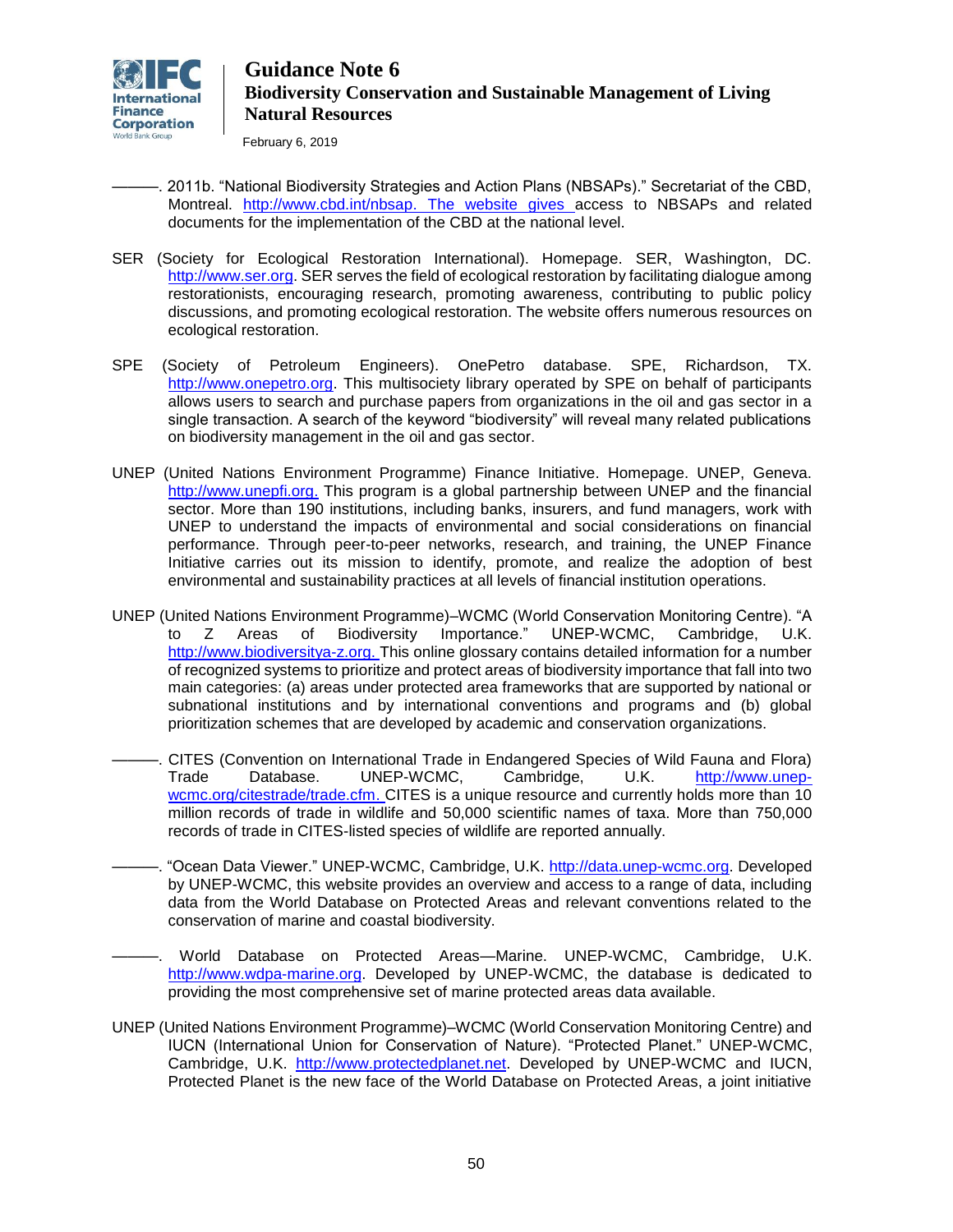

February 6, 2019

between IUCN and UNEP-WCMC. The website allows viewers to search in any language to find information about individual protected areas.

- WBCSD (World Business Council for Sustainable Development) Cement Sustainability Initiative. Homepage. WBCSD, Geneva, Switzerland. [http://www.wbcsdcement.org.](http://www.wbcsdcement.org/) The Cement Sustainability Initiative (CSI) is a global initiative of the leading cement producers to manage and minimize the impacts of cement production. Quarry rehabilitation is one of CSI's focus topics.
- WWF (World Wildlife Fund) and World Bank. "Forests: WWF/World Bank Alliance." [http://www.worldwildlife.org/what/globalmarkets/forests/worldbankalliance.html.](http://www.worldwildlife.org/what/globalmarkets/forests/worldbankalliance.html) WWF, Washington, DC. This website includes information on the identification and conservation of high conservation value forests and forest certification systems.
- ZSL (Zoological Society of London). 2011. "National Red Lists." ZSL, London. [http://www.nationalredlist.org/site.aspx.](http://www.nationalredlist.org/site.aspx) The website provides data on the conservation status of species at the regional and national levels.
- ZSL (Zoological Society of London) EDGE of Existence Program. Homepage. ZSL, London. [http://www.edgeofexistence.org/index.php.](http://www.edgeofexistence.org/index.php) This program uses a scientific framework to identify the world's most evolutionarily distinct and globally endangered (EDGE) species. The EDGE of Existence program is the only global conservation initiative to focus specifically on threatened species that represent a significant amount of unique evolutionary history. For more information on evolutionary processes and conservation concerns, see Keith A. Crandall, Olaf R. P. Bininda-Emonds, Georgina M. Mace, and Robert K. Wayne, 2000, "Considering Evolutionary Processes in Conservation Biology," *Trends in Ecology and Evolution* 15 (7): 290– 95*.*

### **Assessment and Management of Ecosystem Services**

Guidance, tools, and other references with respect to the assessment and management of ecosystem services include the following:

- ARIES Consortium. Homepage. [http://ariesonline.org.](http://ariesonline.org/) This site is developed by a consortium of groups that include the University of Vermont's Gund Institute for Ecological Economics, Conservation International, and Earth Economics, as well as experts at Wageningen University. The computer model and decision-support system aims to assist decision makers and researchers by estimating and forecasting ecosystem services provision and their correspondent range of economic values in a specific area.
- BBOP (Business and Biodiversity Offsets Program). 2009. "Biodiversity Offset Cost-Benefit Handbook." BBOP, Washington, DC. This handbook addresses the management of biodiversity and the design of an offset primarily for the sustained yield of particular ecosystem services on which affected communities are dependent.
- BSR (Business for Social Responsibility Environmental Services, Tools, and Markets Working Group). Homepage. [http://www.bsr.org.](http://www.bsr.org/) BSR, San Francisco, CA. Reports include identification of a wide range of ecosystem services tools and in-depth assessments of key selected tools of particular relevance to the private sector.
- Hanson, Craig et al. The Corporate Ecosystem Services Review, Guidelines for Identifying Business Risks & Opportunities Arising from Ecosystem Change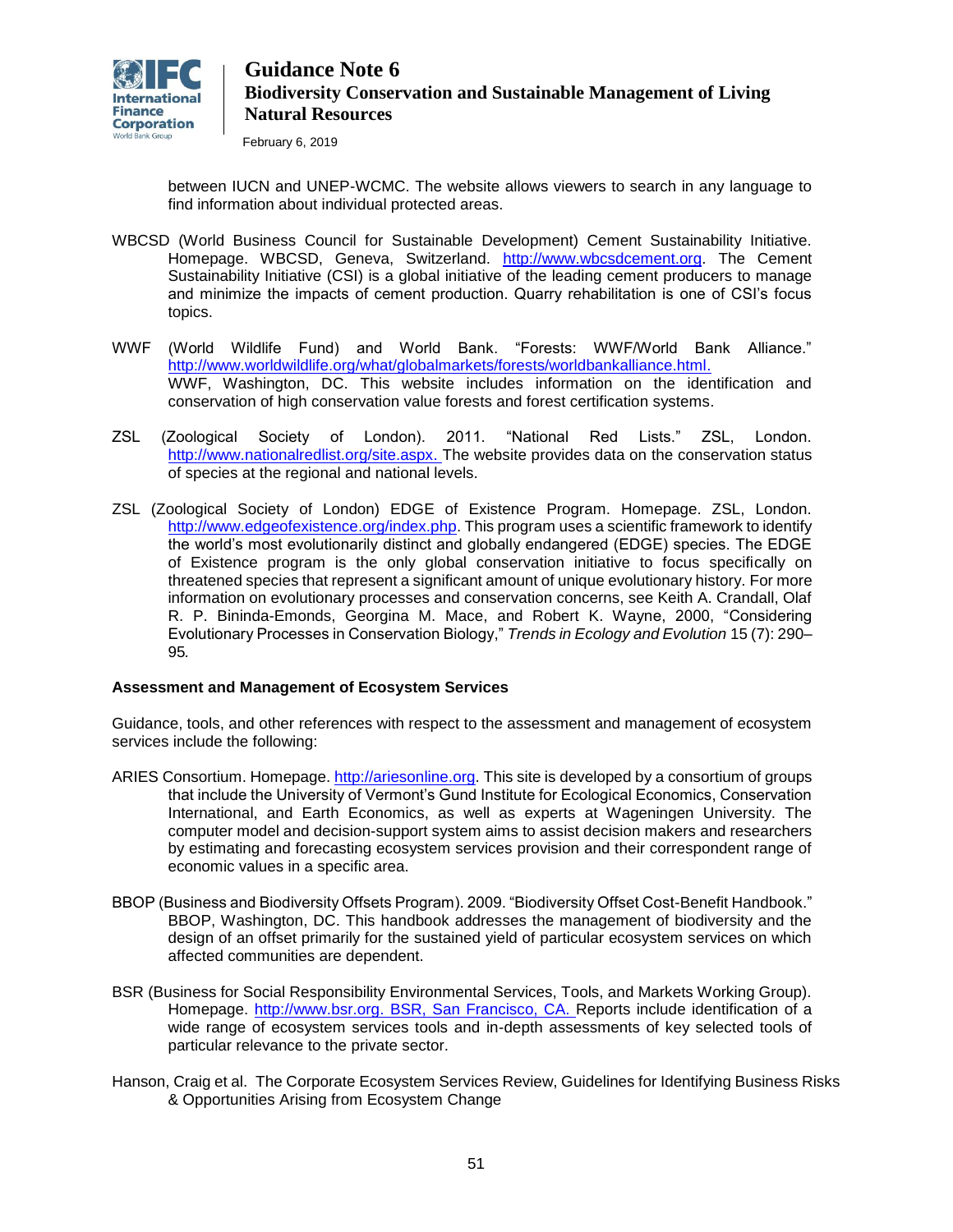

February 6, 2019

- IPIECA (International Petroleum Industry Environmental Conservation Association). 2011. "Ecosystem services guidance: Biodiversity and ecosystem services guide and checklists." http://www.ipieca.org/sites/default/files/publications/ecosystem\_services\_quidance\_8.pdf. This document explains the relationship between biodiversity, ecosystem services and the oil and gas industry; it provides a set of checklists to help identify the main ecosystem service dependencies and impacts of oil and gas developments; and, it highlights key associated risks and opportunities for oil and gas companies and provides guidance on potential measures for managing them.
- Millennium Ecosystem Assessment, 2006; Ecosystems and Human Well-Being: Opportunities and Challenges for Business and Industry; Millennium Ecosystem Assessment Homepage. [http://www.maweb.org.](http://www.maweb.org/)
- National Capital Project. "Integrated Valuation of Ecosystem Services and Tradeoffs [\(InVEST\)](http://www.naturalcapitalproject.org/InVEST.html)." National Capital Project, Stanford University, Stanford, CA. [http://www.naturalcapitalproject.org.](http://www.naturalcapitalproject.org/) InVEST is a family of online planning tools developed by the Natural Capital Project, a joint venture of Stanford University's Woods Institute for the Environment, The Nature Conservancy, the World Wildlife Fund, and the University of Minnesota's Institute on the Environment. The tools are a decision-making aid to map and value ecosystem services and to assess the trade-offs linked to different natural resource management scenarios.
- NVI (Natural Value Initiative). Homepage. [http://www.naturalvalueinitiative.org.](http://www.naturalvalueinitiative.org/) Flora and Fauna International, Cambridge, U.K. The initiative was created by Flora and Fauna International, the United Nations Environment Programme Finance Initiative, Nyenrode Business University, the Dutch Association of Investors for Sustainable Development, and the Brazilian Business School FGV. The initiative enables the finance sector to (a) evaluate how well the food, beverage, and tobacco sectors are managing biodiversity and ecosystem services risks and opportunities and (b) engage with companies in such sectors to reduce their risk exposure through the responsible management and harvesting of natural resources.
- ——. The NVI toolkit includes the "Ecosystem Services Benchmark: A Tool for Investors to Assess the Management of Biodiversity and Ecosystem Services Risks and Opportunities in Companies with an Agricultural Supply Chain," Flora and Fauna International, Cambridge, U.K. [http://www.naturalvalueinitiative.org/content/003/303.php.](http://www.naturalvalueinitiative.org/content/003/303.php)
- ——. 2011. "Tread Lightly: Biodiversity and Ecosystem Services Risk and Opportunity Management Within the Extractive Industry." [http://www.naturalvalueinitiative.org/download/documents/Publications/NVI%20Extractive%2](http://www.naturalvalueinitiative.org/download/documents/Publications/NVI%20Extractive%20Report_Tread%20lightly_LR.pdf) OReport\_Tread%20lightly\_LR.pdf.
- Secretariat of the CBD (Convention for Biological Diversity). 2010. "International Conference on Biological and Cultural Diversity: Diversity for Development—Development for Diversity." Montreal, June 8–10. [http://www.cbd.int/meetings/icbcd/.](http://www.cbd.int/meetings/icbcd/) The conference aimed to bring together stakeholder groups of various backgrounds, including representatives of indigenous and local populations, to exchange knowledge and practices linking biological and cultural diversity. Various informational documents relevant to cultural ecosystem services, including sacred sites, are available on the conference's website.
- ———. 2011. "The Tkarihwaié:ri Code of Ethical Conduct to Ensure Respect for the Cultural and Intellectual Heritage of Indigenous and Local Communities—COP-10, Decision X/42."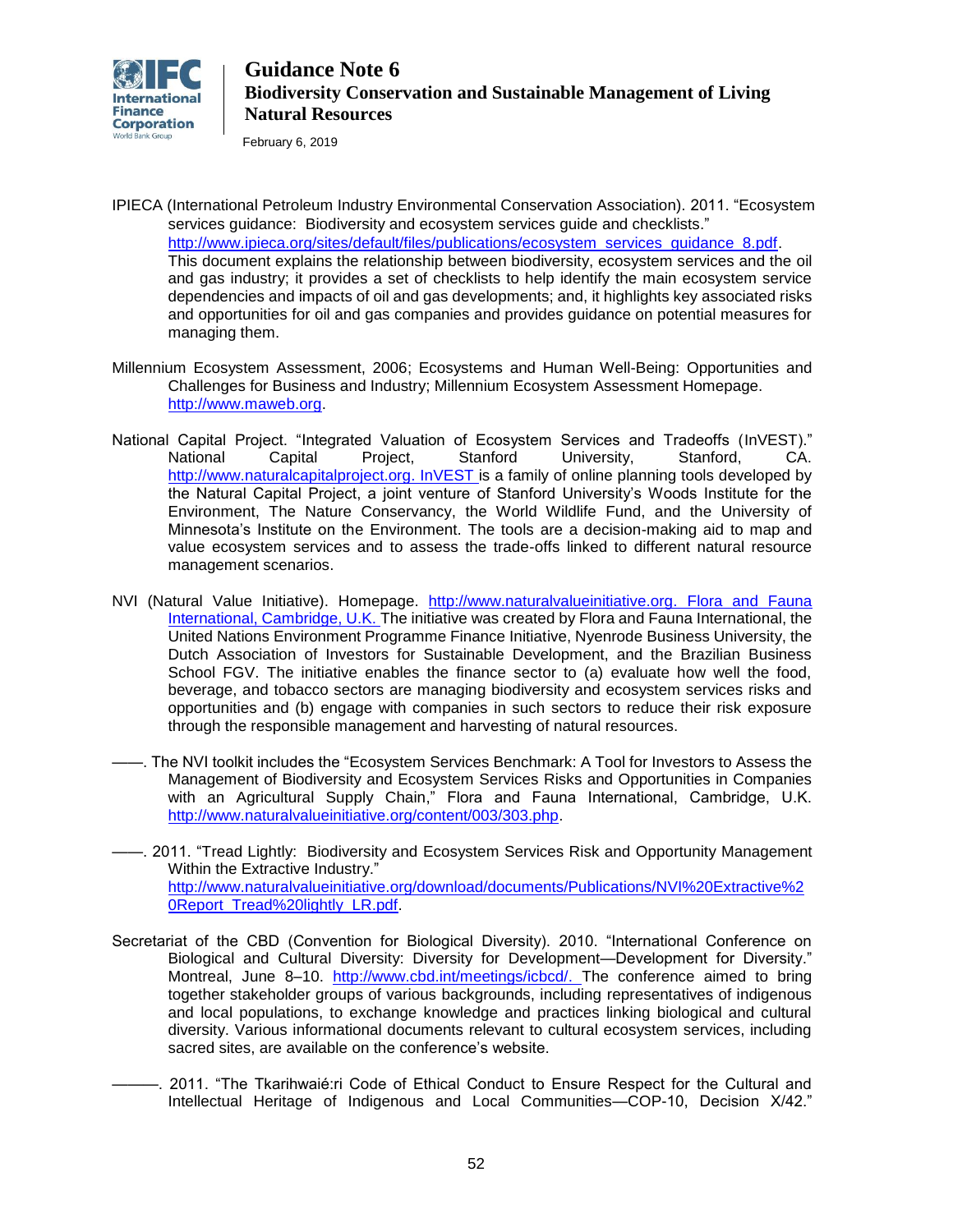

February 6, 2019

Secretariat of the CBD, Montreal. [http://www.cbd.int/decision/cop/?id=12308.](http://www.cbd.int/decision/cop/?id=12308) This code of conduct is relevant to cultural ecosystem services.

- TEEB (The Economics of Ecosystems and Biodiversity). Homepage. TEEB, Geneva. [http://www.teebweb.org.](http://www.teebweb.org/) This site includes reports and resources for businesses, local and regional policies related to the evaluation of ecosystem services, the economic costs of biodiversity loss, and the costs and benefits of actions to reduce losses.
- University of Vermont Gund Institute for Ecological Economics. Multiscale Integrated Models of Ecosystem Services [\(MIMES\)](http://www.uvm.edu/giee/mimes/). Burlington, VT. [http://www.uvm.edu/giee/mimes/.](http://www.uvm.edu/giee/mimes/) MIMES is a multiscale, integrated suite of models that enables understanding of the contributions of ecosystem services by quantifying the effects of varying environmental conditions derived from land use change. The models evaluate land use changes and subsequent effects on ecosystem services on global, regional, and local levels.
- WBCSD (World Business Council for Sustainable Development). Homepage. WBCSD, Geneva. [http://www.wbcsd.org.](http://www.wbcsd.org/) Ecosystems constitute one of the four key focus areas of the WBCSD. WBCSD argues the business case for the conservation of ecosystems. The site contains related publications on ecosystem services and discusses the business risks associated with the loss and degradation of ecosystems on which businesses depend.
- WBCSD (World Business Council on Sustainable Development), IUCN (International Union for the Conservation of Nature), PricewaterhouseCoopers, and Environmental Resources Management. 2011. "Guide to Corporate Ecosystem Valuation: A Framework for Improving Corporate Decision-Making." WBCSD, Geneva. The document defines corporate ecosystem valuation (CEV) as a process to make better-informed business decisions by explicitly valuing both ecosystem degradation and the benefits provided by ecosystem services. The document provides a set of screening questions for companies to determine the need to undertake a CEV as well as a basic methodology.
- WRI (World Resources Institute), WBCSD (World Business Council on Sustainable Development), and Meridian Institute. 2008. "Corporate Ecosystem Services Review: Guidelines for Identifying Business Risks and Opportunities Arising from Ecosystem Change." WRI, Washington, DC; WBCSD, Geneva, Switzerland; and Meridian Institute, Washington, DC. [http://www.wri.org/publication/corporate-ecosystem-services-review.](http://www.wri.org/publication/corporate-ecosystem-services-review) This document provides a structured methodology that helps managers proactively develop strategies to manage business risks and opportunities arising from their company's dependence and impact on ecosystems. To date, the review is arguably one of the most relevant to the private sector in terms of conceptualizing ecosystem services and integrating this concept into environmental and social assessments.
- *——.* 2011. "Ecosystem Services Review for Impact Assessment." [http://www.wri.org/publication/ecosystem-services-review-for-impact-assessment.](http://www.wri.org/publication/ecosystem-services-review-for-impact-assessment) The Ecosystem Services Review for Impact Assessment (ESR for IA) provides practical instructions to environmental and social practitioners on how to incorporate ecosystem services throughout environmental and social impact assessment.

### **Commodity Roundtables and Standards Setting Websites**

The following websites provide information on commodity roundtables and standards setting:

APE (Ape Populations Environments Surveys Portal) A.P.E.S.,<http://apesportal.eva.mpg.de/>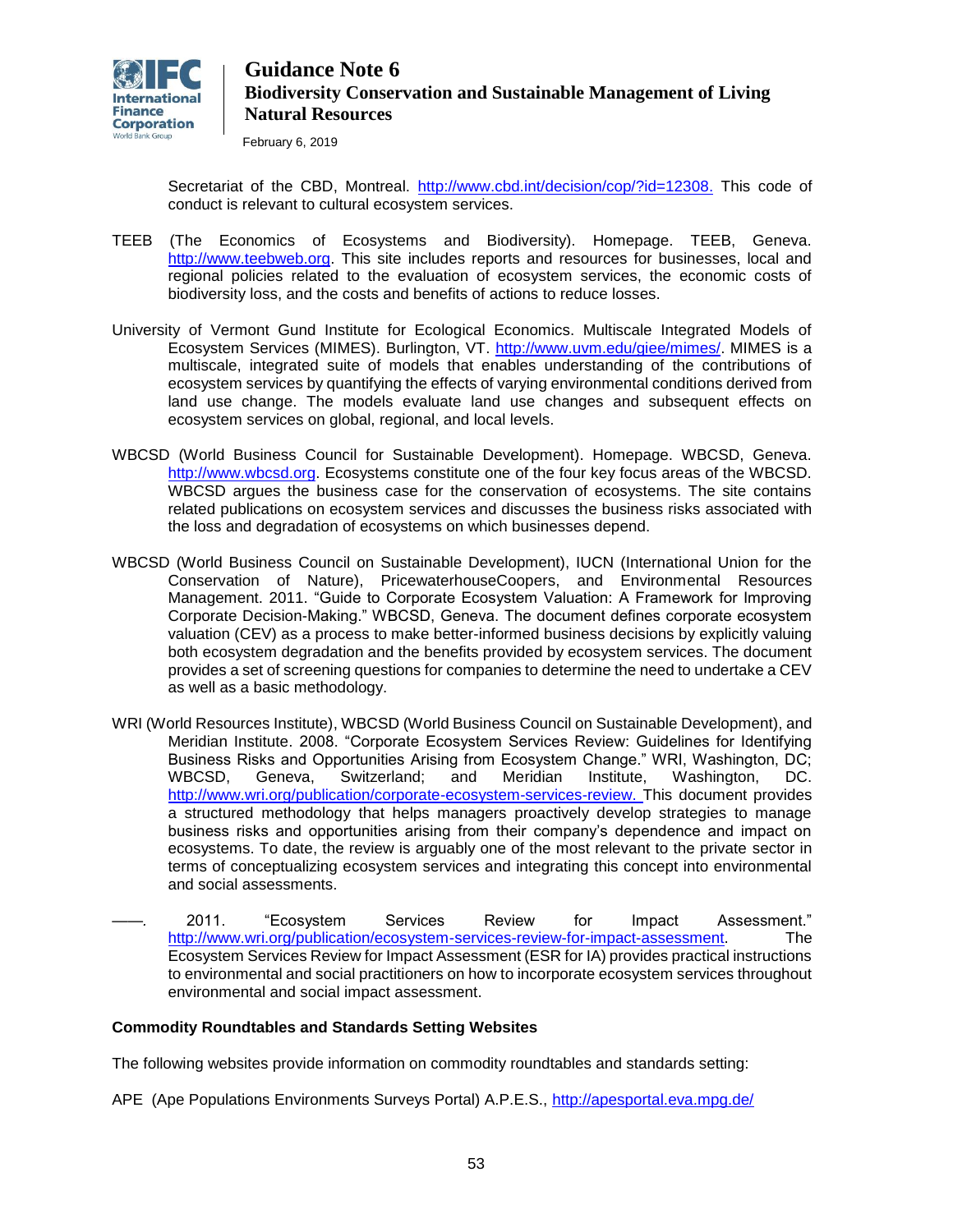

February 6, 2019

- AWS (Alliance for Water Stewardship). Homepage. [http://www.allianceforwaterstewardship.org.](http://www.allianceforwaterstewardship.org/) AWS aims to establish a global water stewardship program that will recognize and reward responsible water managers and users by creating opportunities for enhanced community standing and competitive advantage.
- BAP (Best Aquaculture Practices). Homepage. BAP, Crystal River, FL. [http://www.aquaculturecertification.org.](http://www.aquaculturecertification.org/) This certification system combines site inspections and effluent sampling with sanitary controls, therapeutic controls, and traceability.
- Bonsucro (Better Sugar Cane Initiative). Homepage. Bonsucro, London. [http://www.bonsucro.com.](http://www.bonsucro.com/) Bonsucro is dedicated to reducing the environmental and social impacts of sugar cane production.
- CERFLOR (Brazilian National Forestry Certification Scheme). Homepage. CERFLOR, Brasília. [http://www.inmetro.gov.br/qualidade/cerflor.asp.](http://www.inmetro.gov.br/qualidade/cerflor.asp) CERFLOR is Brazil's autonomous national forest certification scheme.
- CSA (Canadian Standards Association) International. Homepage. [http://www.csa-international.org.](http://www.csa-international.org/) CSA International provides product testing and certification services.
- FSC (Forest Stewardship Council). Homepage. FSC, Minneapolis. [http://www.fsc.org/.](http://www.fsc.org/) FSC promotes responsible management of the world's forests.
- GAA (Global Aquaculture Alliance). Homepage. [http://www.gaalliance.org.](http://www.gaalliance.org/) GAA is an international, non-profit trade association dedicated to advancing environmentally and socially responsible aquaculture and has developed the Best Aquaculture Practices certification standards.
- Global G.A.P. Homepage. GlobalG.A.P., Cologne, Germany. [http://www.globalgap.org.](http://www.globalgap.org/) GlobalG.A.P. sets voluntary standards for the certification of production processes of agricultural products around the globe.
- IFOAM (International Federation of Organic Agriculture Movements). Homepage. IFOAM, Bonn, Germany. [http://www.ifoam.org.](http://www.ifoam.org/) IFOAM promotes the adoption of systems based on the principles of organic agriculture.
- International Trade Centre. "Standards Map." [http://www.standardsmap.org.](http://www.standardsmap.org/) This online tool enables analyses and comparisons of private and voluntary standards. The map analysis tool can be accessed by all registered users.
- ISEAL Alliance. "ISEAL Codes of Good Practice." ISEAL Alliance, London. [http://isealalliance.org/code.](http://isealalliance.org/code) ISEAL is the global association for social and environmental standards. Working with established and emerging voluntary standard systems, ISEAL develops guidance and helps strengthen the effectiveness and impact of these standards.
- ISO (International Organization for Standardization). "Standards Development." ISO, Geneva. [http://www.iso.org/iso/standards\\_development.htm.](http://www.iso.org/iso/standards_development.htm)
- Leonardo Academy. "Sustainable Agriculture Standard." Leonardo Academy, Madison. [http://www.leonardoacademy.org/programs/standards/agstandard/development.html.](http://www.leonardoacademy.org/programs/standards/agstandard/development.html) See also the Leonardo Academy's Sustainable Agriculture Standard Reference Library at [https://sites.google.com/a/leonardoacademy.org/sustainableag-referencelibrary/standards.](https://sites.google.com/a/leonardoacademy.org/sustainableag-referencelibrary/standards)